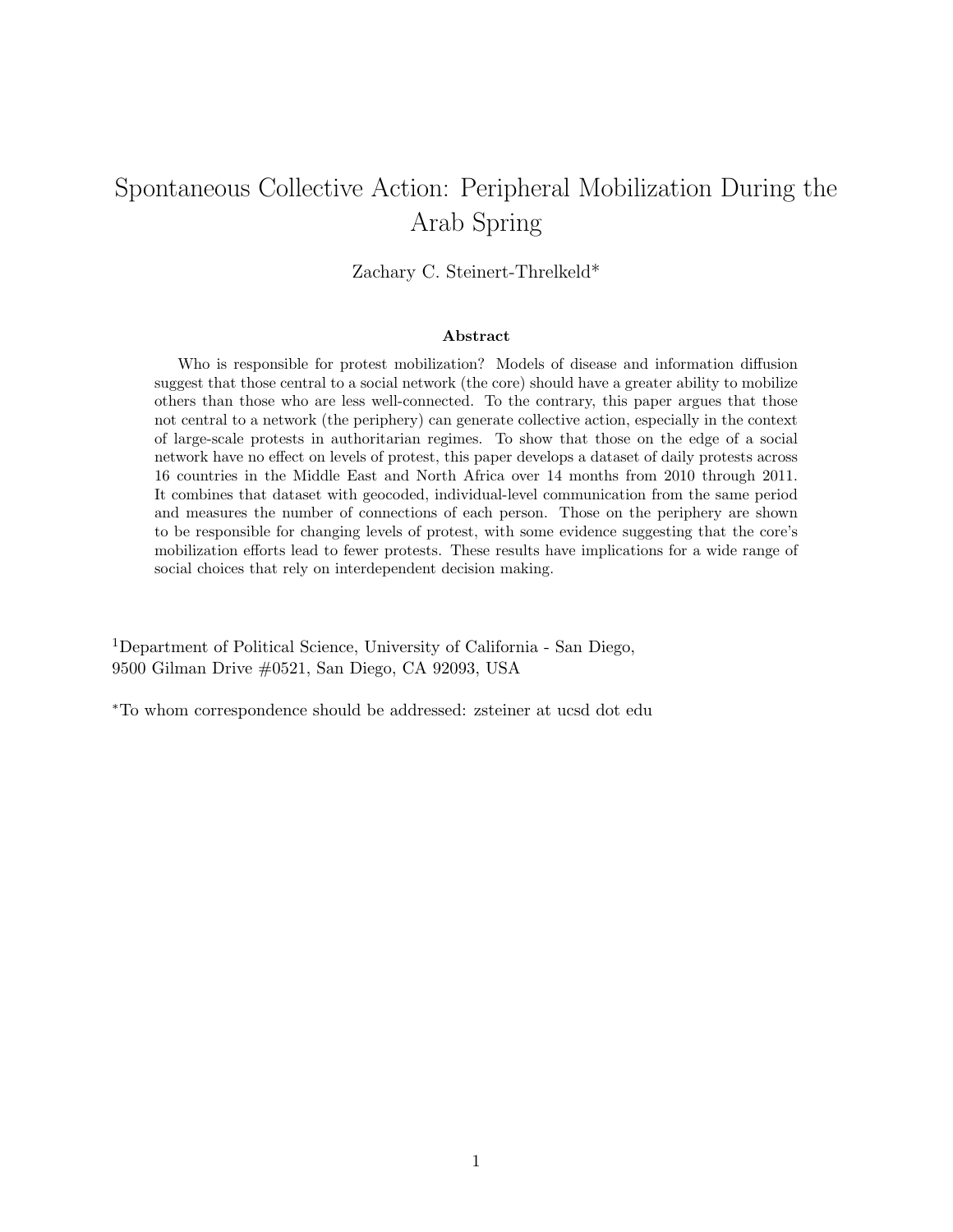# 1 Introduction

Large groups of people acting without centralized leadership can organize protests. Protests occur as a result of decentralized coordination of individuals, and this coordination helps explain fluctuating levels of protest. Individuals in the core of a social network - those such as activists, members of the media, or civil society organizations - do not mobilize protests. Instead, those on the periphery of the network communicate with each other about the near future (where and when to protest) as well as events as they unfold (the presence of police, what the police are doing, supplies needed, and so on). While those at the center of the network do engage in the same behavior as others, their effect is washed out in comparison to that of the masses they try to lead. I call the ability of the periphery to mobilize spontaneous collective action.

There exist two competing explanations for how individuals decide to undertake action. Whether deciding to vote (Downs 1957, Riker & Ordeshook 1968, Quattrone & Tversky 1988), join a political organization (McAdam 1986, Klandermans & Oegema 1987, González-Bailón, Borge-Holthoefer, Rivero & Moreno 2011), or protest (Moore 1995, Lichbach 1998, Goldstone 2001), individuals may decide to do so as a result of effort from centralized, well-connected individuals (the core) or those on the periphery. Those at the center of a social network can provide focal points for action, alternative policies for voters, new information about policies, or demonstrate a regime is weaker than previously thought, all contributing to individuals taking collective action (Taylor 1988, Shachar & Nalebuff 1999, Dalton, Greene, Beck & Huckfeldt 2002, Gerber, Karlan & Bergan 2006). On the other hand, individuals can decide to vote (or protest or join a movement) based on the influence of those they know (Schussman & Soule 2005, Gerber, Green & Larimer 2008), beliefs in their own ability to affect an outcome (Finkel, Muller & Opp 1989, Goldstone 1994, Opp 2012), or from observing the behavior of others (Granovetter 1978, Lohmann 1994). These others are the peripheral members.

This argument is tested using data from the Arab Spring, the protests which started in Tunisia in December 2010 and soon spread through North Africa and the Middle East. The events of the Arab Spring, the most prominent large scale, widespread protests since the collapse of the Soviet Union, provide an ideal situation in which to test this theory. "Arab Spring" refers to the series of protests which started in Tunisia on December  $14^{th}$ , 2010 (leading to the resignation of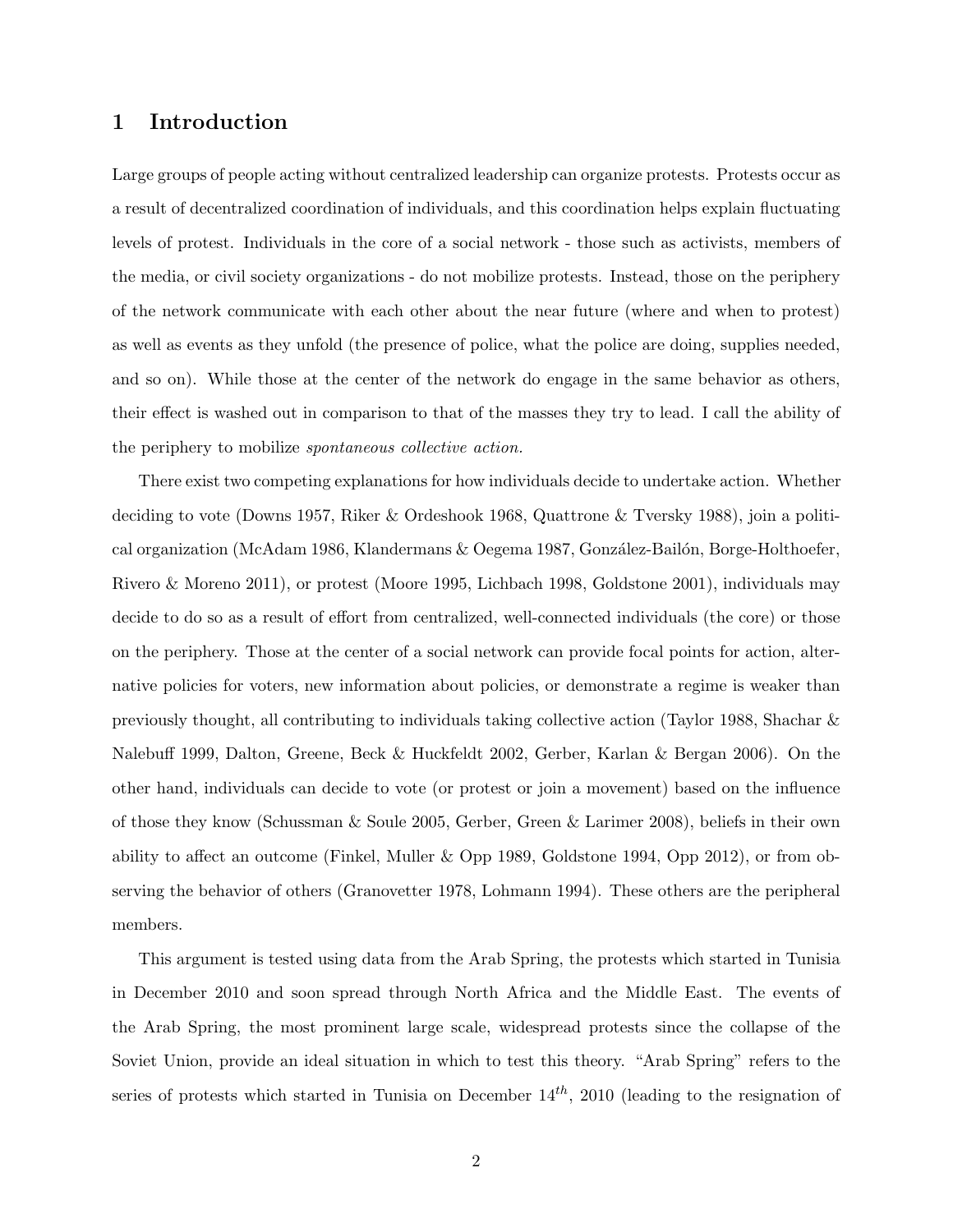that country's president), slowly spread to neighboring countries over the following 6 weeks, and inspired massive turnout in Egypt that caused President Hosni Mubarak to resign on February  $11<sup>th</sup>$ , 2011. This paper will show that these protests were not driven by the people who had tried for years to organize them. Instead, they were organized by large groups of individuals discussing amongst themselves where to go, how to get there, when to go, and what was going on once there. This paper does not seek to explain the Arab Spring, but it does, in the course of developing the spontaneous collective action theory, present the first large-scale, systematic evidence on how individuals behaved in each country.

To test the core versus peripheral hypotheses, this paper connects two large-scale datasets. First, a machine-coded events dataset, the Integrated Conflict Early Warning System (ICEWS) is combed to measure the number of protests per day across 16 countries from November  $1^{st}$ , 2010 through December  $31^{st}$ , 2011. Second, a dataset of geolocated tweets in the same countries from the same period is built. These 13,754,998 tweets show what was being said, when it was being said, where, and how many connections each tweet author had. Combining these datasets and using a wide range of models and operationalizations, mass mobilization is shown to occur through peripheral individuals.

This paper proceeds in 8 sections. Section 2 compares and contrasts existing theories of protest mobilization with the one developed here. In Sections 3-5, the empirical strategy is discussed. Section 6 presents the main findings and a battery of robustness checks to reinforce them. Section 7 undertakes a case study of Twitter use across countries to provide qualitative evidence of mass mobilization, and Section 8 concludes with final thoughts and suggestions for future research.

# 2 Theory

Peripheral members of a network drive protest mobilization through two mechanisms. First, they provide a credible signal that large numbers of people are protesting, suggesting that the cost of protesting is low. Second, once protests have started, they provide more relevant information than those in the core of a network, and this information sustains a protest movement. These mechanisms exist because individuals at the core of a network - those connected to many more people than the average person - are socially distant from most of those connections and few in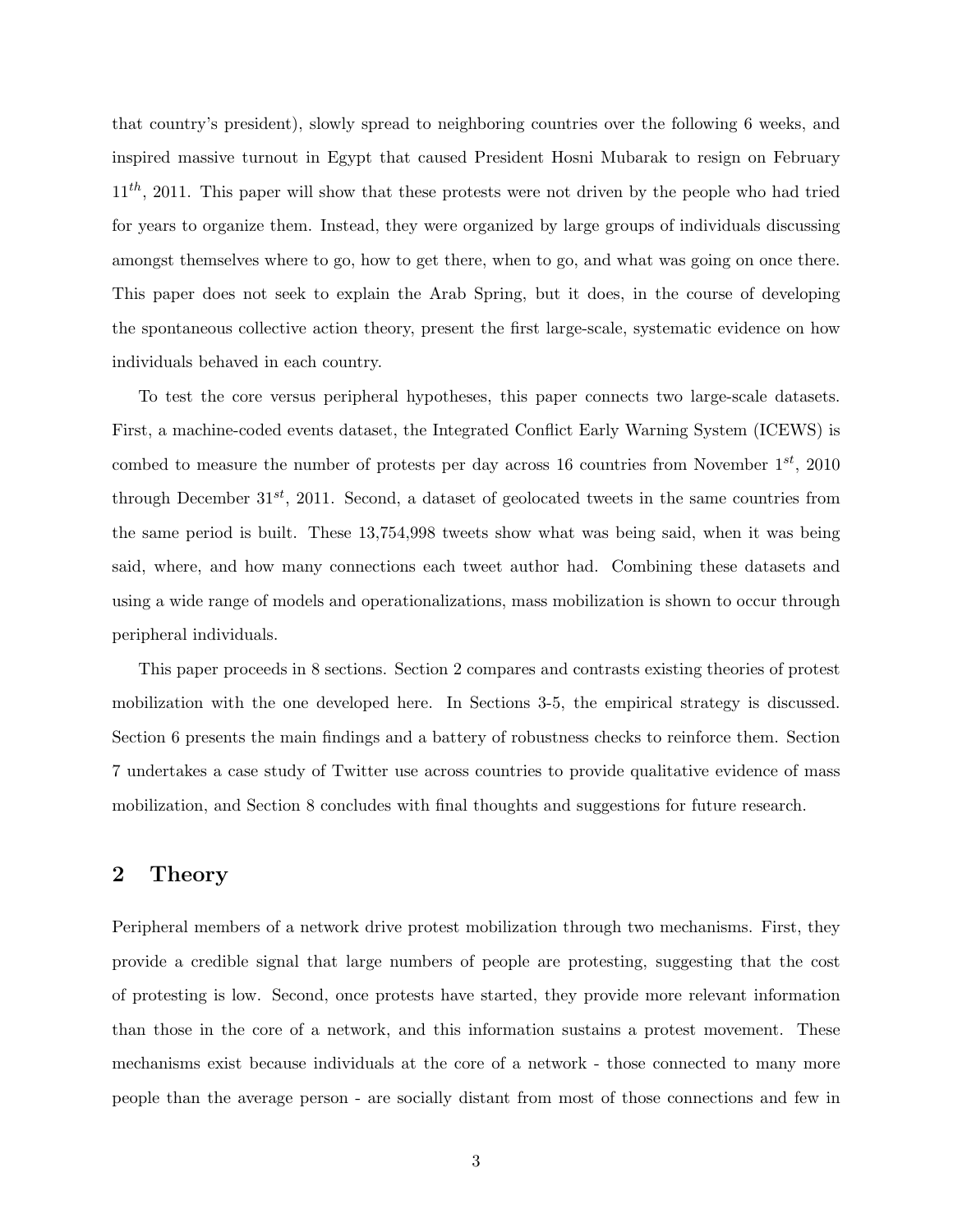number. This distance attenuates the weight of the signal the core sends (Centola & Macy 2007, pgs. 725-726), while their rarity limits the influence of their action and relevance of the protest information they provide.

Networks provide a framework for understanding how a phenomenon spreads between items; when these items are people, the network is a social network, and connections represent two people between whom a phenomenon can spread. These phenomena fall into two categories, simple and complex. A simple contagion is a phenomena which can spread between individuals after one exposure, such as illness or information about job opportunities (Granovetter 1973). Disease transmission or news are canonical examples: John only needs to meet one person with the flu to catch it, and Jane only needs to talk with one person to learn tomorrow's weather. John does not become more sick from meeting a second infected person, and Jane does not become more knowledgable receiving the same weather report from a second person. Except for rare cases, simple contagions always spread in a network (Newman 2003). Simple contagions spread quickest when core nodes are affected since those nodes can spread the phenomena in question to many nodes at once, regardless of the structure of the underlying network (Watts 2004, pgs. 257-260). In simple contagion models, diffusion of a phenomena is less likely when the diffusion starts on the periphery.

Complex phenomena are those whose transmission requires an individual to observe that phenomena in two or more people. Contact with two or more sources is required when the phenomena possesses positive externalities, gains credibility or legitimacy when multiple people partake, or have an emotional component (Centola & Macy 2007, pgs. 707-708). Models of complex contagion are often called threshold models since they require an individual to be exposed to a defined amount of other people in the network before switching states (Granovetter 1978, Schelling 1978).<sup>1</sup> The existence of thresholds makes the spread of complex contagions less certain, as network structure - the distribution of thresholds - can cause a contagion to stay trapped in one part of the network (Watts 2002). Because contact with more than one source is required for complex contagion's spread, core members do not automatically lead to the spread of the phenomenon in question. The

<sup>&</sup>lt;sup>1</sup>The threshold is sometimes defined as a constant and sometimes as a fraction of network size. This distinction matters for small networks but large ones. For example, in a network of 8 individuals, a threshold of 1/8 does not represent complex contagion because an individual will switch states when only 1 person it knows has has; in a network of 800,000, a threshold of 1/8 would correspond to a late mover. Because mass protest involves large groups of people, the difference between numeric and proportional thresholds is moot. See Centola and Macy 2007 for an extended discussion on the difference between fractional and numeric thresholds.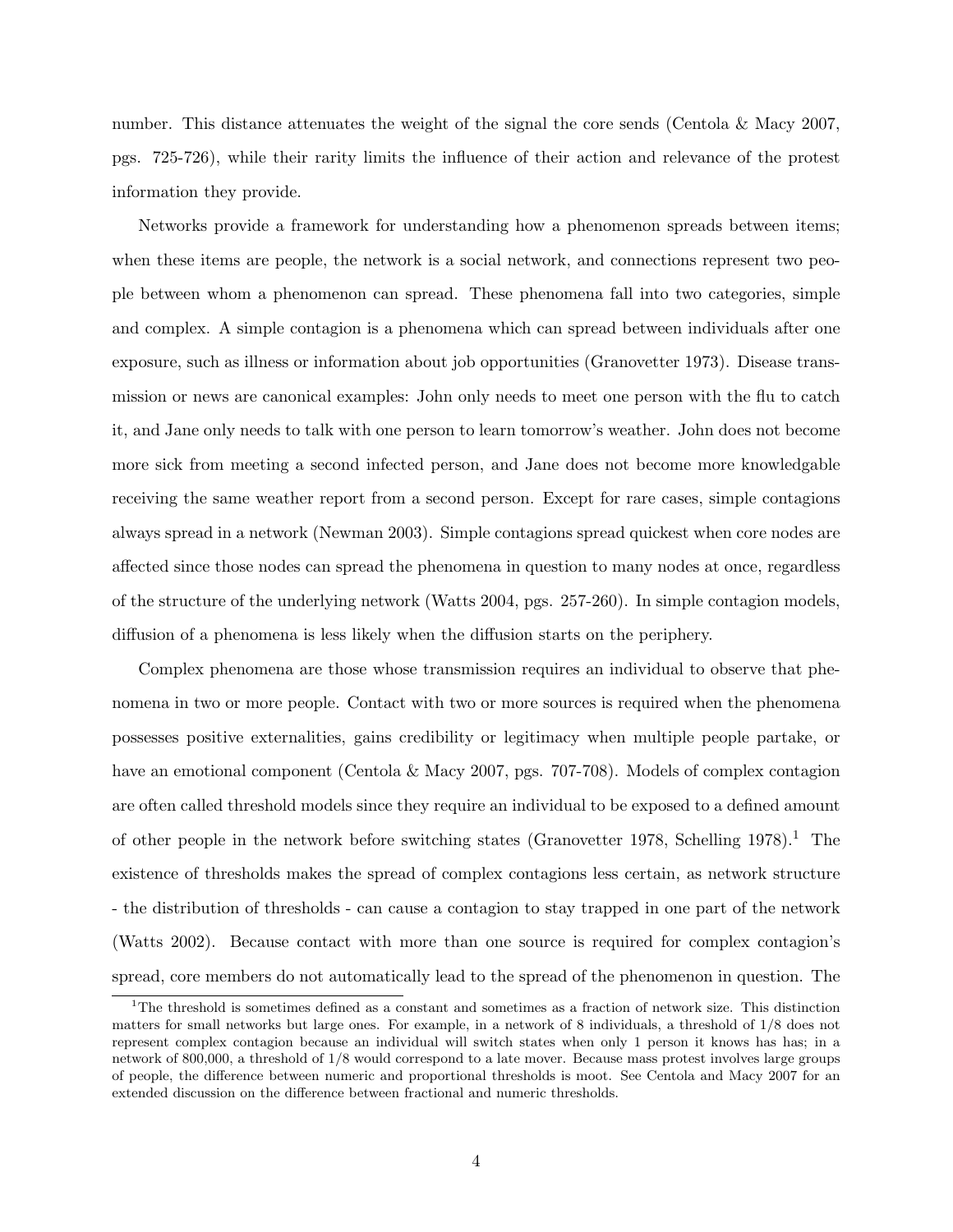existence of that phenomena in peripheral parts of the network becomes essential for its spread throughout the network.

Protests are a complex contagion phenomenon because increasing participation makes others more likely to join. Individuals are more likely to protest as others protest, since the cost of protesting decreases as a function of group size. Individuals are especially more likely to protest when they know others who are protesting (Opp  $\&$  Gern 1993), and those on the periphery of a network are more likely to know others on the periphery than in the core (McPherson, Smith-lovin & Cook 2001, Kwak, Lee, Park & Moon 2010). Since there exist many more individuals on the periphery of a network than in the core, protest is therefore more likely to occur when those on the periphery of a network mobilize.

The first mechanism through which the periphery of a social network mobilizes protest is through providing a credible signal about participation in the protest. Peripheral members mobilize other participants better than those in the core because they provide a more credible signal that the protest enjoys widespread participation. If a protest is dominated by core members, the signal suggests that the policy disagreement does not affect many people who do not usually protest. This insight is similar to that made by Susanne Lohmann: she argues that unexpected participation of "moderate activists" drive protest mobilization because "extreme activists" always protest, so their participation is not a credible signal about the severity of a grievance (Lohmann 1994). A larger than expected turnout of "moderate activists" signals to others that grievances are widely shared, leading to the expectation that one's action will decisively lead to a policy change. In discussing the effect of network structure on collective action, David Siegel explains that:

[...] the people at the bottom of the network – the proletariat, if you will - can [mobilize] if they have enough connections among themselves. The key here is to obtain a sufficiently large and well-connected group of people at the bottom of the hierarchy who [...] are highly internally motivated to participate. If these requirements are achieved, the bottom of the hierarchy can spur the network on to very high levels of participation. (Siegel 2009, pgs. 134-135)

Peripheral mobilization dominates core mobilization because there are more people on the periphery.

The second mechanism through which the periphery of a social network mobilizes protest is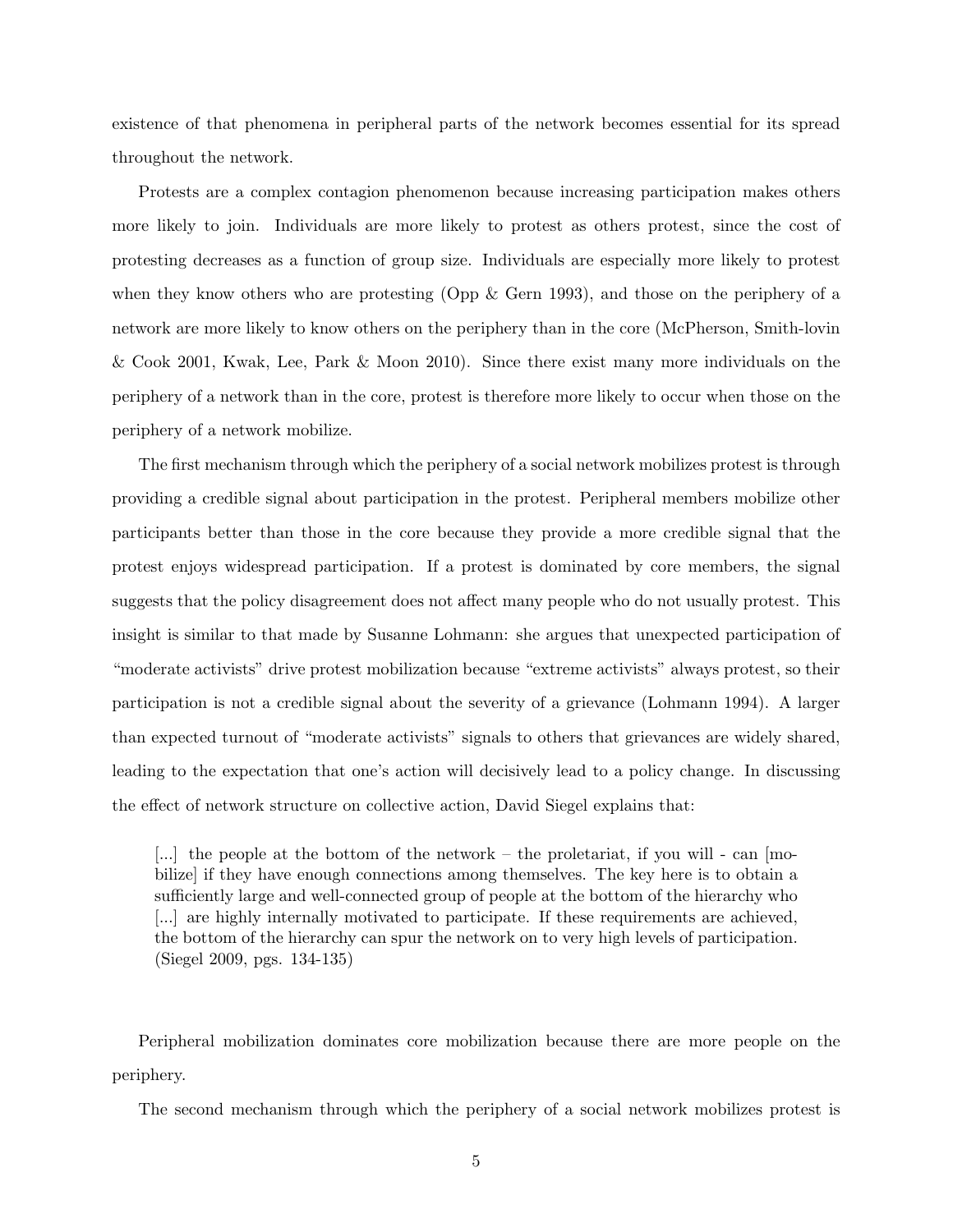by providing more information about a protest as it unfolds, and this information has the effect of coordinating protestor movement and tactics. One type of information is situational awareness, knowledge about unfolding events, and peripheral members, because of their number, provide this awareness in ways the core cannot. Situational awareness entails knowing the size of the police presence, which routes police block, whether or not police engage with protesters, paths around police, and where other protest groups find themselves. Protestors are also more likely to reach and hold onto their desired site if they can approach it from multiple directions and coordinate their action, as doing so makes it harder for police to contain the protesters (Gunning  $\&$ Baron 2013, 168-174). But, since there exists a finite supply of core individuals, splitting a protest into subcomponents means the ability of core members, who are few in number, to control them is lessened.

Moreover, once engagement with state forces commences, order often dissolves; a protest is a quickly shifting series of actions occurring in an area too big to be observed by a few individuals. During a street engagement with government forces, protestors may require reinforcements on some streets and not others, while supplies such as gas masks necessary in one place but not elsewhere. If a group is able to cause police to retreat, communicating that advantage to nearby protesters can provide reinforcements to exploit this development. But relying on core members, who are few in number, to coordinate these reactions decreases the efficacy with which protesters can react to new developments. Situational awareness therefore increases the likelihood of protest success, and situational awareness is increased when information flows from and between as many individuals as possible.

Situational awareness also entails providing logistical support for a protest. During the initial march to a protest site, one key piece of information is what kind of equipment individuals need. Gas masks, onions, and soda mitigate the effect of tear gas, while hammers, slingshots, and shields are necessary if projectiles are to be employed. Individuals also need to know to where these supplies need to be delivered, as some groups of protesters may be marching peacefully while others in different neighborhoods confront the police. The same logic holds once a protest site, such as a city's main square, is established. At this point, the protest site becomes a miniature city; the provision of food, medical supplies, sanitation, communications equipment, and security needs to be coordinated.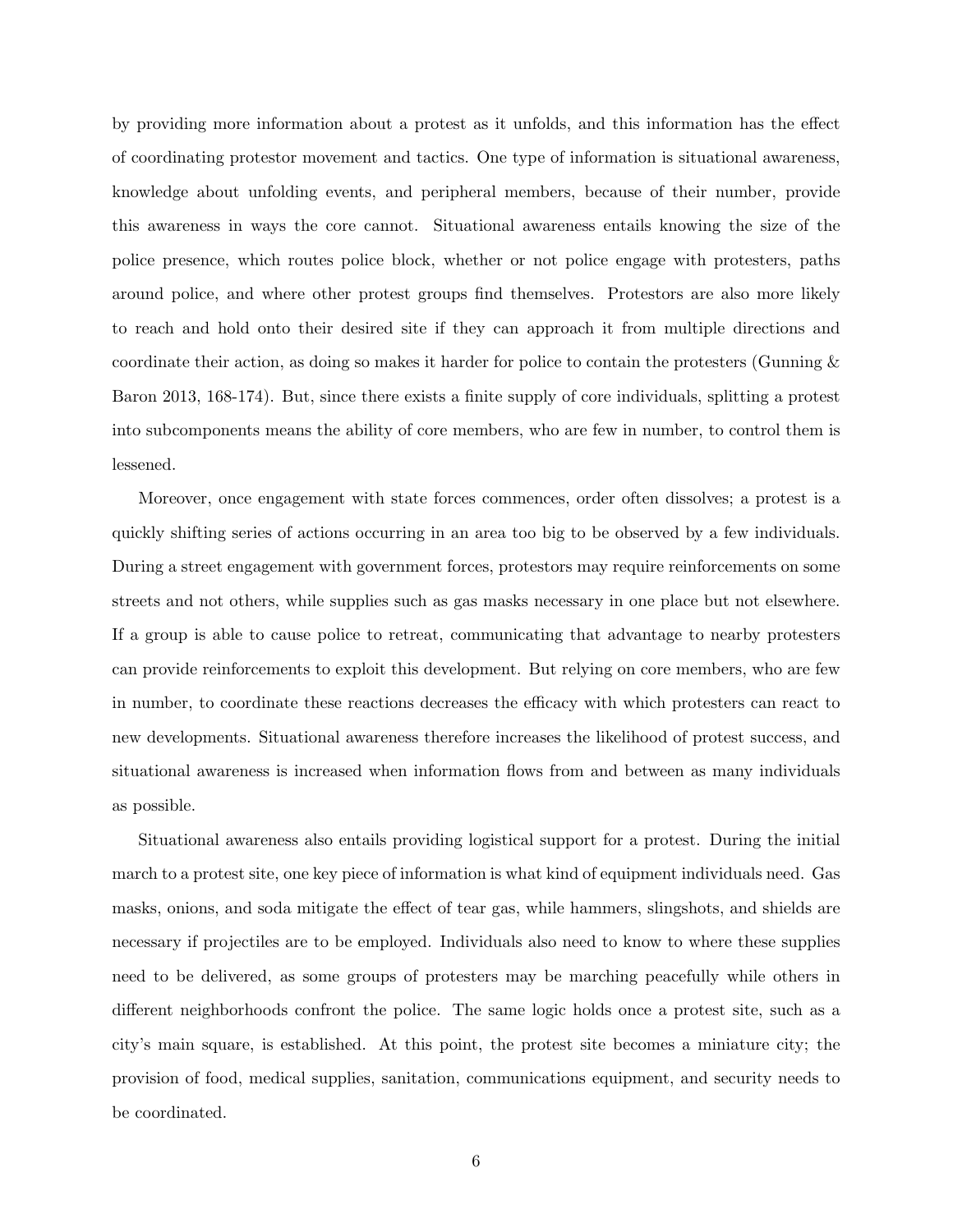A comparison with military tactics clarifies the importance of situational awareness. The chief advantage of German armored divisions at the start of World War II was coordination enabled by new communication technology. Equipped with radios, unit commanders could communicate with their tanks in real-time, maintaining tactical awareness throughout a battle and so allowing them to exploit enemy weaknesses or cover their own (Citino 2004). Iraqi forces in the first Gulf War had not learned this lesson: battlefield commands flowed through centralized headquarters in Baghdad, and Coalition forces were able to bomb these facilities, hindering the ability of Iraqi frontline forces to respond to battlefield developments (Press 2001). In protests, it is the police who have traditionally had the coordination advantage because of their distributed communication, while protesters have often lacked a similar ability.

Peripheral individuals are better positioned to coordinate than the core. Even in authoritarian setting, the existence of widespread discontent is often not a surprise. In Tunisia and Egypt, for example, it was widely known that the regimes were unpopular. In Tunisia, oligarchic elites and weak rule of law alienated large segments of society, from students to the working-class, especially outside of Tunis, and desperation suicides were not uncommon events (Breuer 2012, Al-Zubaidi  $\&$ Cassel 2013). In Egypt, police indiscretion, religious persecution, and economic instability similarly dispirited a majority of the population (Gunning & Baron 2013, 97-127). It was well-understood in these countries that dissent was widespread and a minority of a society benefited from current policies at the expense of most others. Widespread, commonly understood dissatisfaction means that latent desires for policy change are known to exist, rendering the task to one of coordinating protest. The periphery then drives mobilization because it signals that disparate, numerous groups of individuals are acting on this discontent.

Signalling and situational awareness allow peripheral members to coordinate their action. For example, a message such as "#jan25 protests will take place all throughout cairo, including shubra, mohendessin, in front of cairo university and on arab league street" issued on the morning January  $25<sup>th</sup>$ , the first major day of protests in Egypt, provides information about where individuals who want to protest can join others (Idle & Nunns 2011, pg. 33). Information less explicitly about coordination can also have a coordinating effect. A large amount of the communication leading up to a protest focuses on supplies needed, how to dress, how to behave towards the police, and the identity of protesters. This communication does not tell people when or where to go, but it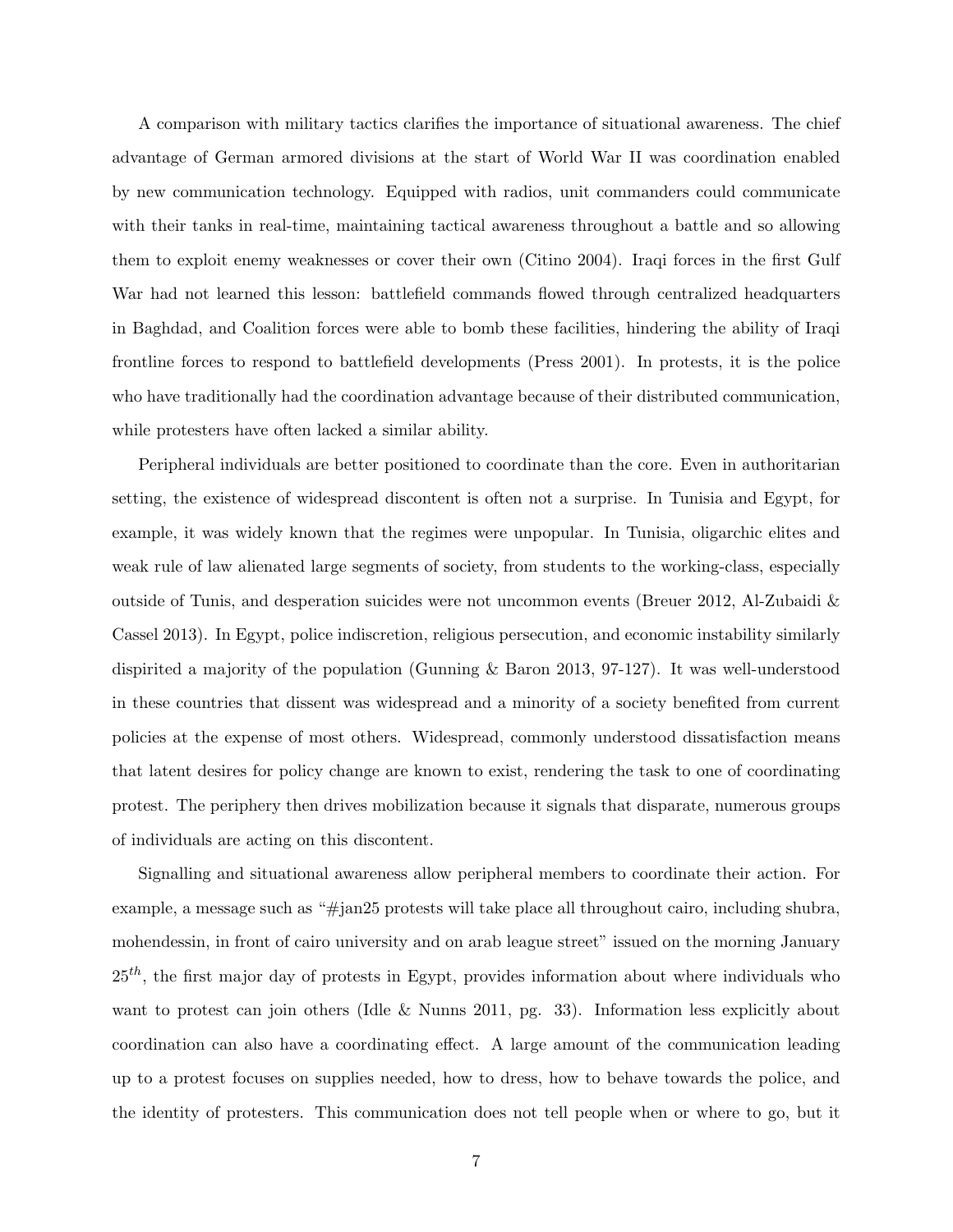helps them estimate levels of support in the population and danger they may face (Lohmann 1994, Gerbaudo 2012). The more people that provide this information, the easier protest coordination becomes.

The importance of peripheral participation as a signal of broad support is found in the experience of Egyptian mobilization on January  $25^{th}$ . As groups of protesters marched through outlying neighborhoods, they urged onlookers to leave their shops, apartments, and workplaces. Many did, and the protest size snowballed [pg. 51](Cambanis 2015). Protesters also emphasized the different parts of society they represented, with particular care taken to recruit outside of the middle-class as well as emphasize independence from the Muslim Brotherhood (Gunning & Baron 2013, pg. 180). The initial mobilization therefore included youth, members of football fan clubs, the poor and working class, in addition to individuals who were habitual protesters. Moreover, these habitual protestors were situated in the core of the Egyptian social network and had tried to initially protest on January  $18^{th}$ ; only 5 activists protested, reflecting the importance of mobilization from the periphery (Gunning & Baron 2013, pg. 91).

That peripheral members of a social network provide more information than the core finds support in other settings as well. In a study of diffusion on Facebook, Bakshy et. al (2012) find that weak ties are responsible for most information diffusion because they are more numerous than strong ties (individuals who interact frequently), just as those on the periphery are more numerous than those in the core. Recruitment to Spain's indignados movement, which started less than 4 months after Egypt's first protests, was characterized by individuals' exposure to the same information from different sources (González-Bailón et al. 2011). Adoption of political attitudes is also increased after exposures from different sources (Romero, Meeder & Kleinberg 2011), and controlled experiments have confirmed the importance of multiple sources of exposure for changing health attitudes (Centola 2010). Complex contagion also drove mobilization processes during the collapse of the Soviet Union (Opp & Gern 1993) and the American Civil Rights movement (McAdam 1986), though scholars at the time did not use that language.

That protest is a complex contagion explains why many states have large domestic intelligence apparatuses and fear mass public gatherings. If an individual desiring to protest is concerned that sharing that information will lead to punishment, individuals are less likely to form connections with other individuals. In network terms, there will be fewer bridges between communities, inhibiting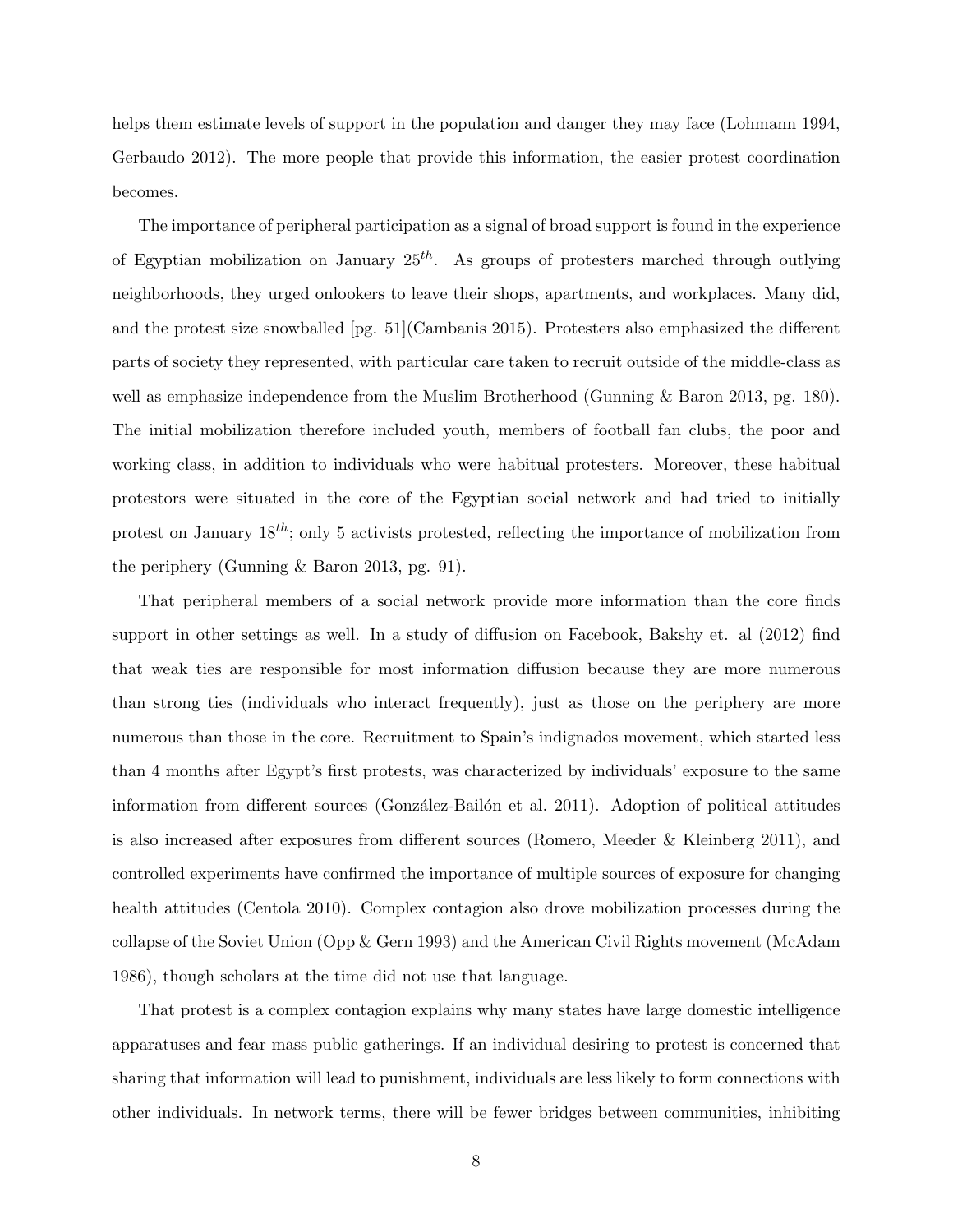the spread of protest mobilization information. (If protest were a simple contagion phenomenon, a few number of protestors could have a large effect, and governments would have to make the costs of protest so high to prevent any display of anti-regime sentiment.) Large public gatherings therefore provide one of the few occasions individuals have of bridging their immediate social communities; these bridges may cause individuals' protest thresholds to be surpassed, and a chain reaction of protests may ensue. For example, protests in Egypt against the Iraq War and marking the third anniversary of the Second Intifada led to the first large-scale public chants against Hosni Mubarak and started the process by which previously disconnected groups of individuals began to coordinate their anti-regime actions (Gunning & Baron 2013, pgs. 39-47). In Russia in 1917, an industrial lockout, International Women's Day, and military leave brought together tens of thousands of workers, women, and disgruntled soldiers into the streets of St. Petersburg; the Romanovs fled 4 days later (Kuran 1989, pg. 63). China even allows criticism of government officials and policy so long as it does not lead to appeals for collective action (King, Pan & Roberts 2013).

That protest is a complex contagion phenomenon also does not render core members unimportant in terms of protest mobilization. There are at least 3 mechanisms by which core members can facilitate protests: convincing individuals to blame their dissatisfaction on government policies, revealing the state is weaker than commonly believed, and fostering group-identity. First, a core member can help those on the peripheral ascribe their policy dissatisfaction to specific policies of those in power because the information to assign blame is a simple contagion phenomenon. As Javeline summarizes: "individuals faced with any grievance should be more likely to protest if they can make specific attributions of blame for the grievance and that one mechanism by which entrepreneurs [core individuals] might solve collection action problems is by first solving blame attribution problems" (Javeline 2003, pg. 119). Second, core members can engage in violence which, if not terminated, reveals that anti-regime preferences and widespread and the regime may be weak (De Mesquita 2010). Third, core members can create norms of solidarity, causing individuals to calculate their participation based on group gains (Goldstone 1994). Once individuals see themselves as part of a larger group, the benefits of protest increase while the costs decrease, making them more likely to mobilize when the opportunity arises.

These core-based mechanisms are not related to protest mobilization, however, as they occur before mass protests. They predispose individuals to be ready to mobilize, but they do not directly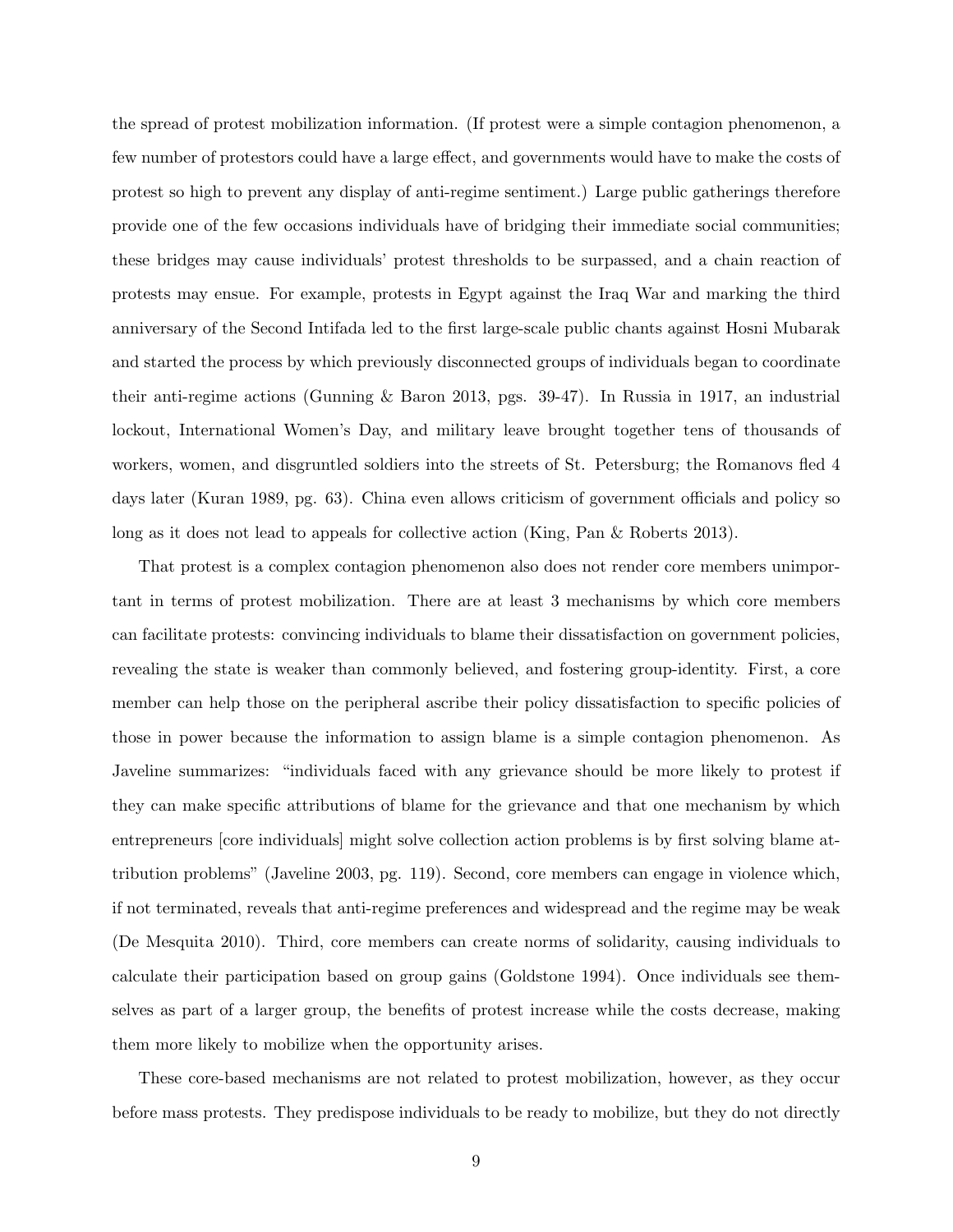mobilize. In the language of Timur Kuran, they cause preferences to change, but they do not provide the initial spark (Kuran 1989, pgs. 63-66). The theory of spontaneous collective action also treats the spark as exogenous.

#### Scope Conditions

There are two primary scope conditions to the theory of spontaneous collective action. First, a country's regime type may determine whether or not protest is a complex contagion phenomenon. Second, mobilization is bounded by the costs a state imposes on protesting.

Authoritarian regimes are likely to repress individuals who impugn them, as targeted repression is a more effective tactic than its indiscriminate killing (Siegel 2011). Arbitrary jailing, torture, forced exile, and threats to family are all common tactics used to silence anti-regime individuals. In countries where those who desire policy change and are central to a network are routinely intimidated or silenced, they may not have the ability or desire to engage in coordination activities, and coordination would necessarily occur through those on the periphery. Moreover, in countries tolerant of mass gatherings, individuals may have lower thresholds of participation since they do not fear repression. If an individual does not expect protest to be large to be safe, he or she may join a protest alone or after hearing about it from a core social network member. In these cases, protest is more likely to be a simple contagion event and so be more affected by core members of a social network.

Second, any state can stop protests if it is willing to impose high enough costs. In March of 1988 in Burma, protests started over an event just as random as a fruit vendor lighting himself on fire: a youth arrested for fighting other youth was released from jail through political connections. Tension boiled over the summer, a general strike started on August  $8^{th}$ , and the state engaged in ambiguous amounts of repression. On September  $18^{th}$ , repression became less ambiguous as a result of an army coup; the ensuing repression resulted in at least 1,000 deaths in Rangoon, 3,000 nationwide (Ferrara 2003). Protests, which had been stronger throughout August but were tapering by mid-September, ceased. In 1989, a protest movement in China grew over the course of several months; by the end of May, Beijing hosted 250,000 soldiers, and multi-day violent repression began on June  $3^{rd}$ . That repression, in conjunction with the arrest of party leaders and Communist Party reformers, squelched the movement. In 2011 in Egypt, individuals soon realized that the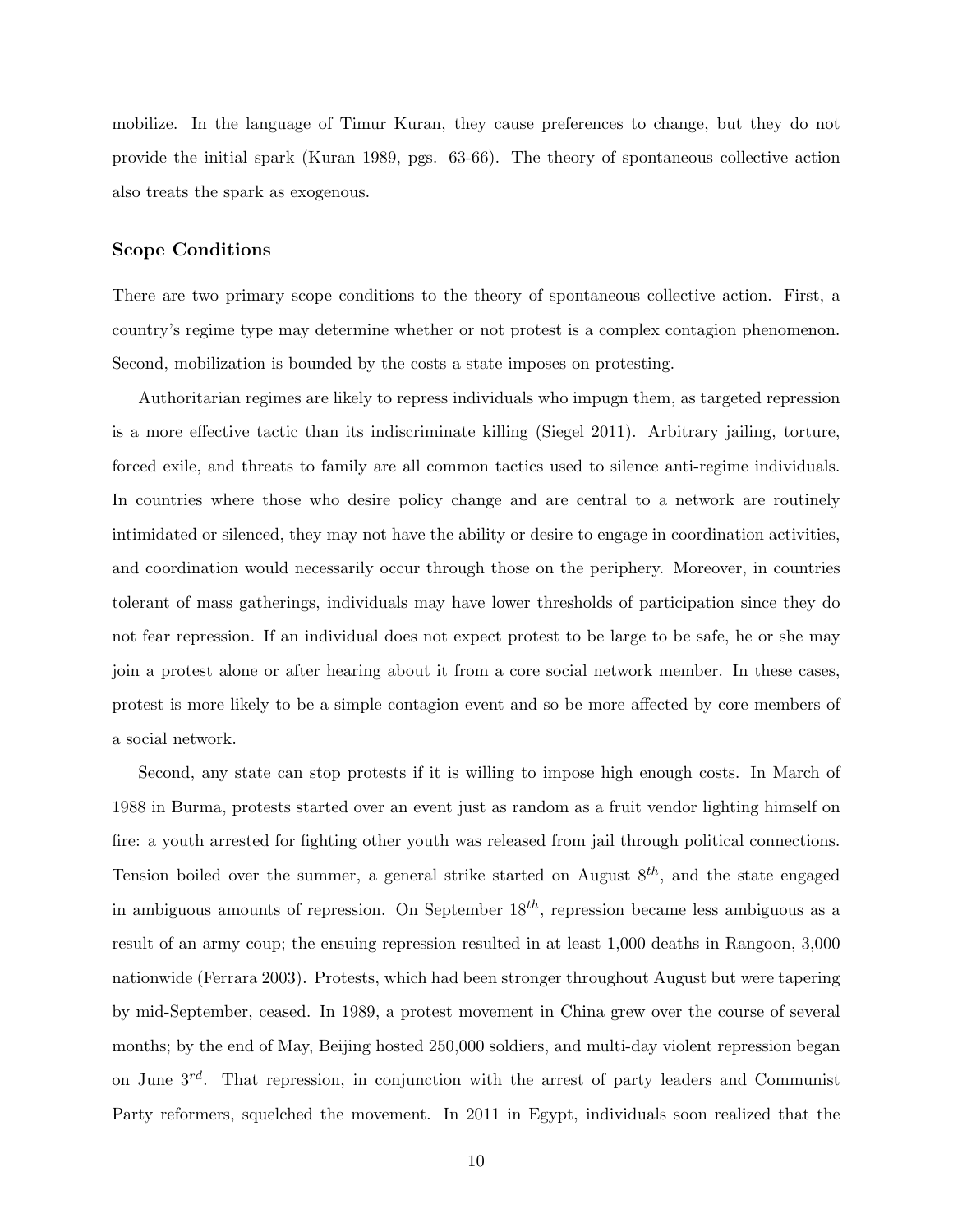armed forces were not going to repress protests, yet in August 2013, the Egyptian army massacred hundreds, perhaps thousands, of pro-Muslim Brotherhood supports who were staging long-term sit-ins at two Cairo squares after the July  $3^{rd}$  coup against President Mohamed Morsi. Repression against secular activists also increased, with those continuing to protest facing lengthy jail sentences or death (Mackey 2015). Bahrain's security forces killed protesters at the Pearl Roundabout, after welcoming a coalition of forces from Gulf states; leaders of al-Wefaq, the main Shia opposition party that participation in government before the start of protests, are now in jail, and the party's leader faces a 4 year sentence for inciting violence against the monarchy (Kerr 2015). While a state faces internal and external costs from repression, the ultimate success of any protest mobilization depends on the state's willingness to repress.

### 3 Data

The Integrated Conflict Early Warning System, a machine-coded events dataset that reads newspaper articles, provides the dependent variable, number of protests across 16 countries in the Middle East and North Africa from November  $1^{st}$ , 2010 through December  $31^{st}$ , 2011(Boschee, Lautenschlager, O'Brien, Shellman, Starz & Ward 2015). ICEWS codes 20 categories of events of increasing severity, from public statements through unconventional mass violence. All events coded as protests where the event occurs in one of these 16 countries country are kept. These countries are Morocco, Algeria, Tunisia, Libya, Egypt, Lebanon, Syria, Jordan, Saudi Arabia, Oman, Yemen, Bahrain, the United Arab Emirates, Kuwait, Iraq, and Qatar; Israel is excluded. Figure 1 shows the ICEWS recording of protest in two high-protest (Egypt, Bahrain) and low-protest (Morocco, Qatar) countries.

Twitter, a global social media platform, provides data on daily, individual-level communication. Twitter is a global social network with over 500 million users generating almost 500 million daily messages (tweets). Anyone with an internet connection or phone can access it, and most users create and consume content using their mobile devices; contrary to popular belief, one can compose and consume tweets from any kind of phone, though smartphones greatly facilitate the process. Twitter the company does not edit or censor its users' tweets, so the content of the network reflects what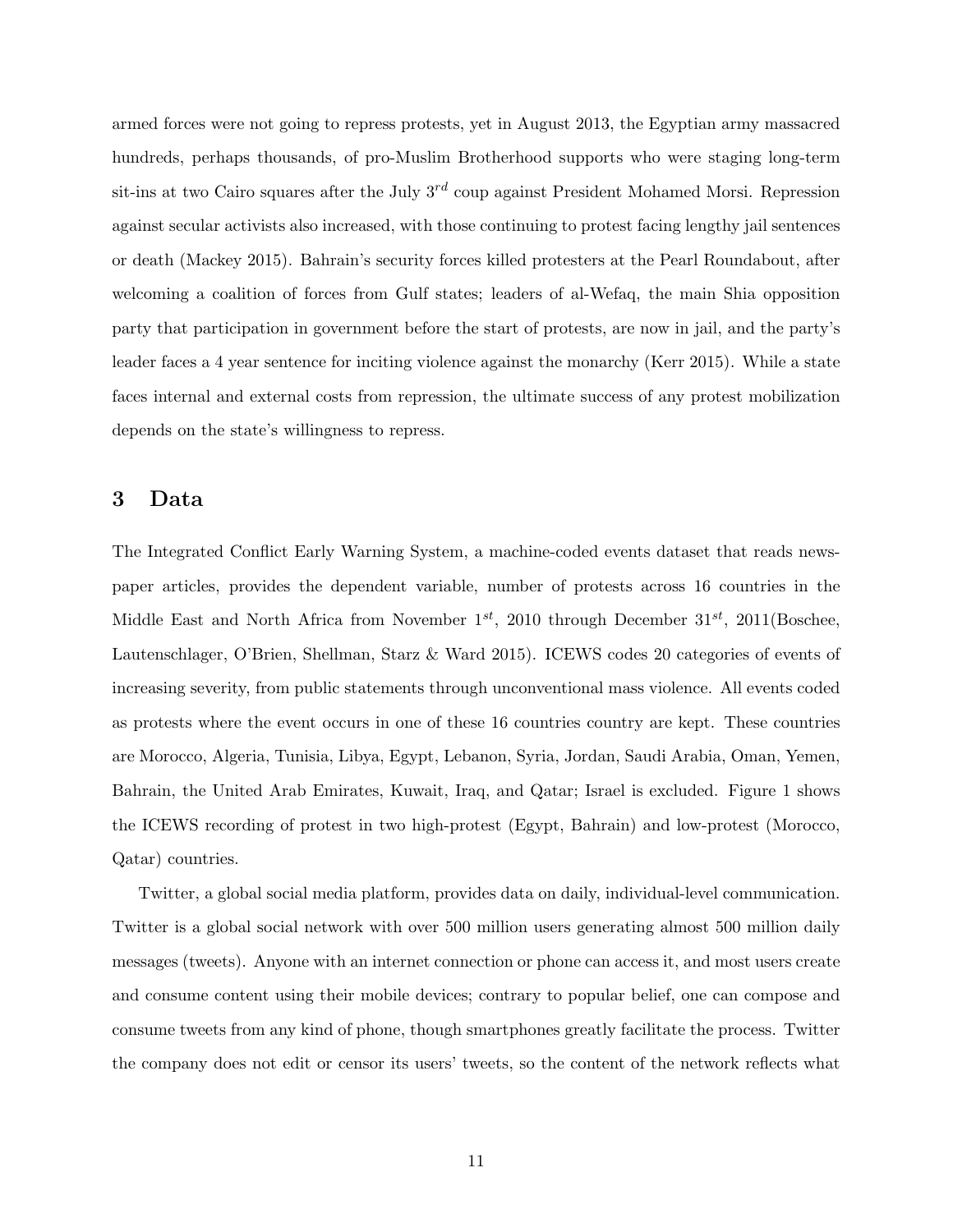

Figure 1: Protests per Million Inhabitants

This figure shows that ICEWS captures different levels of intensity of each country's protests, both temporally and in cross-section. Egypt, which experienced sustained, widespread protesst, has more recorded protests than Qatar but less than Bahrain, which experienced the most per capita protests. ICEWS' count of protests also varies during days they are expected to.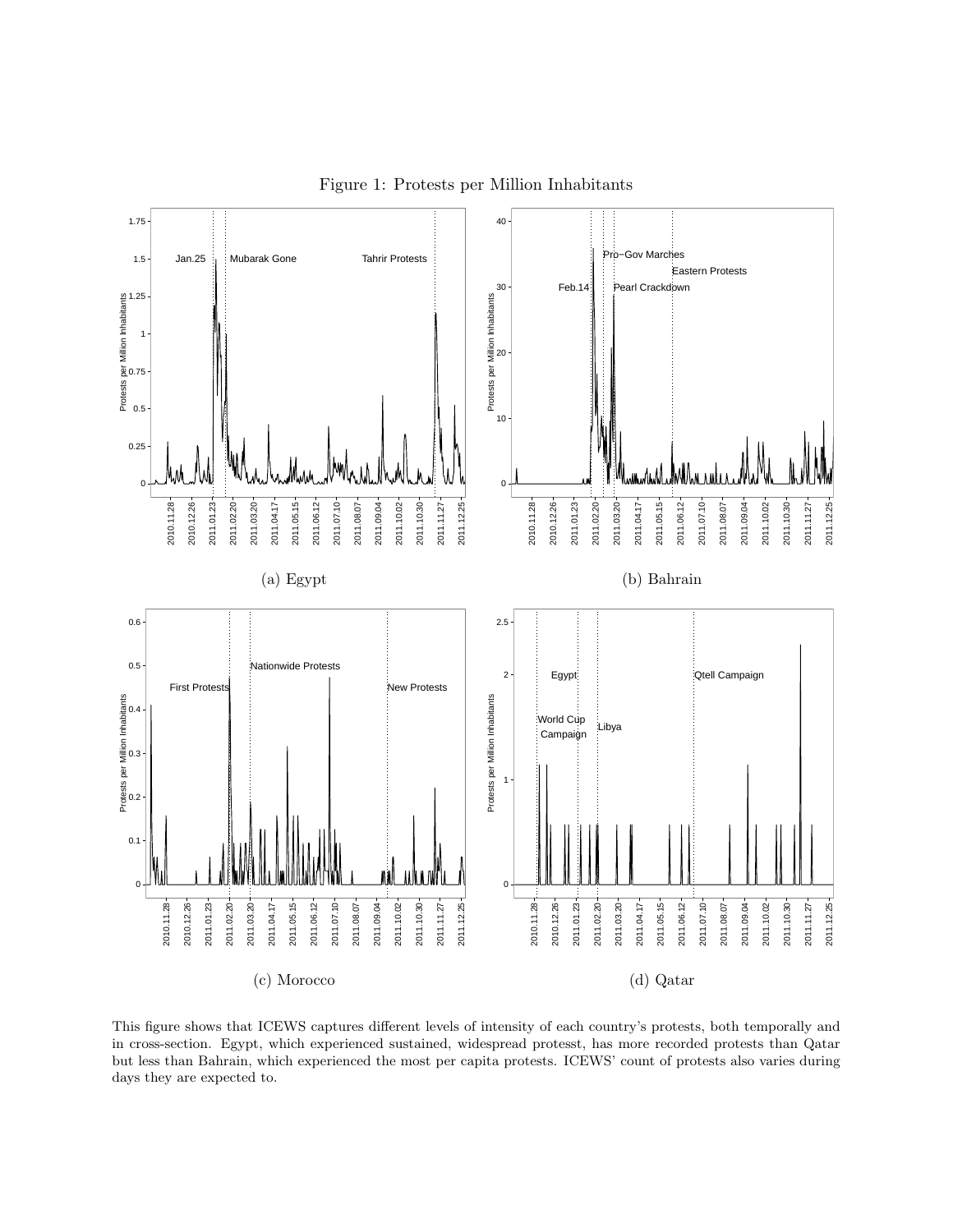individuals are discussing at any moment.<sup>2</sup> Only China and North Korea have completely blocked access to it, though countries have temporarily blocked it at different times.

Social media data are ideal for understanding protest for three reasons. First, in states that control information disseminated through newspapers, radio, and television, social media are one of the few independent sources of information (Edmond 2013). Social media have therefore become a tool for citizens to gather and disseminate information in information-scarce environments such as authoritarian regimes. Second, state actors belatedly realized the power of social media, leaving it unregulated; lack of regulation made social media an attractive tool for anyone seeking independent information, and the information contained in social media therefore more closely reflected the offline world than did official news sources (Hamdy & Gomaa 2012). Social media has therefore become a critical component of many protest movements, starting with the 2009 Iran election protests and continuing through the Ukraine civil war (Burns & Eltham 2009, Rahimi 2011). Third, it provides the best temporal resolution of any data source. It is therefore one of the few sources available to researchers interested in dynamic processes that can provide micro-level information on these processes.

There are four reasons to prefer Twitter as a data source to other social media platforms. First, it is one of the most used social media platforms, usually second only to Facebook (Duggan & Smith 2013). Second, it is often used during crisis events to disseminate information, including during protests (Tonkin, Pfeiffer & Tourte 2011, Earl, McKee Hurwitz, Mejia Mesinas, Tolan & Arlotti 2013). Third, though it is used to discuss political events such as protests, it is also used to engage in quotidian topics like celebrity gossip, the weather, and sports (Boyd, Golder & Lotan 2010, Sinha, Dyer, Gimpel & Smith 2013). In the sample of tweets used later to train the support vector machine, almost 75% were not about political events. Fourth, Twitter provides a large amount of its data through two programming interfaces, making Twitter data easier to obtain than Facebook's. While other sites with social networking components, such as YouTube or reddit, are also relatively easy to gather data from, none are also used as comprehensively as Twitter.

Moreover, the norms of communication on Twitter makes this the most reliable way to measure coordination across so many countries and days. There are four ways to a user can modify a

 $2$ Twitter will censor tweets to comply with countries' laws. For example, it has censored a neo-Nazi group's tweets in Germany and has started to delete accounts from the Islamic State of Iraq and Syria that are deemed to incite violence.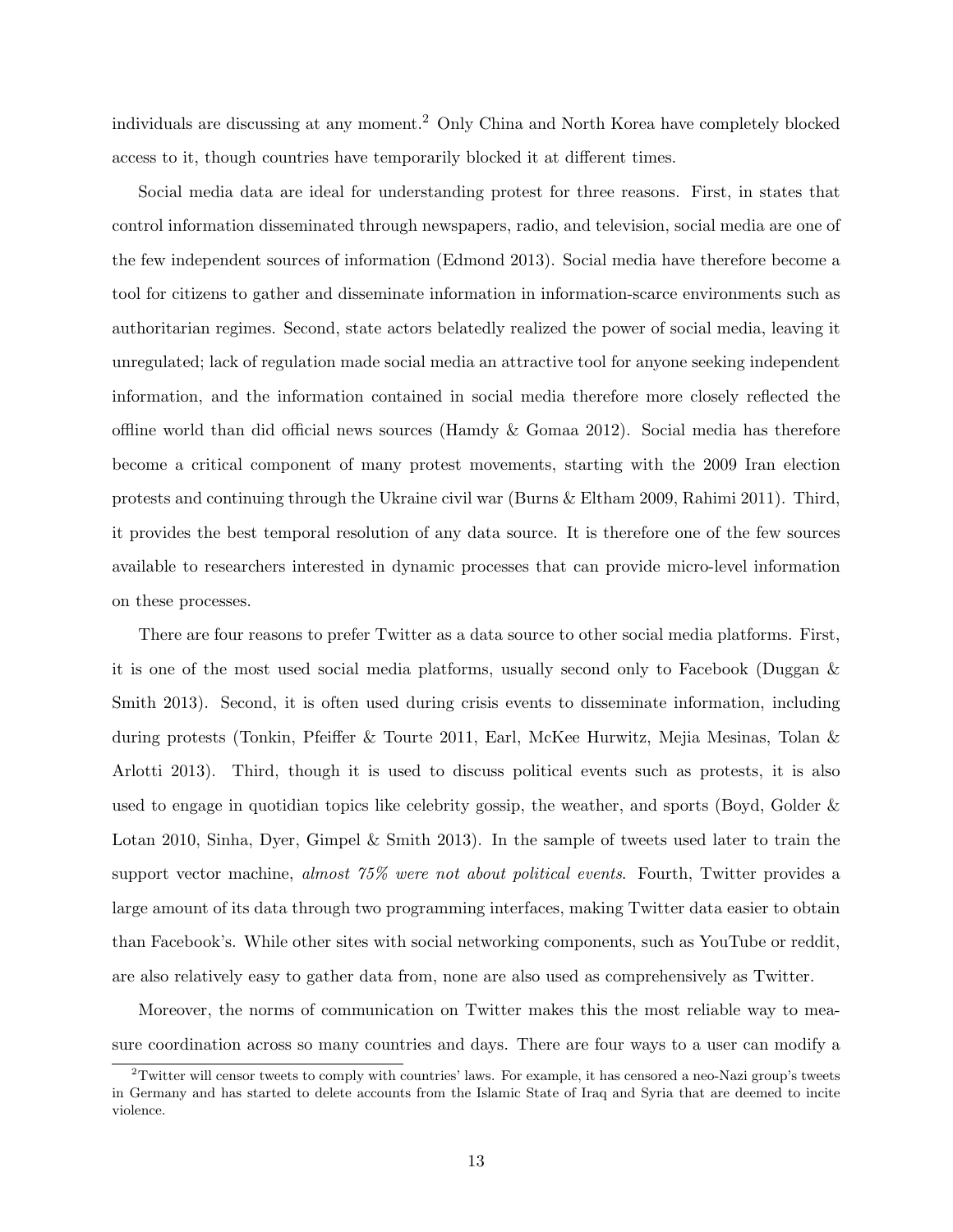plaintext tweet. The most common is the  $\#$  symbol, known as the hashtag. Individuals will affix a hashtag to the front of a word to associate it with a certain conversation, e.g. "Eyewitnesses: NDP thugs throwing molotov cocktails inside the Egyptian Museum. I repeat NDP thugs, NOT anti-Mubarak protesters.  $\# Jan25$   $\# fb$ ". If a different user then searches for messages containing "#Jan25" or "#fb", this tweet will be returned; employing a hashtag therefore makes the information in one's message more likely to spread beyond just one's social network (Romero, Meeder & Kleinberg 2011). Users quickly converge on a few hashtags to use for an event, whether that event is a protest, sporting event, or pop culture meme (Bruns  $\&$  Burgess 2011, Lehmann, Gonçalves, Ramasco & Cattuto 2012).

Twitter makes it easy to find all tweets containing a hashtag. A user interested in upcoming protests could therefore search, from her smartphone or a computer, for "#jan25", "#egypt", or other hashtags and retrieve every tweet containing those hashtags.<sup>3</sup> That person is therefore quickly exposed to vastly more information than she could gain from traditional interpersonal communication, and she knows that everyone else searching those hashtags will see the same tweets. She is therefore confident that when she reads about the meeting in Batal Ahmed street, many others have read about it as well, and others who search for "#jan25" know that others have seen that tweet as well. The prevalent use of hashtags, convergence to very few during major events, and ease of finding information related to the hashtag make tweets with hashtags they key coordination mechanism.

Twitter data comes courtesy of researchers at Northeastern University's Laboratory for the Modeling of Biological and Socio-Technical Systems (Mocanu, Baronchelli, Perra, Vespignani, Goncalves & Zhang 2013). The tweets involved in this analysis were extracted from Twitter's 10% API, an unbiased sample of 10% of all public activity on the platform. There are two ways in which country of origin was identified. First, if a Twitter user has enabled location sharing, the tweet will have GPS coordinates, and those coordinates are used to assign country-location for that tweet. If the country-location is one of the 16, the tweet is saved. Second, users can report their location as part of their profile, and that location is reported as metadata with each tweet. The user-reported location is then compared to a dictionary of cities and country names to assign each

<sup>3</sup>This search is not case sensitive: a user searching for "#jan25" will see the same results as one searching for "#Jan25". The searched term will not return tweets that use the character string without a hashtag, e.g. a tweet that says "police thugs r everywhere in egypt jan25" will not show up in search results.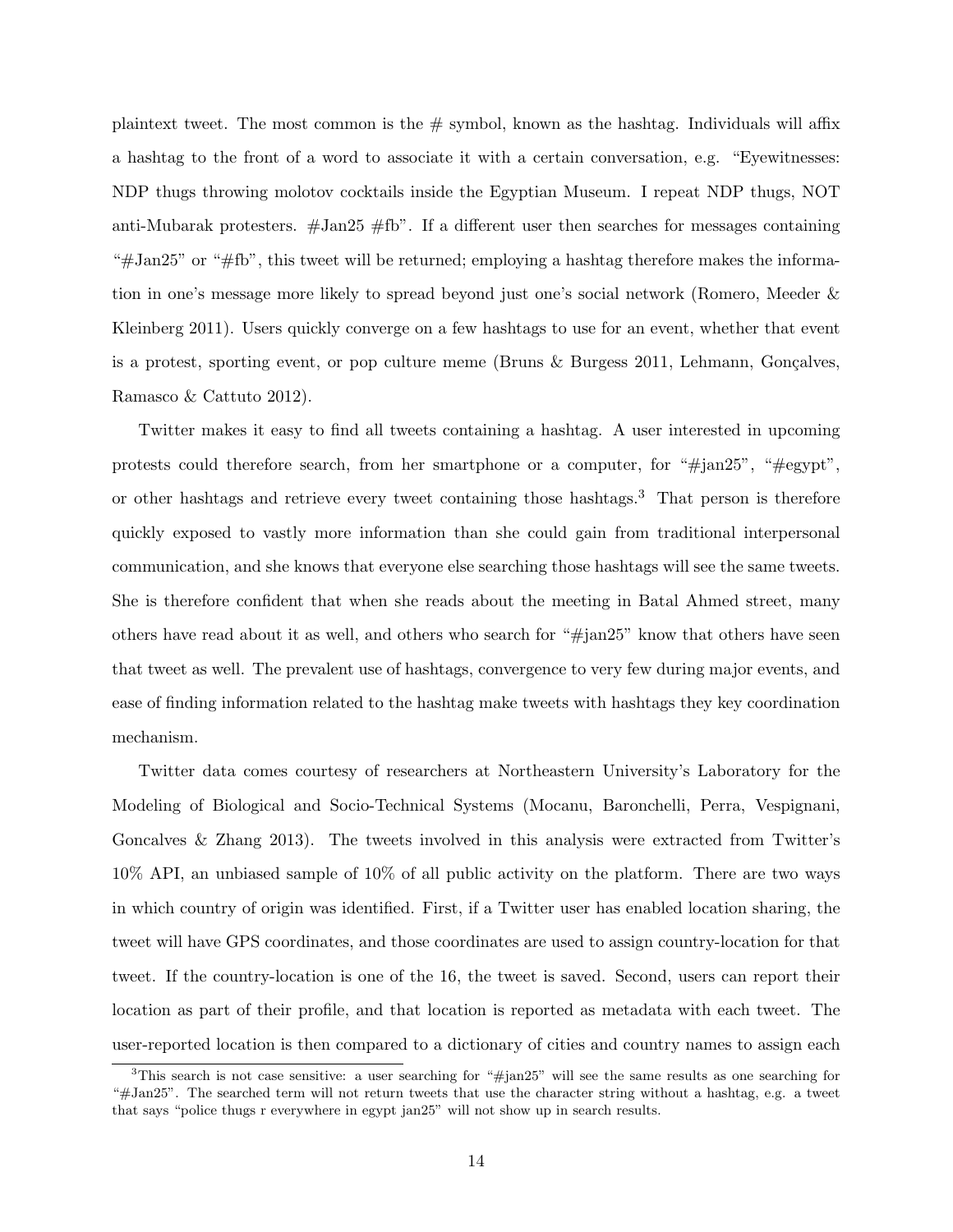tweet to a city or country.<sup>4</sup>. Unlike previous studies that analyze contentious events, tweets were not selected based on hashtags, providing a representative sample of what people were actually talking about, e.g. protests or the weather, during this period. In fact, only 19.74% of all tweets in this sample contain a hashtag, and most are apolitical.

### 4 Measures

#### Coordination

A Gini coefficient for hashtags operationalizes coordination. The Gini coefficient, which ranges from 0 to 1, usually measures income inequality, but it can be used on any discrete quantity. Instead of measuring wealth per person, it here measures occurrences per hashtag per day per country; as with income, a 0 means every observed hashtag is observed the same number of times, 1 that one hashtag accounts for all hashtags used in that country on that day. This measure is labeled Coordination<sub>i,t</sub> for the rest of the paper and is shown in Figure 2b.

Equation 1 shows this calculation. For each day t in each country i, there exist n unique hashtags. Coordination<sub>i,t</sub> counts the number of times each hashtag  $j$  occurs and use those counts to calculate the Lorenz Curve of (hashtag) inequality.

$$
Coordinate_{i,t} = \sum_{i=1}^{16} \sum_{t=1}^{426} \frac{2 \sum_{j=1}^{n} j n_j}{n \sum_{j=1}^{n} n_j} - \frac{n+1}{n}
$$
 (1)

 $Coordinate_{i,t}$  is preferred to a topic model because it scales easily and is directly comparable across countries. Tweets often contain slang that varies by country, so making a topic model for each country is a large project in its own right. Aside from requiring much more labor, creating a topic model, whether unsupervised or not, risks constricting results to words or topics that the researcher has an a priori expectation will matter (Grimmer & Stewart 2013). The measure is agnostic to what words people or say or how many topics they discuss; caring only about the hashtags, it will measure any hashtag used (not just the ones though of in advance), revealing after the fact which hashtags are most salient. Section 7 provides further evidence that the hashtags identified with  $Coordinate_{i,t}$  are used for coordination.

<sup>4</sup>For more detail, see the Materials and Methods section of Mocanu et. al 2013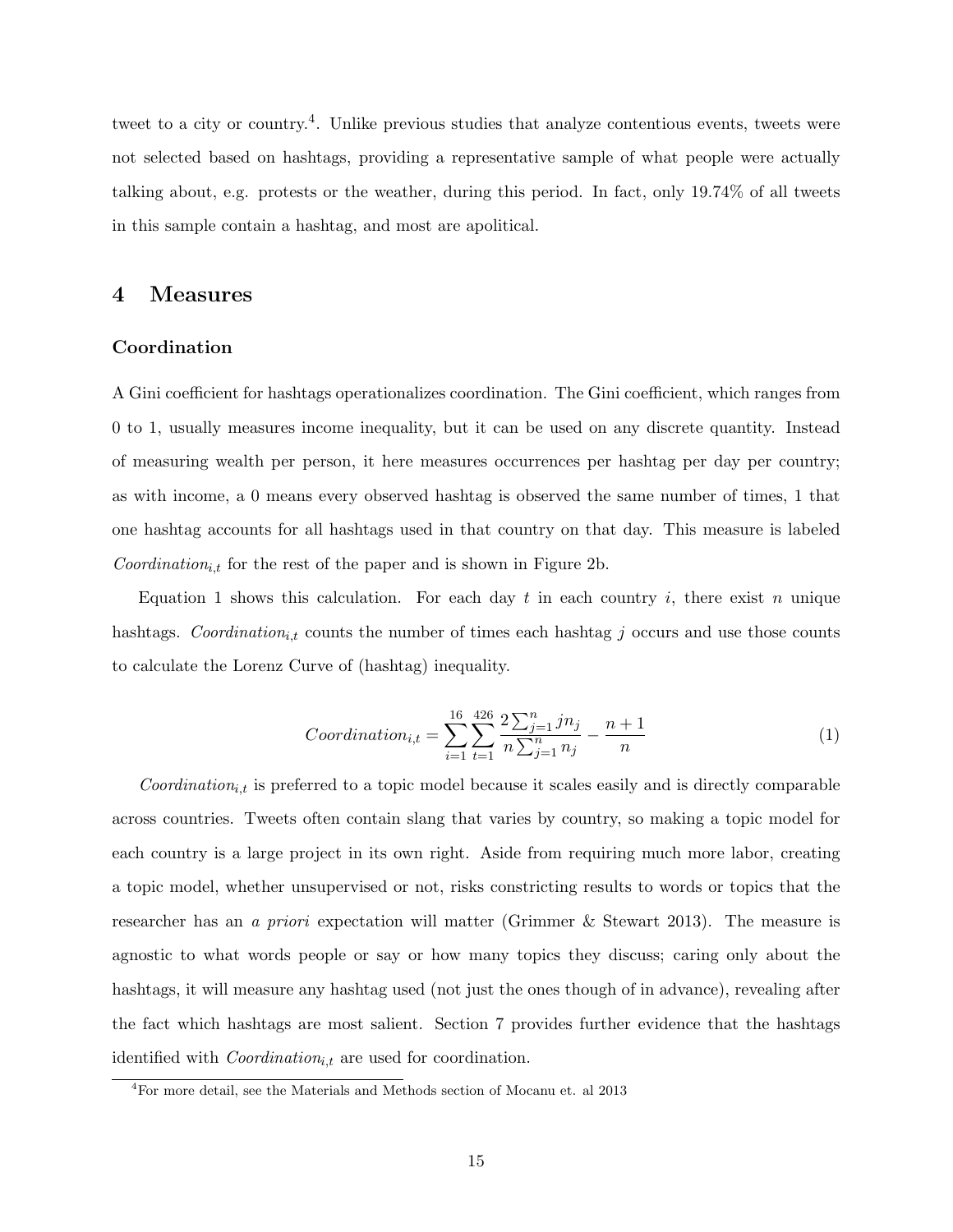Three other Twitter behaviors that may impact coordination are measured. Retweets, equivalent to forwarding an e-mail to one's entire contact list, can also promote coordination An example of a retweet is, "RT @Ekramibrahim: Police, specially in civil clothes are holding electricity sticks. #jan25". Ekramibrahim is the author of the message after the colon, but the person who sent the tweet read Ekramibrahim's message and retweeted it to her followers. This secondary message is the retweet, and the reader knows it was seen by at least the followers of Ekramibrahim and the person who retweeted it. A message can be retweeted an infinite amount of times, though a user who sees a retweet only knows that at least one person retweeted it; in practice, most tweets are not retweeted, those that are are not retweeted often, and the retweet rate decays to almost 0% after 24 hours (Kwak et al. 2010, Liere 2010, Starbird & Palen 2012).<sup>5</sup>

A message can also contain a user mention or a link. A message that directly refers to another user by name is said to contain a user mention. If a user writes, "@ramezm i noticed a debate:  $\#25$ jan or  $\#$ jan $25$ ", @ramezm will receive a personal notification about the message; a tweet with a user mention is still viewable by the followers of the original author. A retweet is when a user shares the message of someone he follows with those who follow him; it is akin to forwarding an e-mail to everyone in your address book. Tweets also often contain links to photos and articles, though those the messages are rarely retweeted (Suh, Hong, Pirolli & Chi 2010).

Retweets, links, and mentions are not as effective at promoting coordination as hashtags. While more retweets of one tweet means that more people have seen the same set of information, the prevalence of hashtags means the information in a retweet is also available to those searching for hashtags that the retweet happen to contain. The same logic is true of links: if a link is meant to provide coordinating information, it will almost certainly contain a hashtag that is also relevant to coordination. While it is possible that user mentions have a strong coordinating effect outside of their employment of hashtags, they are dyadic and tend to be part of conversations - they are not used to mobilize protesters.

Equation 2 shows the calculation of these other measures of potential coordination. For each day t and country i, the measure counts the number of tweets, K, and tweets with measure  $M_k$ .  $m$  is a count of tweets with a link, mention of another user, or that are a retweet, depending

<sup>5</sup>With one extra click, a user can see how many times the original tweet was retweeted, but there is no way for the researcher to observe if a user knows how many times a tweet was retweeted.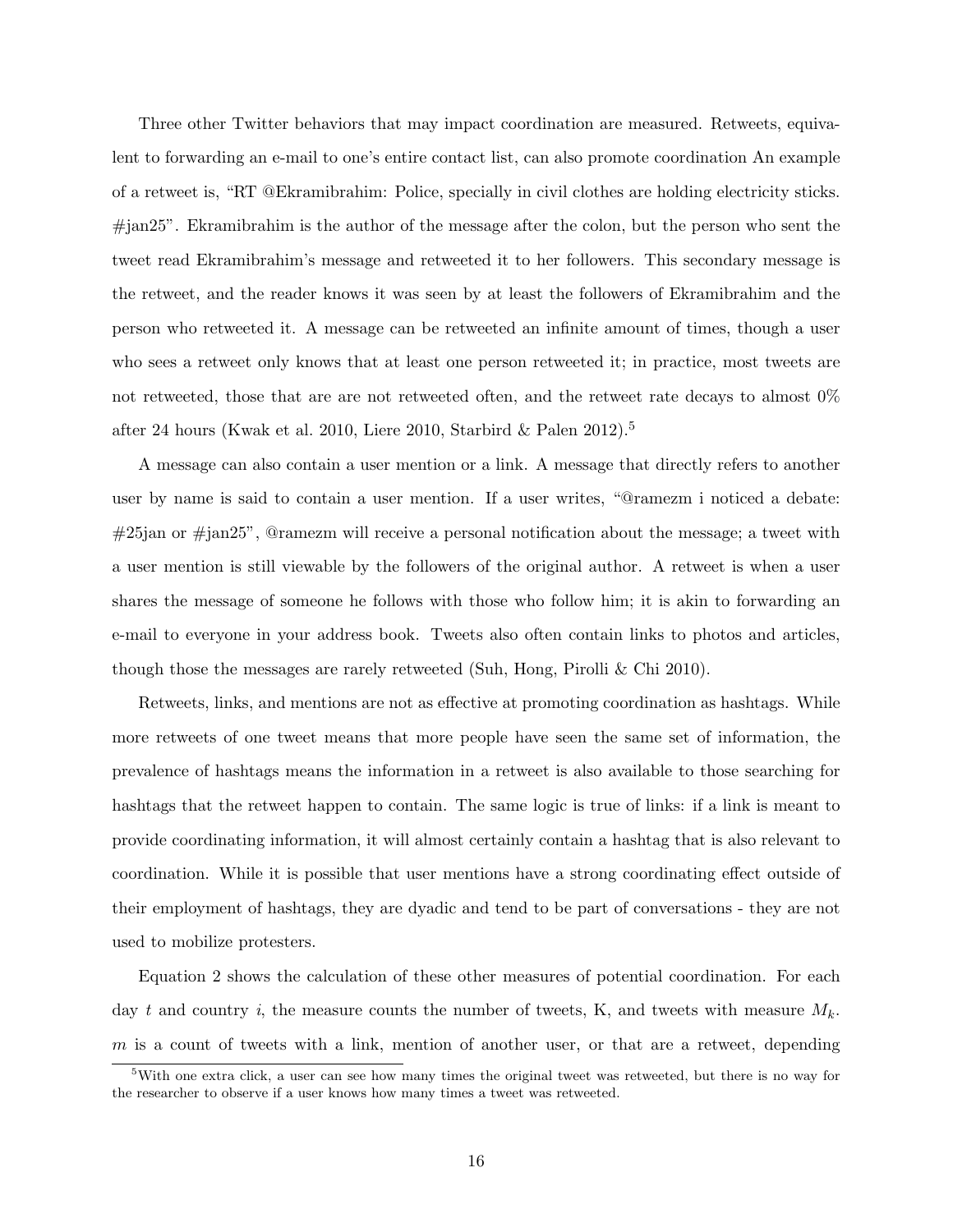on the measure in question. Dividing the measure by the number of tweets that day in that country quantifies the amount of other possible coordination that could have occurred in addition to *Coordination*<sub>i.t</sub>.

$$
MPercent_{i,t} = \sum_{i=1}^{16} \sum_{t=1}^{426} \frac{1}{K} * \sum_{k=1}^{K} m_k
$$
 (2)

#### Core Coordination

To measure coordination from the core, one has to first identify individuals at the center the network. Identifying this core is difficult. There are too many users - 20,094 in Bahrain and 79,235 in Egypt alone - in the Twitter data to assign manually an identity to each one, and that attempt would result in a low identification rate because Twitter does not require individuals to publicly disclose any identification information. One can measure, however, the number of followers each account has; this measure, in-degree centrality, is not as precise a measure of centrality as those created with complete network data (Kwak et al. 2010, Pei, Muchnik, Andrade, Zheng & Makse 2014), but complete network data are not available. Those in the core are therefore approximated based on the distribution of popularity in each country. For the main model, a tweet belongs to a core member if its author's number of followers are at or above the  $95<sup>th</sup>$  percentile for all users in country i. More formally,

$$
Core = \begin{cases} 1 & \text{if } PR_i(f) \ge .95 \\ 0 & \text{if } PR_i(f) < .95 \end{cases}
$$
 (3)

where  $PR(f)$  is the percentile ranking of the tweet based on the number of followers.

Previous work that manually identified a random sample of users from Tunisia and Egypt informed the selection of this threshold (Lotan, Ananny, Gaffney, Boyd, Pearce & Graeff 2011). Table 1 compares the number of followers and tweet production for the categories identified in Lotan et. al 2011 with this paper's primary popularity threshold; the threshold used later is bolded. In Tunisia, the core measure appears to roughly be most similar to bloggers; in Egypt, to bloggers and activists, though the manually identified accounts in Egypt are much more popular than any of the popularity measures. Notice though mainstream media account and employees of mainstream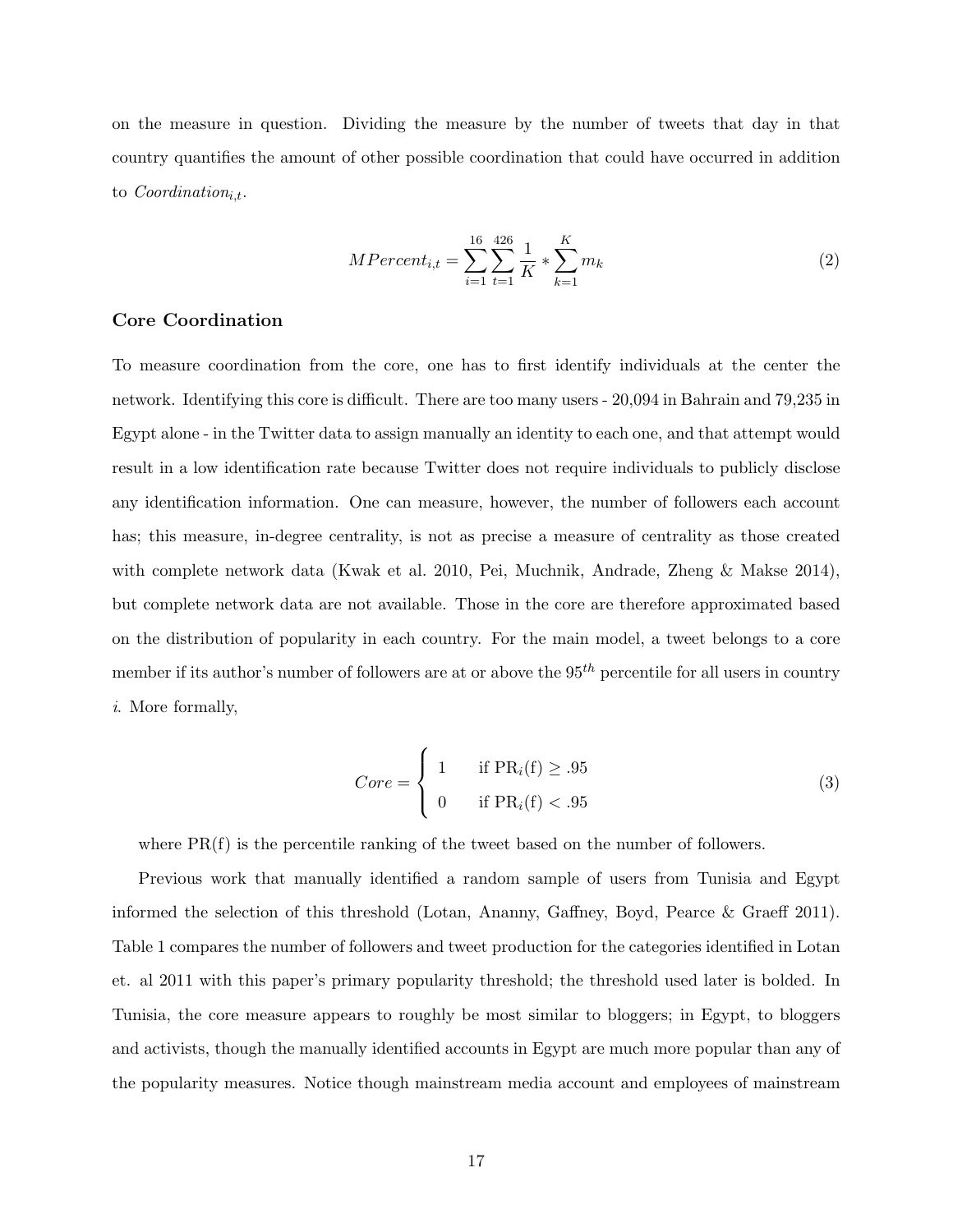media are the most central in each country and skew the country-level results upwards. The Results section shows that varying the follower threshold does not change the result. The Supplementary Materials also show how tweet production and the ratio of the core's followers to the periphery's followers varies by country and threshold; users at the 95% threshold account for 10% of all tweets in Kuwait up to 50% in Syria.

| Group                    | Accounts       | Followers Avg. | Tweet Avg. | Mention $%$ | Retweet % | Hashtag $%$ | Link $%$ |
|--------------------------|----------------|----------------|------------|-------------|-----------|-------------|----------|
| Egypt - Lotan            | 37             | 15138.71       | 949.78     | 0.40        | 0.06      | 0.36        | 0.32     |
| Mainstream Media         | 1              | 103927.00      | 5281.00    | 0.00        | 0.00      | 0.74        | 0.70     |
| Non-Media Org.           | $\overline{2}$ | 23877.40       | 457.50     | 0.32        | 0.07      | 0.22        | 0.52     |
| MSM Employee             | 9              | 22463.50       | 650.22     | 0.41        | 0.01      | 0.21        | 0.21     |
| Blogger                  | 15             | 8394.17        | 1070.67    | 0.52        | 0.08      | 0.33        | 0.22     |
| Activist                 | 10             | 8036.55        | 703.40     | 0.42        | 0.07      | 0.28        | 0.33     |
| Core 99.9 Percentile     | 80             | 37001.28       | 924.69     | 0.33        | 0.02      | 0.39        | 0.44     |
| Core 99 Percentile       | 793            | 7104.31        | 736.38     | 0.45        | 0.05      | 0.27        | 0.32     |
| Core 98 Percentile       | 1585           | 4033.08        | 591.71     | 0.46        | 0.05      | 0.25        | 0.31     |
| Core 97 Percentile       | 2378           | 2875.48        | 515.21     | 0.46        | 0.04      | 0.25        | 0.31     |
| Core 96 Percentile       | 3170           | 2256.03        | 453.52     | 0.45        | 0.04      | 0.25        | 0.30     |
| Core 95 Percentile       | 3962           | 1868.79        | 409.94     | 0.45        | 0.04      | 0.25        | 0.30     |
| <b>Blackout</b>          | 740            | 8046.33        | 650.95     | 0.22        | 0.05      | 0.24        | 0.61     |
| Tunisia - Lotan          | 10             | 7942.94        | 248.60     | 0.33        | 0.12      | 0.59        | 0.56     |
| Mainstream Media         | $\,2$          | 5604.49        | 741.00     | 0.16        | 0.12      | 0.77        | 0.78     |
| MSM Employee             | $\mathbf{1}$   | 52503.00       | 1.00       | 0.00        | 0.00      | 0.00        | 1.00     |
| $\operatorname{Blogger}$ | 3              | 1910.77        | 258.33     | 0.57        | 0.13      | 0.30        | 0.20     |
| Activist                 | $\overline{4}$ | 2496.28        | 57.00      | 0.59        | 0.09      | 0.36        | 0.29     |
| Core 99.9 Percentile     | $\overline{7}$ | 17749.31       | 206.71     | 0.25        | 0.06      | 0.22        | 0.68     |
| Core 99 Percentile       | 62             | 4880.14        | 410.92     | 0.37        | 0.06      | 0.27        | 0.55     |
| Core 98 Percentile       | 123            | 3095.44        | 444.93     | 0.44        | 0.14      | 0.31        | 0.43     |
| Core 97 Percentile       | 184            | 2392.96        | 374.43     | 0.45        | 0.13      | 0.31        | 0.40     |
| Core 96 Percentile       | 245            | 1968.22        | 337.18     | 0.47        | 0.12      | 0.30        | 0.37     |
| Core 95 Percentile       | 307            | 1681.87        | 308.22     | 0.47        | 0.11      | 0.31        | 0.38     |

Table 1: Comparing Core Measure with Hand-coded Accounts\*

\*Categories are borrowed from Lotan et. al 2011. They coded for accounts associated with mainstream media organizations, mainstream new media organizations (news sites that exist only online) mainstream media employees, any organization that is not a media organization (Vodafone and Wikileaks are their examples), bloggers, activists, digerati, political actors, celebrities, researchers, bots, and a residual category. Any of those categories not identified here means that no account from that category was found in the data.

The bold rows represent the category used to identify core members. Other categories are used in robustness checks, with no changes to the results. For a discussion of the Blackout row, please see Section 7.

Having identified tweets produced from those in the core, one can then identify when the core engages in coordination. Because hashtags are the primary method of coordination and high levels of coordination lead to protest, the percentage of hashtags per country per day produced from the core is interacted that with the coordination measure. The percent of tweets with hashtags that are created in the core is defined as: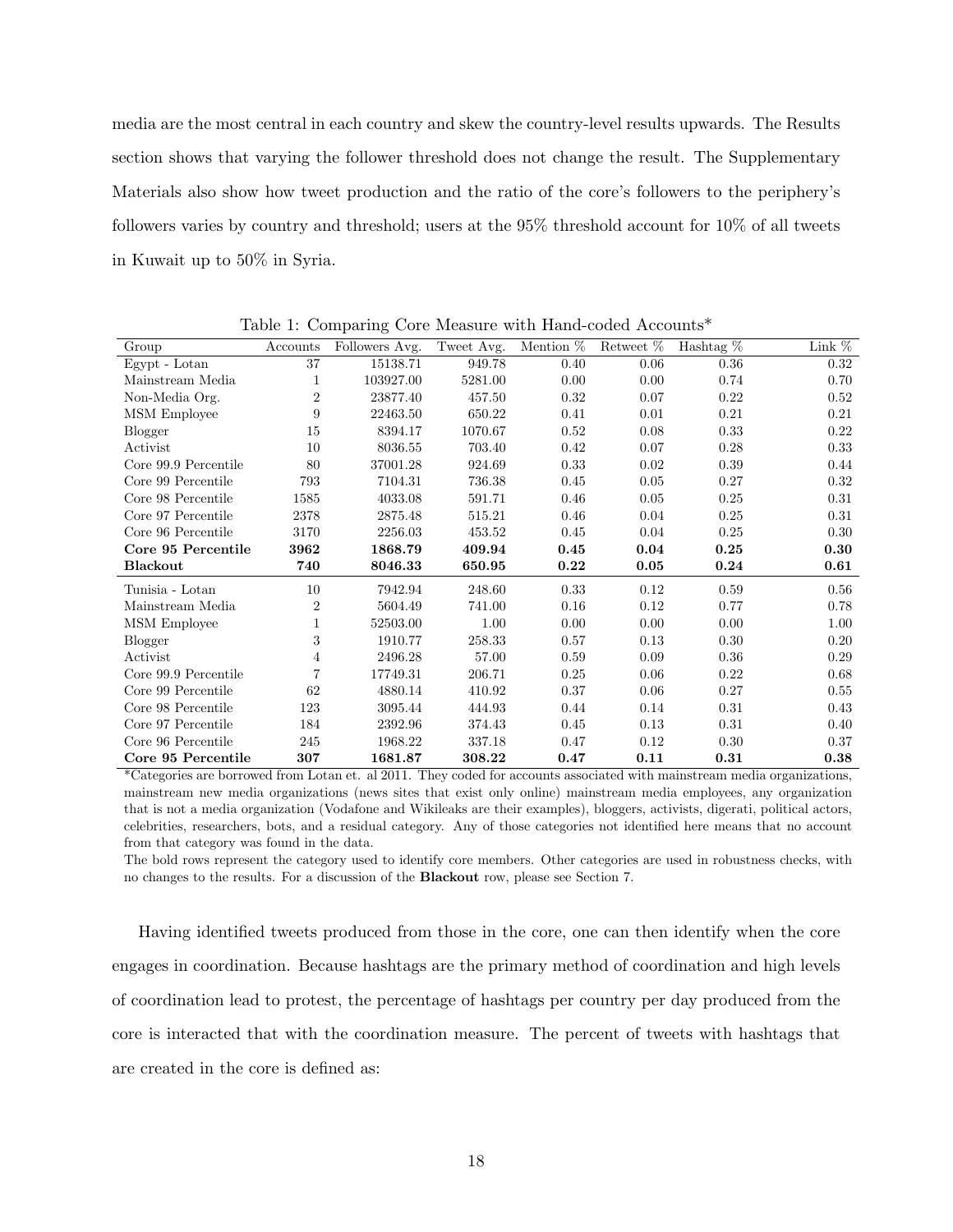$$
Core\;Coordinate_{i,t} = \sum_{i=1}^{16} \sum_{t=1}^{426} Coordination_{i,t} * \frac{1}{K} * \sum_{k=1}^{K} Core_k * Hashtag_k
$$
\n(4)

For each country  $i$  on each day  $t$ , each of the  $K$  tweets is read for whether it contains a hashtag and is from a core account. The number of those tweets is divided by the number of tweets in that country-day and interacted that with that country-day's level of coordination, resulting in a core coordination measure for that country-day. The regression results leave the constituent parts of the variable as the variable name to ease interpretation; the summary statistics use the shortened name to save space.

Figure 2 examines Core Coordination<sub>i,t</sub> in more detail. The first panel shows that the lagged measure correlates highly with subsequent protest, much like *Coordination*<sub>i,t-1</sub>; this result is not surprising, as the two variables have a .882 correlation. Figure 2b breaks Core Coordination<sub>i,t</sub> into its constituent parts, *Coordination*<sub>i,t</sub> and the percent of tweets with hashtags that are from influentials. In that figure, each day is sized by the number of protests.



Figure 2: Core Coordination Variable

(b) Constituent Parts of Core Coord.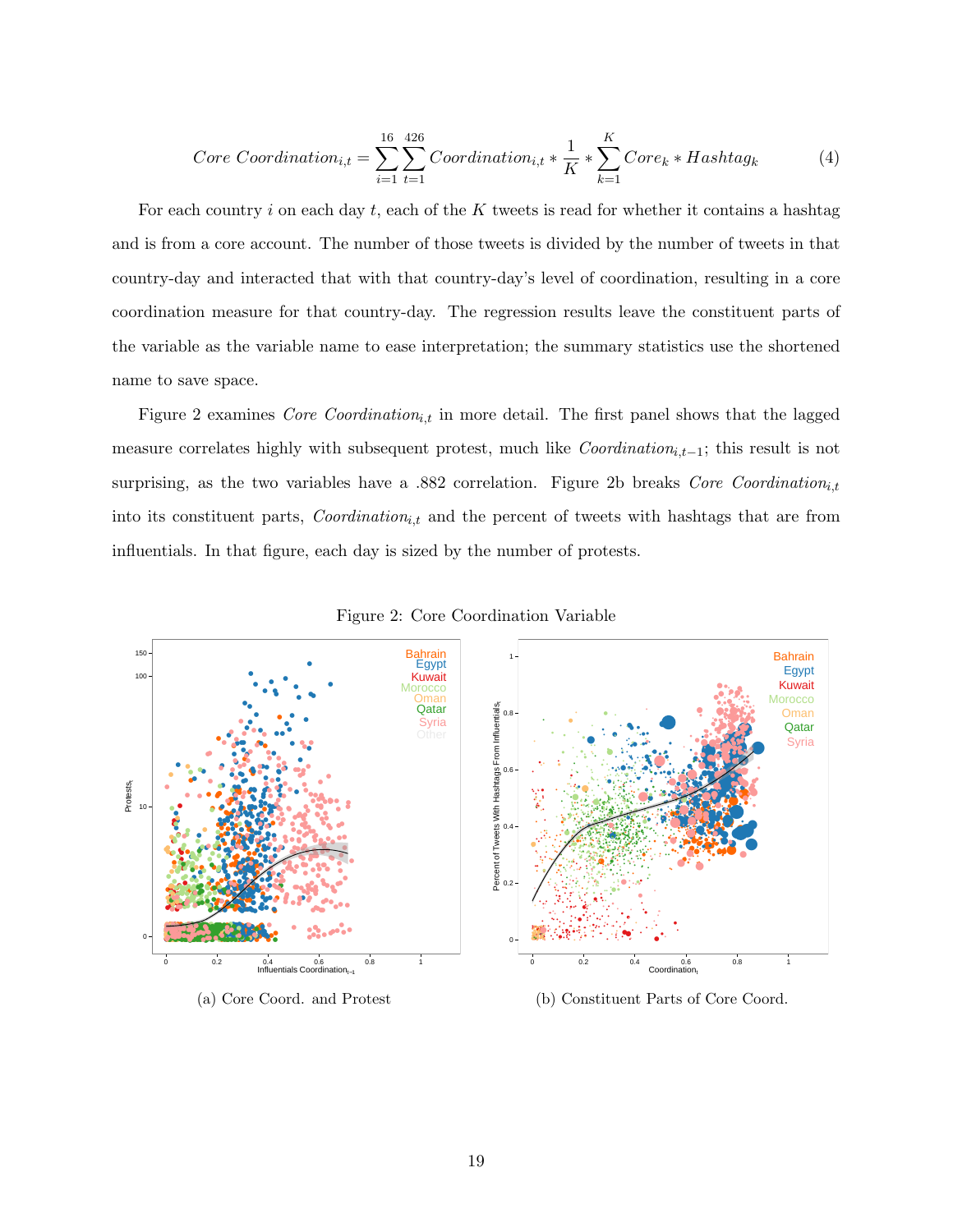# 5 Model

The base model is:

$$
Protests_{i,t} = \beta_0 + \beta_1 * \Omega_{i,t-1} + \beta * \mathbf{X}_{i,t-1} + Protests_{i,t-1} + \epsilon_{i,t}
$$
\n
$$
\tag{5}
$$

where  $\Omega$  represents the independent variables of interest in each model, **X** represents a series of controls, and  $\epsilon$  is a stochastic error term. Because the dependent variable is a count of protests, it is an integer always greater than or equal to 0. Since  $Protests_{i,t}$  is overdispersed and the zeroes are true zeroes, a negative binomial model instead of a Poisson or zero-inflated negative binomial is used.

Because high levels of coordination are collinear with high levels of hashtag usage, the model controls for the percent of a day's tweets that have hashtags, ensuring that it measures actual coordination and not a coincidental increase in hashtag usage. The models of peripheral coordination control for the percent of a day's tweets which are retweets, contain links, or mention another user because those features may have some coordination effect. The models of core coordination similarly control for the percent of all tweets with at least one hashtag that are from accounts of the core; the percent of all tweets that are retweets which are from core members; and so on for links and mentions.

There are three non-individual controls: country fixed-effects, a lagged dependent variable, and a lagged measure of the number of repression events as measured by ICEWS. Repression is any event with a CAMEO of exhibiting military posture (event root code 15), coercion (17), using unspecified unconventional violence (18), a physical assault (182), torture (1822), or death by physical assault (1823).

Every variable on the right hand side is lagged by one day to mitigate any simultaneity effects. All models include country fixed effects but no day fixed effects, as the latter bias the errors and lead to underestimates of protests. Finally, all models are run with country-clustered standard errors.

Table 2 shows the correlation between the main independent variables, and Table 3 shows the average value of each variable per country (along with each's total tweets and protests).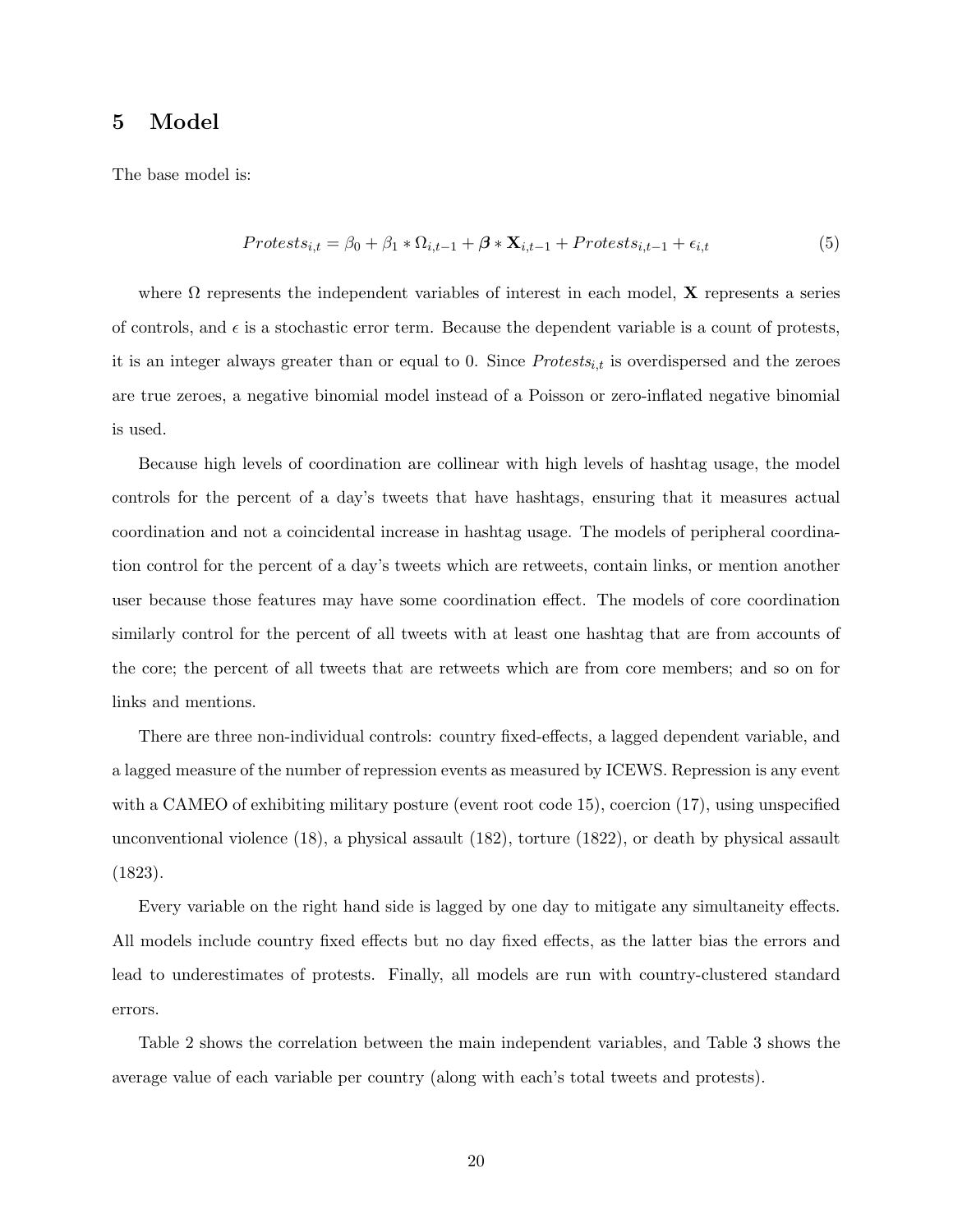| 0.012<br>$0.038$<br>$0.203$ | $Product_{i,t-1}$ Coord <sub><math>i,t-1</math></sub> Hashtag $\%_{i,t-1}$ Retweet $\%_{i,t-1}$ Link $\%_{i,t-1}$ Mention $\%_{i,t-1}$ Protest <sub>id-1</sub><br>0.218<br>0.594 | 日目<br>10127<br>0.013 | $0.37$<br>$0.48$<br>$0.53$<br>$0.59$<br>0.155 | 0.295<br>0.231<br>0.0106<br>0.155<br>0.785 | $\text{Hashtag} \%_{i,t-1}$<br>Core<br>0.178<br>0.535<br>0.521<br>0.122<br>0.334<br>0.341<br>0.1175 | Retweet <sup>9</sup> / <sub>0it-1</sub><br>Core<br>0.099<br>372<br>0.351<br>0.373<br>0.365<br>0.656 | Link $\%_{i,t-1}$<br>Core<br>0.149<br>0.152<br>0.702<br>0.583<br>0.5196<br>0.4156<br>0.513 | $M$ ention $\%$ <sub>i.t-1</sub><br>Core<br>$\Xi$ | $\operatorname{kepresson}_{i,t}$<br>0.571<br>0.269<br>0.185 | $\operatorname{Coord.}_{it-1}$<br>Core<br>$\frac{1}{0.309}$<br>$\begin{array}{c} 0.88 \\ 0.649 \\ 0.051 \\ 0.291 \\ 0.351 \\ 0.317 \\ 0.317 \\ 0.467 \\ 0.417 \\ 0.417 \\ 0.417 \\ \end{array}$ |
|-----------------------------|----------------------------------------------------------------------------------------------------------------------------------------------------------------------------------|----------------------|-----------------------------------------------|--------------------------------------------|-----------------------------------------------------------------------------------------------------|-----------------------------------------------------------------------------------------------------|--------------------------------------------------------------------------------------------|---------------------------------------------------|-------------------------------------------------------------|-------------------------------------------------------------------------------------------------------------------------------------------------------------------------------------------------|
|                             |                                                                                                                                                                                  |                      |                                               |                                            |                                                                                                     |                                                                                                     |                                                                                            |                                                   |                                                             |                                                                                                                                                                                                 |
|                             |                                                                                                                                                                                  |                      |                                               |                                            |                                                                                                     |                                                                                                     |                                                                                            |                                                   |                                                             | 0.271                                                                                                                                                                                           |
|                             |                                                                                                                                                                                  |                      |                                               |                                            |                                                                                                     |                                                                                                     |                                                                                            |                                                   |                                                             |                                                                                                                                                                                                 |

| <b>Porrelation</b> |  |
|--------------------|--|
| Variable           |  |
| ċi                 |  |
| lable<br>.<br>F    |  |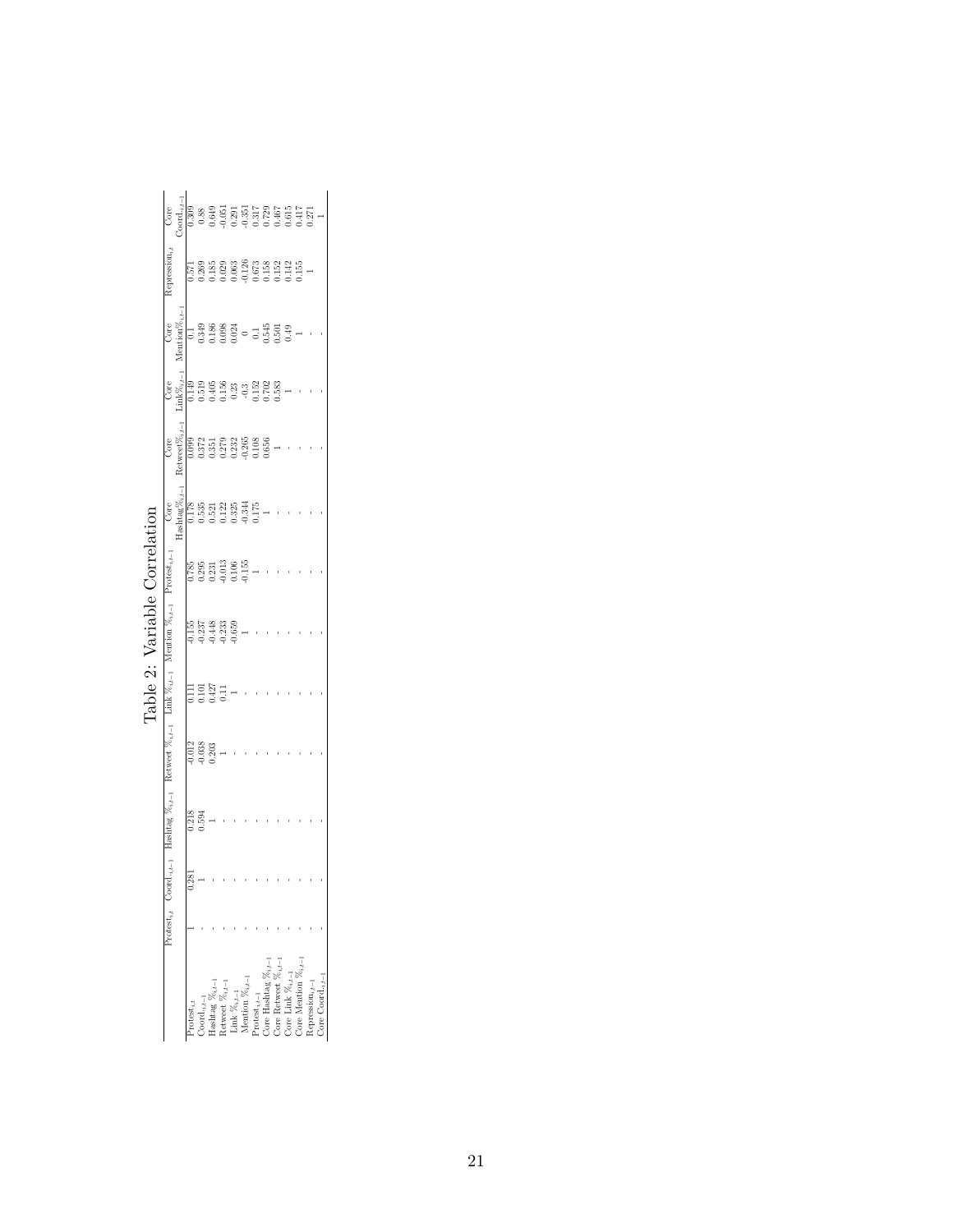|                               | Core                                                                               | $\text{Cond.}_{it-1}$ | 3.<br>0.31 | $0.37\,$ | $0.25$<br>$0.19$                                                                                                                                                                                                                                                                                                                                                                                          |      |      |                  |                                   |      |      |                      |                  | 35577283883                                                                                                                                                                                                                                                           |                          |             | 0.14  |
|-------------------------------|------------------------------------------------------------------------------------|-----------------------|------------|----------|-----------------------------------------------------------------------------------------------------------------------------------------------------------------------------------------------------------------------------------------------------------------------------------------------------------------------------------------------------------------------------------------------------------|------|------|------------------|-----------------------------------|------|------|----------------------|------------------|-----------------------------------------------------------------------------------------------------------------------------------------------------------------------------------------------------------------------------------------------------------------------|--------------------------|-------------|-------|
|                               | Core                                                                               | Mention $\%_{i,j}$    | 0.48       | 0.35     | 0.24                                                                                                                                                                                                                                                                                                                                                                                                      | 0.49 | 0.28 | 0.38             | 0.43                              | 0.38 |      | 0.34<br>0.41<br>0.18 | $0.21$<br>$0.44$ |                                                                                                                                                                                                                                                                       | 14                       | 0.31        | 0.32  |
|                               | Core                                                                               | Link $\%$             | 71.0       | 0.48     | $0.41$<br>$0.37$                                                                                                                                                                                                                                                                                                                                                                                          |      | 0.46 |                  |                                   |      |      |                      |                  | 577375888777                                                                                                                                                                                                                                                          |                          |             | 0.37  |
|                               | Core                                                                               | Retweet %;            | 0.55       | 0.49     | 0.23                                                                                                                                                                                                                                                                                                                                                                                                      |      | 0.28 | $0.54$<br>$0.51$ |                                   | 0.48 | 0.40 | $0.61$<br>$0.43$     | $0.02$<br>$0.37$ |                                                                                                                                                                                                                                                                       | 0.02                     | 0.37        | 0.35  |
|                               | Core                                                                               | Hashtag $\%_{i,i}$    | 0.52       | 0.54     | 0.52                                                                                                                                                                                                                                                                                                                                                                                                      | 0.50 | 0.39 | $0.42$<br>$0.44$ |                                   | 0.45 | 0.40 | $0.50$<br>$0.40$     | $0.09$<br>0.46   |                                                                                                                                                                                                                                                                       | 0.06                     | 0.36        | 0.39  |
|                               |                                                                                    |                       | 0.42       | 0.22     | 0.19<br>0.42<br>0.0                                                                                                                                                                                                                                                                                                                                                                                       |      |      |                  | 8<br>8 8 8 3 3 3 3<br>0 3 8 3 3 3 |      |      |                      |                  | $0.51$<br>$0.48$                                                                                                                                                                                                                                                      |                          | 0.43        | 0.43  |
|                               |                                                                                    |                       | 0.29       | 0.61     | $0.62$<br>$0.43$                                                                                                                                                                                                                                                                                                                                                                                          |      | 0.17 |                  | $0.389$<br>$0.45$                 |      | 0.34 | $0.28$<br>$0.44$     | 0.13             | $\begin{array}{c} 0.16 \\ 0.31 \end{array}$                                                                                                                                                                                                                           |                          | 0.20        | 0.10  |
| Table 3: Variables by Country | Retweet $\%_{i,t}$ Link $\%_{i,t}$ Mention $\%_{i,t}$                              |                       |            | 0.03     | 0.05                                                                                                                                                                                                                                                                                                                                                                                                      |      | 0.06 |                  | 1188581                           |      |      |                      |                  | 0.058                                                                                                                                                                                                                                                                 |                          | 0.07        | 0.06  |
|                               | Protests <sub>it</sub> Tweets <sub>it</sub> Coord <sub>it</sub> Hashtag $\%_{i,t}$ |                       |            | 0.34     |                                                                                                                                                                                                                                                                                                                                                                                                           |      |      |                  |                                   |      |      |                      |                  | 8883398358399<br>6383398355899                                                                                                                                                                                                                                        |                          | 0.15        | 0.12  |
|                               |                                                                                    |                       | 0.59       | 0.60     | 0.37                                                                                                                                                                                                                                                                                                                                                                                                      |      | 0.53 | $0.37$<br>0.35   |                                   | 0.38 | 0.25 | $0.36$<br>$0.08$     | 0.09             | 0.48                                                                                                                                                                                                                                                                  |                          | 0.35        | 0.34  |
|                               |                                                                                    |                       |            |          |                                                                                                                                                                                                                                                                                                                                                                                                           |      |      |                  |                                   |      |      |                      |                  | $\begin{array}{l} 3,742,648\\229,476\\21,517\\1,1517\\1,656,991\\1,68,991\\146,113\\273,227\\273,227\\522,891\\522,891\\524,425,787\\8,509\\8,509\\8,509\\8,509\\8,509\\8,509\\8,509\\8,509\\8,509\\8,509\\8,509\\8,509\\8,509\\8,509\\8,509\\8,509\\8,509\\8,509\\8$ |                          | 524<br>,531 | 0.95  |
|                               |                                                                                    |                       |            |          |                                                                                                                                                                                                                                                                                                                                                                                                           |      |      |                  |                                   |      |      |                      | $161\,$          | 156                                                                                                                                                                                                                                                                   | 150                      |             |       |
|                               | bountry,                                                                           |                       |            |          | $\begin{tabular}{l} Egrpt \\ Syma \\ Nema \\ Paman \\ Dham & \textbf{1} \\ Dham & \textbf{1} \\ Dham & \textbf{1} \\ Dag \\ Mence \\ Mence \\ Mence \\ Mence \\ Mence \\ Mence \\ Mence \\ Mend \\ Mend \\ Rhabia \\ \textbf{5} \\ Sandi \\ Anabia \\ Sandi \\ Anabia \\ Sandi \\ Anabia \\ Sandi \\ Arabia \\ Sandi \\ Arabia \\ Sandi \\ Arabia \\ Sandi \\ Arabia \\ Sandi \\ Arabia \\ \end{tabular}$ |      |      |                  |                                   |      |      |                      |                  |                                                                                                                                                                                                                                                                       | $_{\rm UAE}^{\rm{onan}}$ |             | Qatar |

| Country          | י<br>י               |
|------------------|----------------------|
|                  |                      |
| . Variables by ' | $\ddot{\phantom{a}}$ |
|                  | i                    |
| Table 3:         |                      |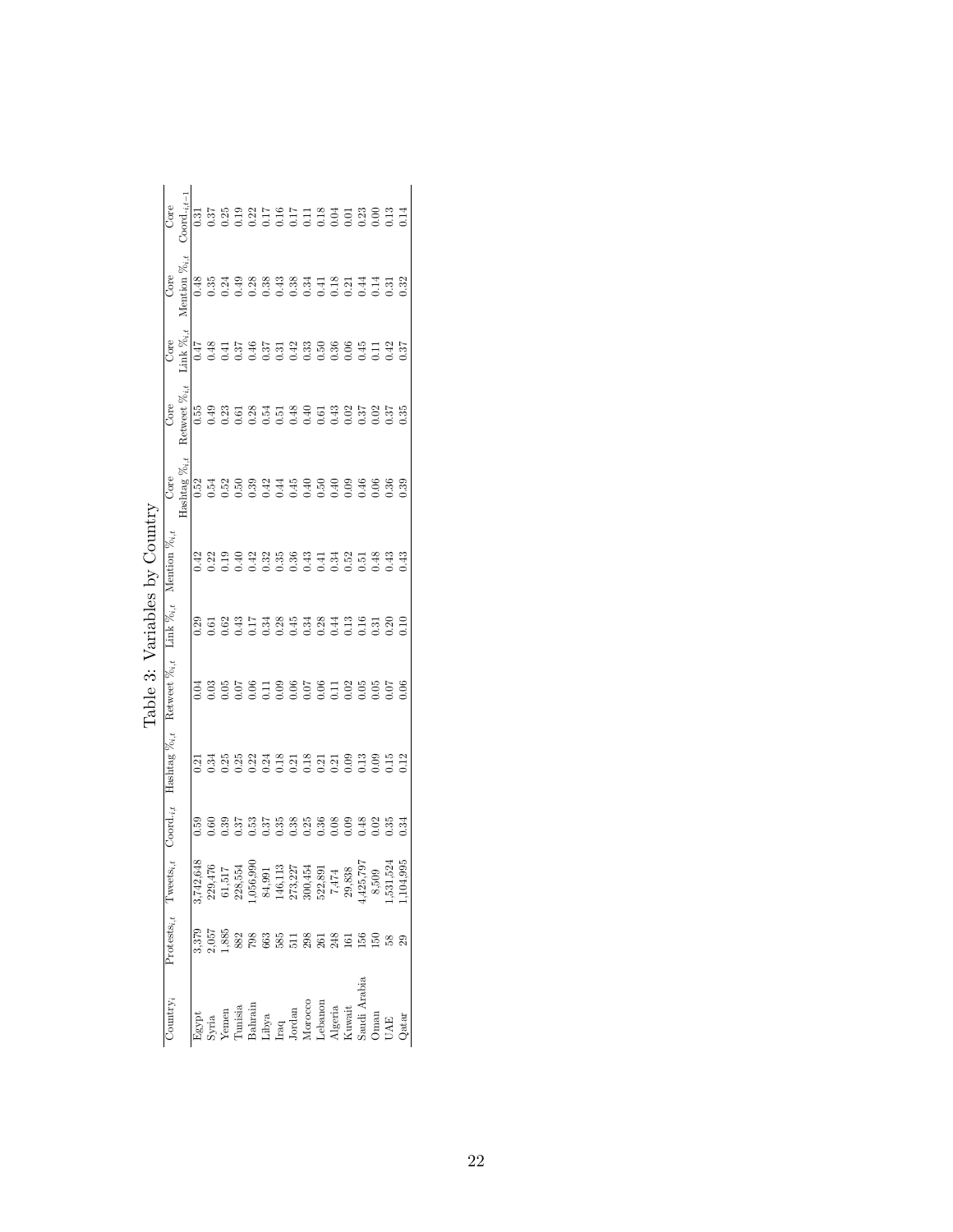# 6 Results

The main results are presented in Table 4. Columns 1-2 show coordination only from the periphery, and Columns 3-4 build the models for core coordination in the same way. The main model, used throughout the rest of the paper, is shown in Column 5. Across all models,  $Coordinate_{i,t-1}$ , the measure for peripheral coordination, is significant with a p-value much less than .01. The only only other significant variables are a lagged dependent variable (positive), intercept (negative), lagged repression (weakly positive), and non-influential hashtag percent (positive). Note that Model 5, the full model, suggests that coordination from the core is inversely associated with protests.

|                                                          |              |              |              | $DV: Protest_{i.t}$ |              |
|----------------------------------------------------------|--------------|--------------|--------------|---------------------|--------------|
|                                                          |              | Coordination |              | Core Coordination   | Full Model   |
|                                                          | (1)          | (2)          | (3)          | (4)                 | (5)          |
| Coordination <sub>i,t-1</sub>                            | $1.932***$   | $1.936***$   | $1.809**$    | $1.830**$           | $2.575***$   |
|                                                          | (0.472)      | (0.469)      | (0.766)      | (0.774)             | (0.639)      |
| Hashtag $\%_{i,t-1}$                                     |              | 0.707        |              |                     | 0.578        |
|                                                          |              | (0.539)      |              |                     | (0.616)      |
| Retweet $\%_{i,t-1}$                                     |              | 0.405        |              |                     | $-0.362$     |
|                                                          |              | (0.876)      |              |                     | (1.019)      |
| Link $\%_{i,t-1}$                                        |              | $-0.536$     |              |                     | $-0.763**$   |
|                                                          |              | (0.386)      |              |                     | (0.378)      |
| Mention $\%_{i,t-1}$                                     |              | $-0.858*$    |              |                     | $-0.921**$   |
|                                                          |              | (0.512)      |              |                     | (0.410)      |
| $Repression_{i,t-1}$                                     | $0.020*$     | $0.020*$     | $0.021*$     | $0.022**$           | $0.021*$     |
|                                                          | (0.011)      | (0.012)      | (0.011)      | (0.011)             | (0.012)      |
| $Protest_{i,t-1}$                                        | $0.127***$   | $0.121***$   | $0.126***$   | $0.125***$          | $0.116***$   |
|                                                          | (0.010)      | (0.011)      | (0.010)      | (0.010)             | (0.010)      |
| Core Hashtag $\%_{i,t-1}$                                |              |              | 0.600        | 0.631               | $0.900**$    |
|                                                          |              |              | (0.393)      | (0.441)             | (0.372)      |
| Core Retweet $\%_{i,t-1}$                                |              |              |              | 0.063               | 0.158        |
|                                                          |              |              |              | (0.398)             | (0.413)      |
| Core Link $\%_{i,t-1}$                                   |              |              |              | 0.450               | 0.711        |
|                                                          |              |              |              | (0.553)             | (0.565)      |
| Core Mention $\%_{i,t-1}$                                |              |              |              | $-0.485$            | $-0.159$     |
|                                                          |              |              |              | (0.316)             | (0.258)      |
| Coordination <sub>i,t-1</sub> *Core Hashtag $\%_{i,t-1}$ |              |              | $-0.313$     | $-0.503$            | $-1.868**$   |
|                                                          |              |              | (1.302)      | (1.333)             | (0.942)      |
| Intercept                                                | $-0.934***$  | $-0.569**$   | $-1.182***$  | $-1.295***$         | $-1.019***$  |
|                                                          | (0.044)      | (0.229)      | (0.160)      | (0.215)             | (0.207)      |
|                                                          | Yes          |              | Yes          | Yes                 |              |
| Country FE<br>N                                          | 6,800        | Yes<br>6,620 |              |                     | Yes          |
|                                                          |              |              | 6,800        | 6,800               | 6,620        |
| Log Likelihood                                           | $-8,469.486$ | $-8,296.844$ | $-8,463.422$ | $-8,459.476$        | $-8,280.817$ |

|  |  | Table 4: Peripheral Coordination and Protest |  |
|--|--|----------------------------------------------|--|
|--|--|----------------------------------------------|--|

 $*$ p < .1;  $*$ <sup>\*</sup>p < .05;  $*$ <sup>\*</sup>\*p < .01

Model 3 includes  $Coordinate_{i,t}$  and Core Hashtag<sub>i,t−1</sub> because those are the constituent parts of the measure of influential coordination.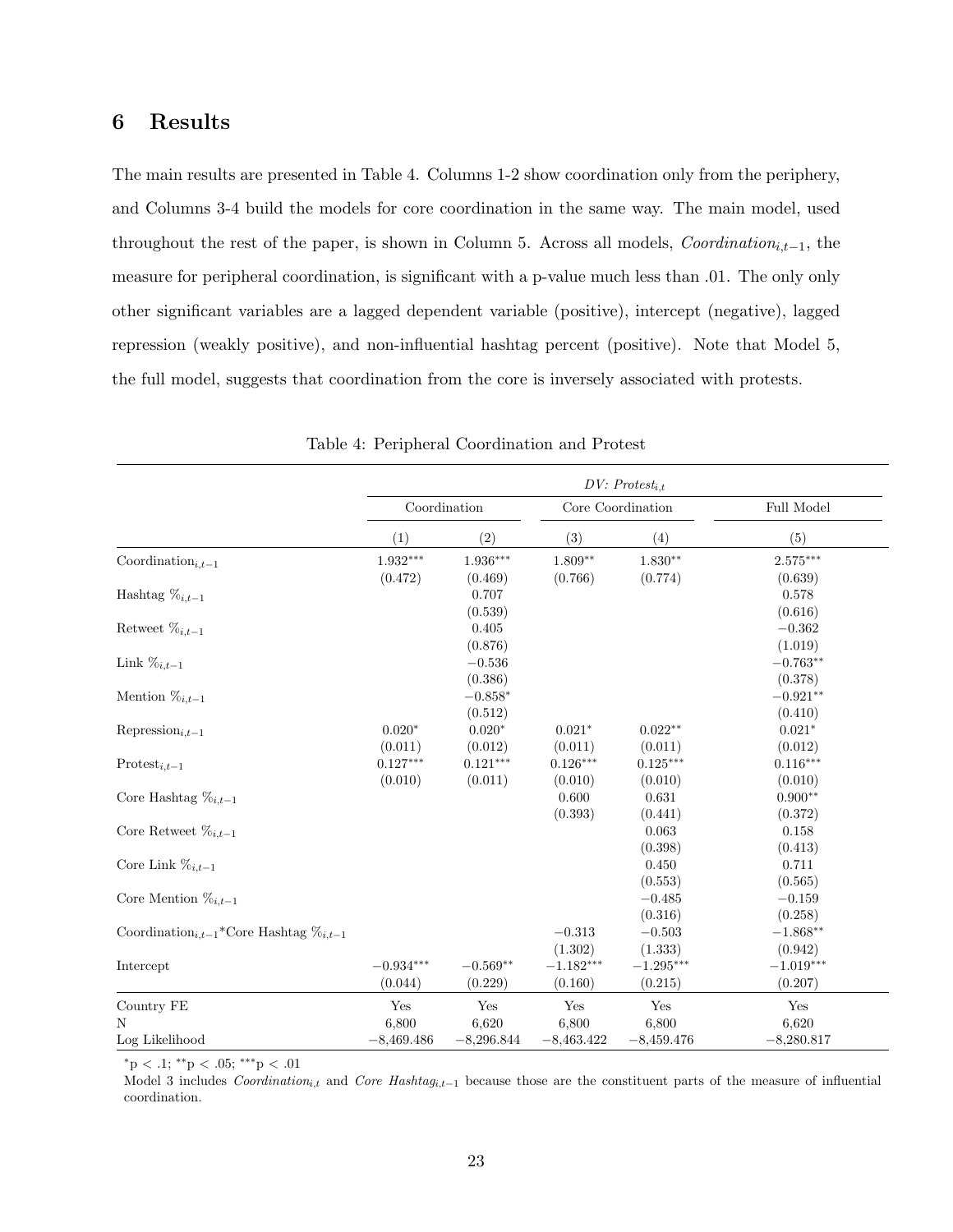Because the model is not linear, coefficients do not directly translate into changes in the outcome variable. The marginal effects of *Coordination*<sub>i,t−1</sub> & *Coordination*<sub>i,t−1</sub> \**Core Hashtag*  $\mathcal{C}_{i,t-1}$  are shown in Figure 3. Going from no coordination to the maximum observed values leads to about 2 extra protests, a 400% increase, while there exists no effect for core coordination.



Figure 3: Marginal Effects of Peripheral and Core Coordination

(a) Increase in protest as peripheral coordination increases

(b) Coordination does not come through core individuals

A series of time series diagnostic tests confirm the model specification.<sup>6</sup> A Durbin-Watson test for serial correlation returns a test statistic of 1.9741 and p-value of .1303, suggesting no serial correlation. The Dickey-Fuller coefficient is -11.25 and has a p-value less than .01, so the dependent variable is stationary (visual inspection also confirms the stationarity). The Breusch-Pagan test statistic is 539.09 with a p-value almost at 0; to control for the heteroskedasticity, I use countryclustered standard errors. Finally, a Lagrange-Multiplier test with the King & Wu test for two-way fixed effects returns a chi-square value of -.81, so it is safe to avoid using time fixed effects.

How is it that the strong correlations shown in Figures 2a and 2b have disappeared? Figure 4 suggests why *Core Coordination*<sub>i,t−1</sub> does not correlate with protest in a statistically meaningful way. The key insight is that the size of protest does not vary with Core Coordination<sub>i,t−1</sub>. Figure

 ${}^{6}A$  panel OLS model is used for the diagnostics to ease calculation of the test statistics. The robustness checks that the panel OLS results match those of the negative binomial.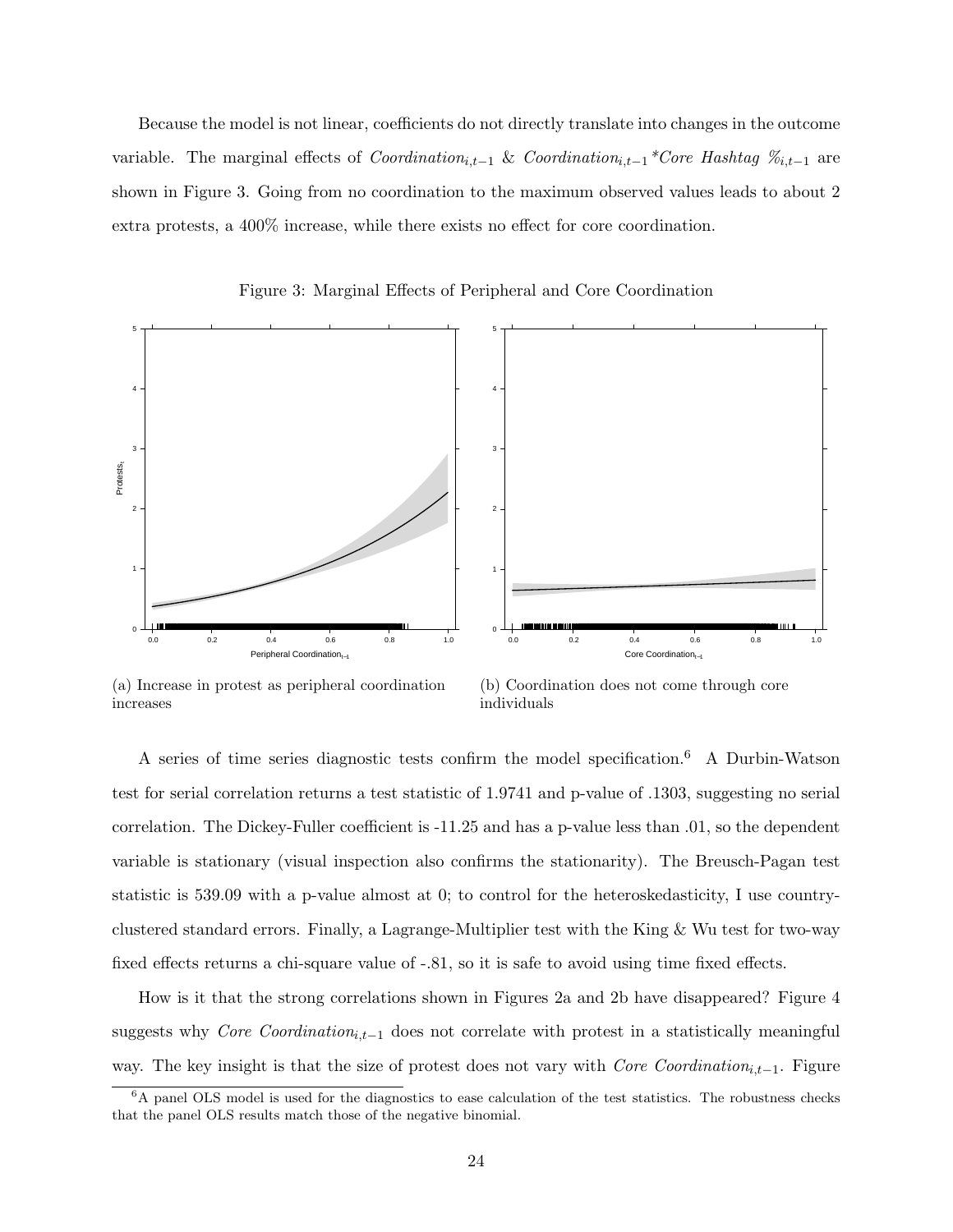4a reveals the strong collinearity between the two coordination variables, but the distribution of the number of protests (size of points) is stable over most of the range of Core Coordination<sub>i,t−1</sub>. In other words, the size of the dots (number of protests) increases from left to right, as coordination increases, but they increase much less as Core Hashtag  $\mathcal{C}_{i,t-1}$  increases. Core Hashtag  $\mathcal{C}_{i,t-1}$  is how Core Coordination<sub>i,t−1</sub> separates itself from Coordination<sub>i,t−1</sub>, but it aids little in distinguishing levels of protest. Figure 4b shows how the correlation of the two coordination variables itself correlates with protest. As the two measures become more correlated, the number of protests decreases, though Syria drives this result. Looking just at the x-axis right of 0, there is no correlation between this measure and protest size. Figure 4c shows that there is similarly no correlation, once Syria is excluded, between the coordination variables' correlation and Core Coordination<sub>i,t−1</sub>. There are days with many protests across the range of *Core Coordination*<sub>i,t−1</sub>. Finally, notice the shape of the curve in Figure 2a: there is already little correlation between Core Coordinationi,  $t - 1$  and the next day's protest at high values of the variable. While  $Coordinate_{i,t-1}$  and Core Coordination<sub>i,t−1</sub> are highly correlated, that correlation appears to be driven entirely by the coordination occurring in the periphery.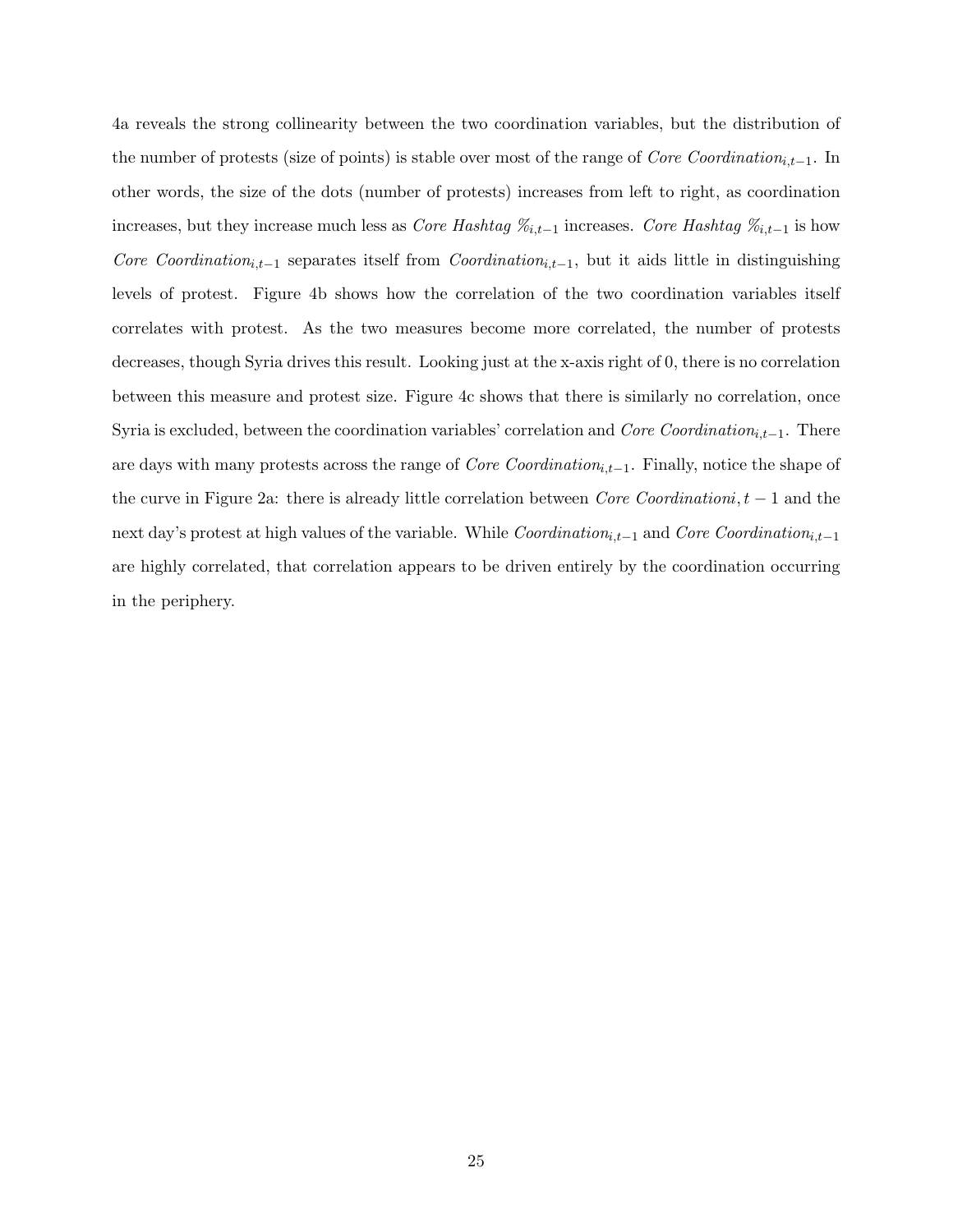

#### Figure 4: Core Coordination Variable

150

10

Protests<sub>t</sub>

Bahrain<br>Egypt<br>Kuwait<br>Morocco

Qatar

Syria

-0.8 -0.6 -0.4 -0.2<br>Correlation of Coordination

0.4<br>tials C  $0.6$  $0.8$ 

 $\dot{o}$ o.2<br>and Influe

# Verification

There are 3 possibilities that may undercut these findings. First, the models may use the wrong measure of coordination, both for the core and the periphery. Second, the operationalization of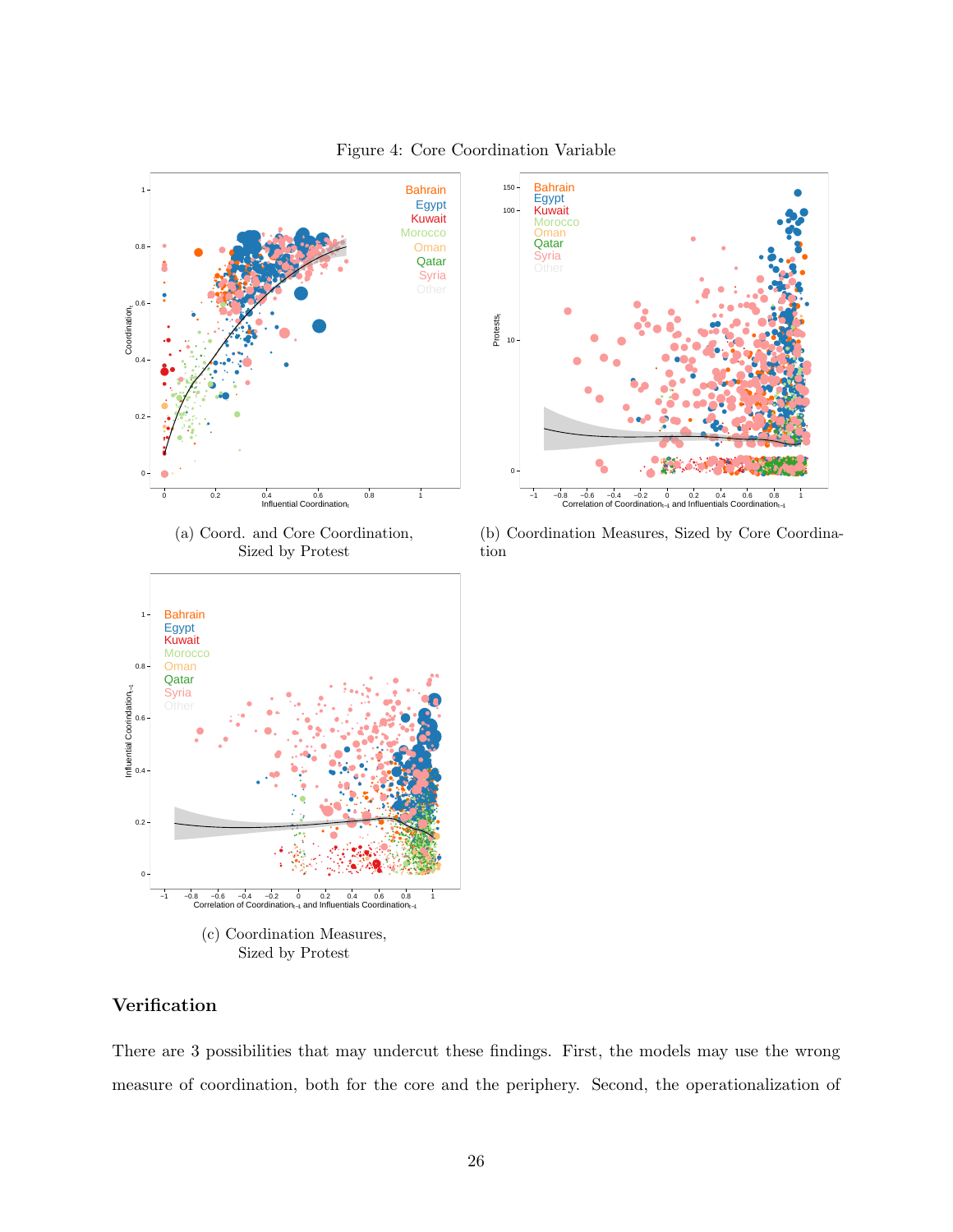core members may be wrong. Third, reliance on machine-coded data may bias in favor of finding results. In the Supplementary Materials, I address other concerns, such as the nature of time lags and outliers, about the data generating process; all results hold.

Figure 5 allays the first concern. To confirm that  $Coordinate_{i,t}$  measures coordination, a topic model for Egypt and Bahrain was created. Those two countries were chosen because they experienced widespread protest and have too many tweets to code individually. For each country, 3,000 tweets were randomly selected and coded into overlapping categories, one of which was protest coordination. A naïve bayes classifier was trained on a random 95% of each country's coded tweets; the other  $5\%$  was used to validate out of sample performance.<sup>7</sup> This process was repeated 30 times, and the results were averaged into a final model; this process is known as bagging and is akin to bootstrapping in regression. The resulting model is applied to each country's tweets, creating a classification for every single tweet in the sample from Egypt and Bahrain. Once protest coordination tweets are identified, they are aggregated by country-day and compared to the Coordination<sub>i,t</sub> measure. That result is shown in Figure 5, and there is a strong positive relationship between the measure of coordination and the actual number of protest coordination tweets.

Table 5 addresses the second concern. In column 1, accounts from Lotan et. al 2011 in this sample are identified and controlled for. Accounts from activists or bloggers are called "Online Actors", while there are not variables for politician, researcher, digerati, or celebrity accounts because those were not found in the sample from either country. It appears that mainstream media accounts (official accounts of news organizations) do positively correlate with subsequent protest. The main coordination measure is still strongly significant, as is retweet percentage; links appear to decrease in rate leading up to protests. The second and third columns of Table 5 show alternative measures of coordination in the core. Core Reachout  $\mathcal{C}_{i,t-1}$  measures the percent of all retweets and mentions that come from those in the core. Core coordination may occur through those in the core engaging with specific individuals (mentions) or acting as information brokers (finding important tweets and retweeting them), not through hashtags. Column 2 controls for this possibility. On the other hand, the core may have a coordination effect simply by being active leading up to protests; their activity may signal a breakdown of support for the regime, a willingness to incur high personal costs that inspires the periphery, or they just may not use hashtags. There appears

<sup>7</sup>See the Supplementary Materials section for the codebook and more details on the topic model.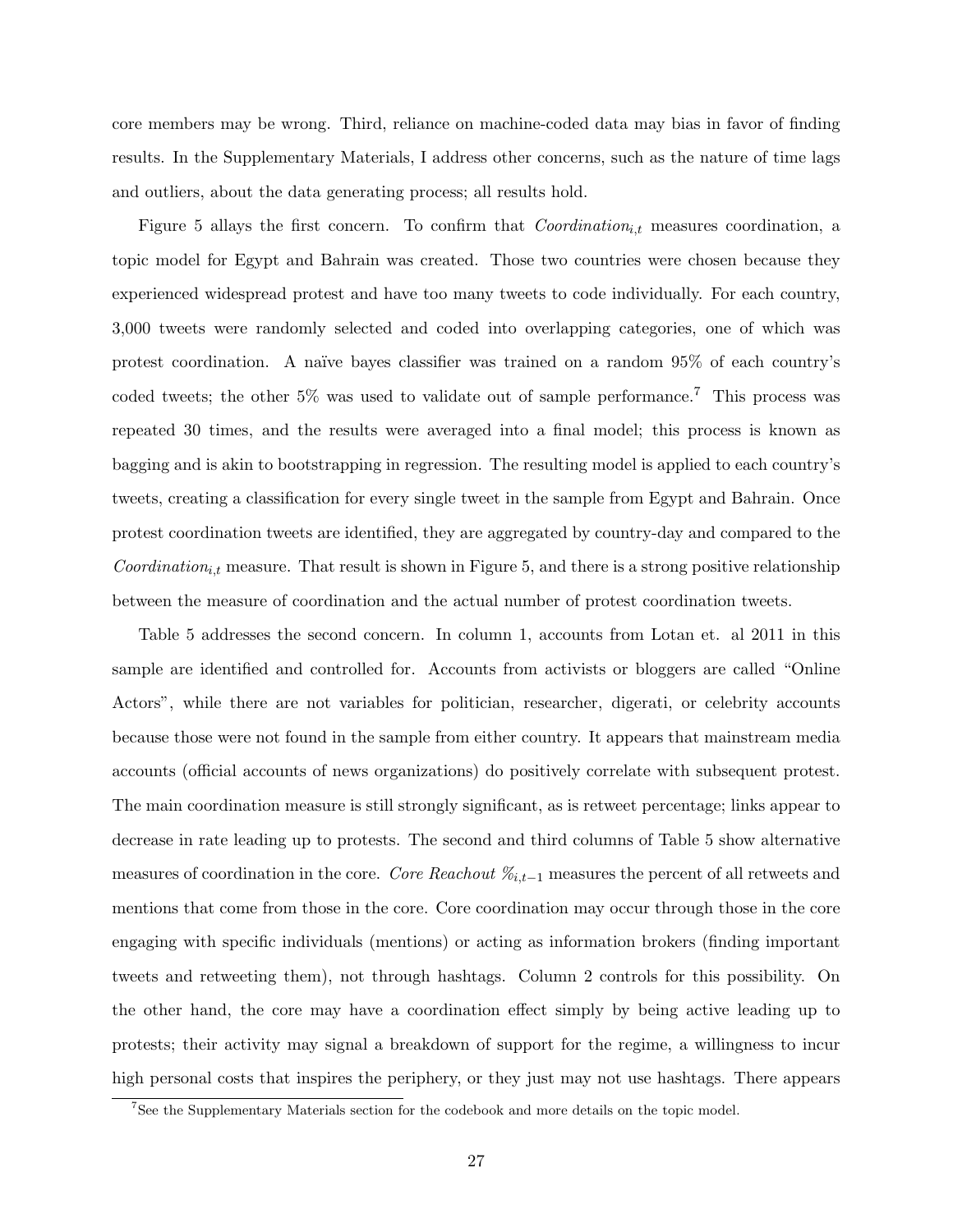

Figure 5: Verifying Operationalization of Coordination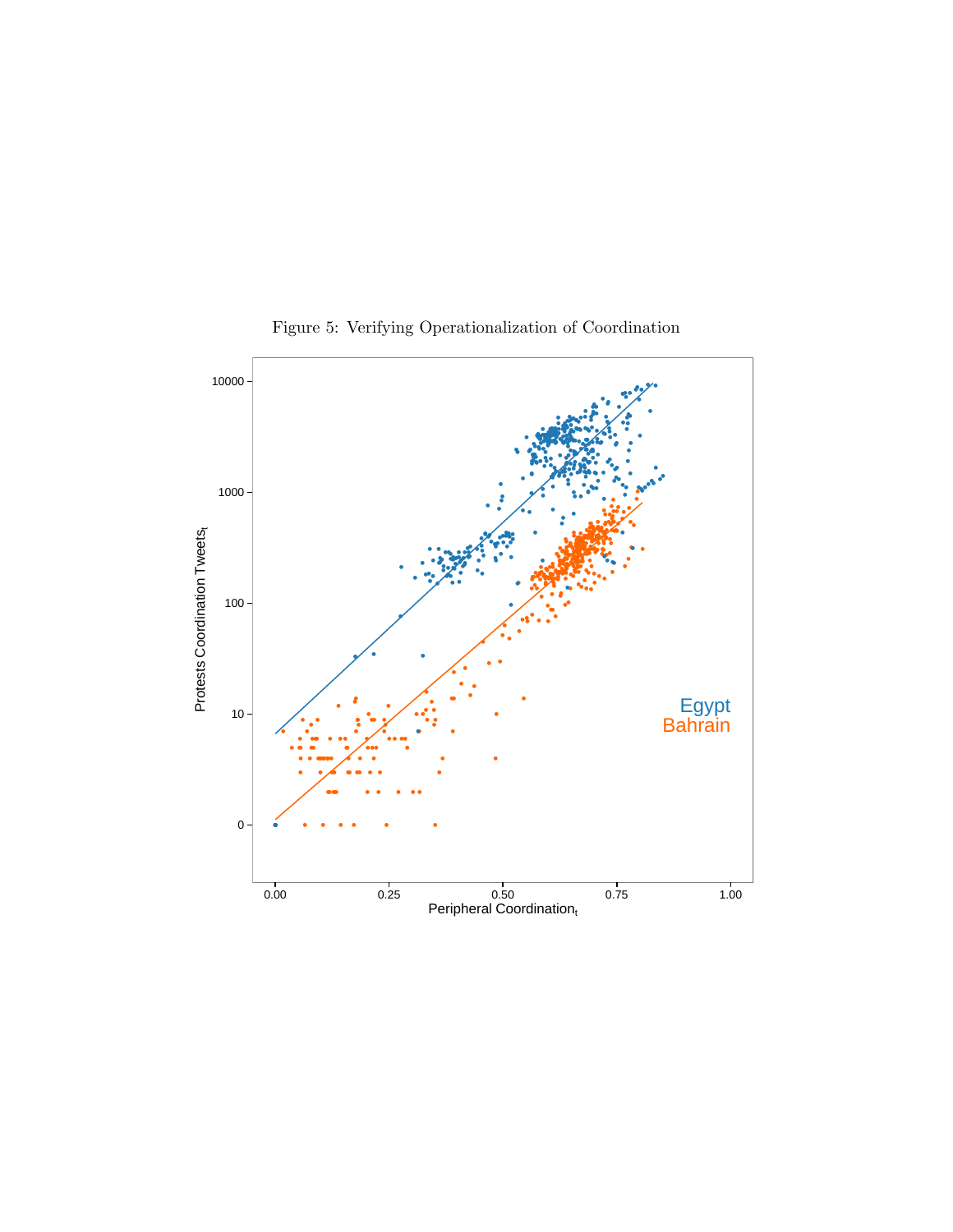to be some effect for tweets from the core - Core Tweet  $\mathcal{C}_{i,t-1}$  is significant at p ≤ 1. - but their tweet activity on high coordination days does not correlate with subsequent protest. In all three models, coordination from the periphery is still significant and coordination from the core is not.

|                                                           |                       | $Protest_{i.t}$       |                       |
|-----------------------------------------------------------|-----------------------|-----------------------|-----------------------|
|                                                           | Core Manual ID        | Core Reachout         | Core Tweet Share      |
|                                                           | (1)                   | (2)                   | (3)                   |
| Coordination <sub>i.t-1</sub>                             | $3.041***$            | $1.678**$             | $2.308***$            |
|                                                           | (0.419)               | (0.729)               | (0.772)               |
| Hashtag $\%_{i,t-1}$                                      | $-1.728$              | 0.412                 | 0.448                 |
|                                                           | (7.574)               | (0.641)               | (0.620)               |
| Retweet $\%_{i,t-1}$                                      | 12.705***             | $-0.130$              | $-0.246$              |
| Link $\%_{i,t-1}$                                         | (1.407)<br>$-1.525$   | (0.926)<br>$-0.816**$ | (0.934)<br>$-0.852**$ |
|                                                           | (1.341)               | (0.359)               | (0.374)               |
| Mention $\%_{i,t-1}$                                      | $-1.596$              | $-0.701$              | $-0.941**$            |
|                                                           | (6.119)               | (0.460)               | (0.433)               |
| Mainstream Media $\%_{i,t-1}$                             | $18.313***$           |                       |                       |
|                                                           | (5.636)               |                       |                       |
| MSM Empl. $\%_{i,t-1}$                                    | 62.784                |                       |                       |
|                                                           | (53.143)              |                       |                       |
| Online Actor $\%_{i,t-1}$                                 | $-7.310**$            |                       |                       |
|                                                           | (3.191)               |                       |                       |
| Spam $\%_{i,t-1}$                                         | $-7.989$              |                       |                       |
|                                                           | (17.187)              |                       |                       |
| Repression <sub>i,t-1</sub>                               | $0.016***$            | $0.020*$              | $0.021*$              |
|                                                           | (0.005)<br>$0.044***$ | (0.011)<br>$0.118***$ | (0.011)<br>$0.116***$ |
| $Protest_{i,t-1}$                                         | (0.009)               | (0.010)               | (0.010)               |
| Core Reachout $\%_{i,t-1}$                                |                       | 1.358                 |                       |
|                                                           |                       | (1.247)               |                       |
| Core Tweet $\%_{i,t-1}$                                   |                       |                       | 1.078*                |
|                                                           |                       |                       | (0.608)               |
| Core Hashtag $\%_{i,t-1}$                                 |                       | 0.416                 | 0.366                 |
|                                                           |                       | (0.514)               | (0.518)               |
| Core Retweet $\%_{i,t-1}$                                 |                       | $-0.233$              | 0.101                 |
|                                                           |                       | (0.580)               | (0.419)               |
| Core Link $\%_{i,t-1}$                                    |                       | 0.512                 | 0.365                 |
|                                                           |                       | (0.528)               | (0.650)               |
| Core Mention $\%_{i,t-1}$                                 |                       | $-1.394$              | $-0.529$              |
|                                                           |                       | (1.092)               | (0.370)               |
| Coordination <sub>i.t-1</sub> *Core Reachout $\%_{i,t-1}$ |                       | 0.595                 |                       |
| Coordination <sub>i,t-1</sub> *Core Tweet $\%_{i,t-1}$    |                       | (1.074)               | $-1.276$              |
|                                                           |                       |                       | (1.246)               |
| Intercept                                                 | 0.335                 | $-0.848***$           | $-0.832***$           |
|                                                           | (4.195)               | (0.212)               | (0.162)               |
| Country FE                                                | Yes                   | Yes                   | Yes                   |
| Ν                                                         | 830                   | 6,620                 | 6,620                 |
| Log Likelihood                                            | $-1,712.510$          | $-8,282.427$          | $-8,282.744$          |

Table 5: Robust to Operationalization of Core

 $*_{p} < .1; *_{p} < .05; **_{p} < .01$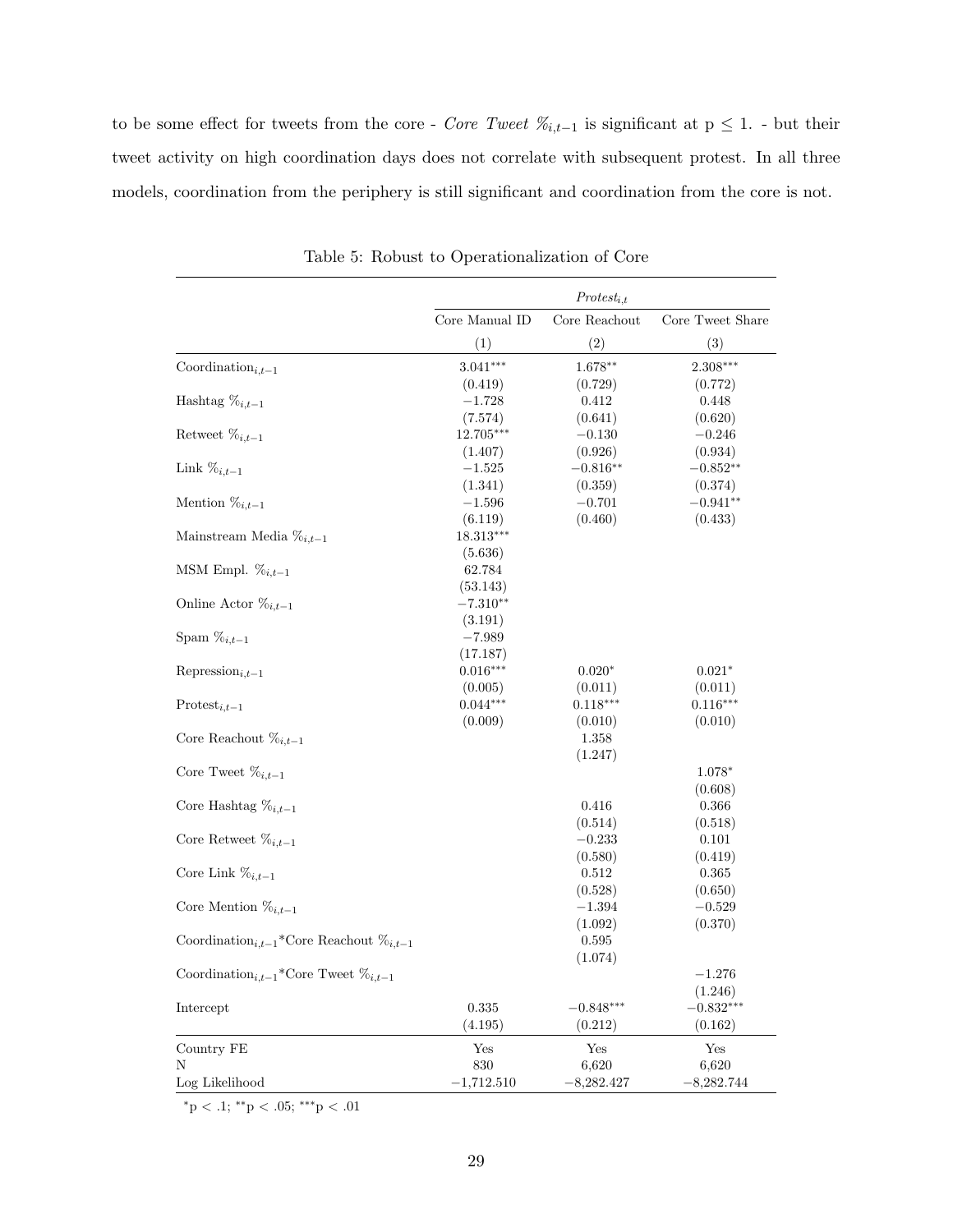To confirm the 95% threshold used to identity the core, the threshold was varied from the  $80^{th}$ percentile to the  $99.9^{th}$ , and Model 5 from Table 4 is rerun for each threshold. Figure 6 shows how the significance level of *Coordination*<sub>i,t−1</sub> \**Core Hashtag*  $\mathcal{C}_{i,t-1}$  varies as the percentile threshold changes; the horizontal lines are at  $\pm 1.96$  to show significance at the 5% level. Figure 6a shows the result from 10 models, where model 1 uses a cutoff at the  $99.9^{th}$  percentile and model 10 is at the 99<sup>th</sup>; Figure 6b shows the result from 20 models, where model 1 uses a 99<sup>th</sup> percentile threshold and the 20<sup>th</sup> uses the 80<sup>th</sup> percentile. In all iterations, Coordination<sub>i,t−1</sub>, Repression<sub>i,t−1</sub>, and  $Protest_{i,t-1}$  remain significant.



Figure 6: Change in Effect Size as Function of Core Threshold

The results in Figure 6 are intriguing. The effect of core coordination hovers around 0 for most of threshold's range and is distinguishable from zero at the  $99^{th}$  and  $99.1^{st}$  percentiles, as well as at the  $95<sup>th</sup>$  percentile. On the other hand, at the upper extreme of the follower distribution, the 99.7<sup>th</sup> percentile and above, the sign on Core Coordination<sub>i,t−1</sub> is positive and significant using a 95% confidence interval.

The apparent positive effect from core coordination above the  $99.7<sup>th</sup>$  percentile should not, however, be assigned much weight, for 3 reasons. First, these models also find that Core Link  $\mathcal{K}_{i,t-1}$  is negative and significant, with an effect from half as strong as to equal with that of core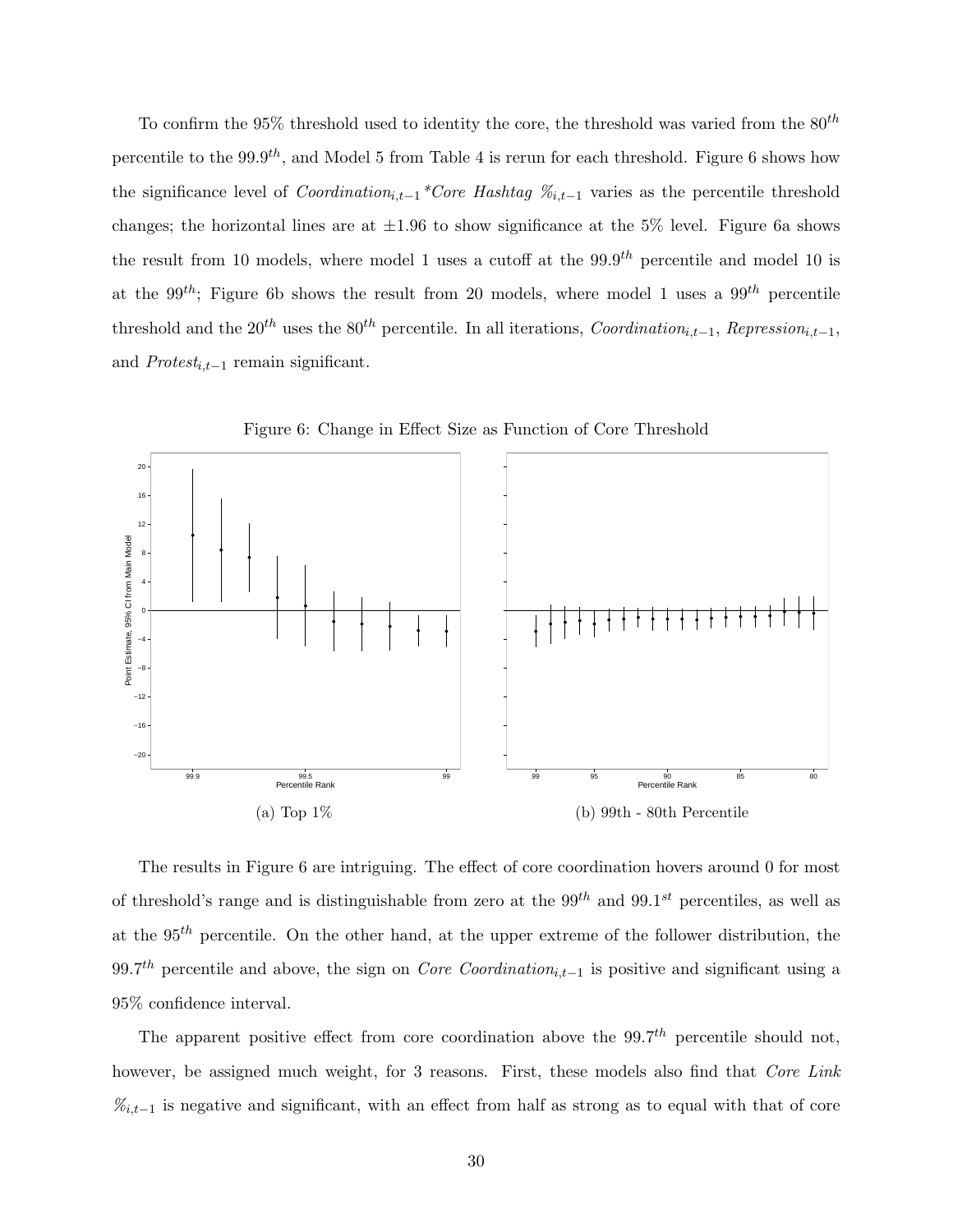coordination. Second, the pooled results are driven by outlier countries with few tweets and users at or above the 99.7<sup>th</sup> percentile threshold. Whether the threshold is 99.7, 99.8, or 99.9, the effect disappears when the model is rerun using only Bahrain, Egypt, Jordan, Lebanon, Qatar, Saudi Arabia, and the United Arab Emirates, the only countries with more than 10,000 tweets from users at or above the  $99.7<sup>th</sup>$  percentile. All these countries are also the only ones with more than 25 users at this point in the distribution (except for Morocco, with 30). Because the final dataset is at the country-day level, it does not distinguish between a day in Egypt that may have 500 tweets from 20 accounts in the  $99.7<sup>th</sup>$  percentile core from one in Algeria that has 1 tweets from 1 of the 2 accounts above the same cut off. The resulting models therefore overweight Algerian core users. Rerunning the main model with only the 7 countries just described therefore provides a more accurate understanding of the dynamics this far into the followers' distribution, and models on these 7 countries show no effect for members of the core. Third, it is more likely than not that these accounts represent institutions such as news outlets or non-profit organizations than people.<sup>8</sup> As Table 6 shows, these accounts are frequent tweeters, and those tweets are more likely to contain hashtags or links. Such behavior is most similar to how news organizations use Twitter (Lotan et al. 2011); Table 1 in Section4 compares the  $99.9<sup>th</sup>$  percentile core users to confirmed news accounts in Tunisia and Egypt, showing similarity between the two. The probability that these accounts are news organizations is further increased by rerunning the main model using only Arabic tweets. Using only Arabic tweets when the core is defined at the  $99.7^{th}$ ,  $99.8^{th}$ , or  $99.9^{th}$  thresholds, Coordination<sub>i,t−1</sub>\*Core Hashtag  $\mathcal{K}_{i,t-1}$  is not statistically significant. Overall, the positive effect suggested in Figure 6a is probably driven by a few media accounts in countries with less Twitter data than others in the sample.

Table 7 verifies the ICEWS dependent variable. ICEWS relies on news reports, and these reports have well-known biases in coverage (Davenport & Ball 2002, Herkenrath & Knoll 2011, Eck 2012). Machine-coded events data can suffer from event duplication (Caren 2014, Hammond  $\&$ Weidmann 2014), though one of ICEWS' strengths is its focus on event deduplication. The results could therefore be driven by news media's bias towards major, unexpected events and duplicated events. In the first column of Table 7, ICEWS' count of public statements is the dependent variable. If ICEWS simply picks up news activity, it should record a surge in public statements

<sup>8</sup> I cannot know for sure because the data are anonymized.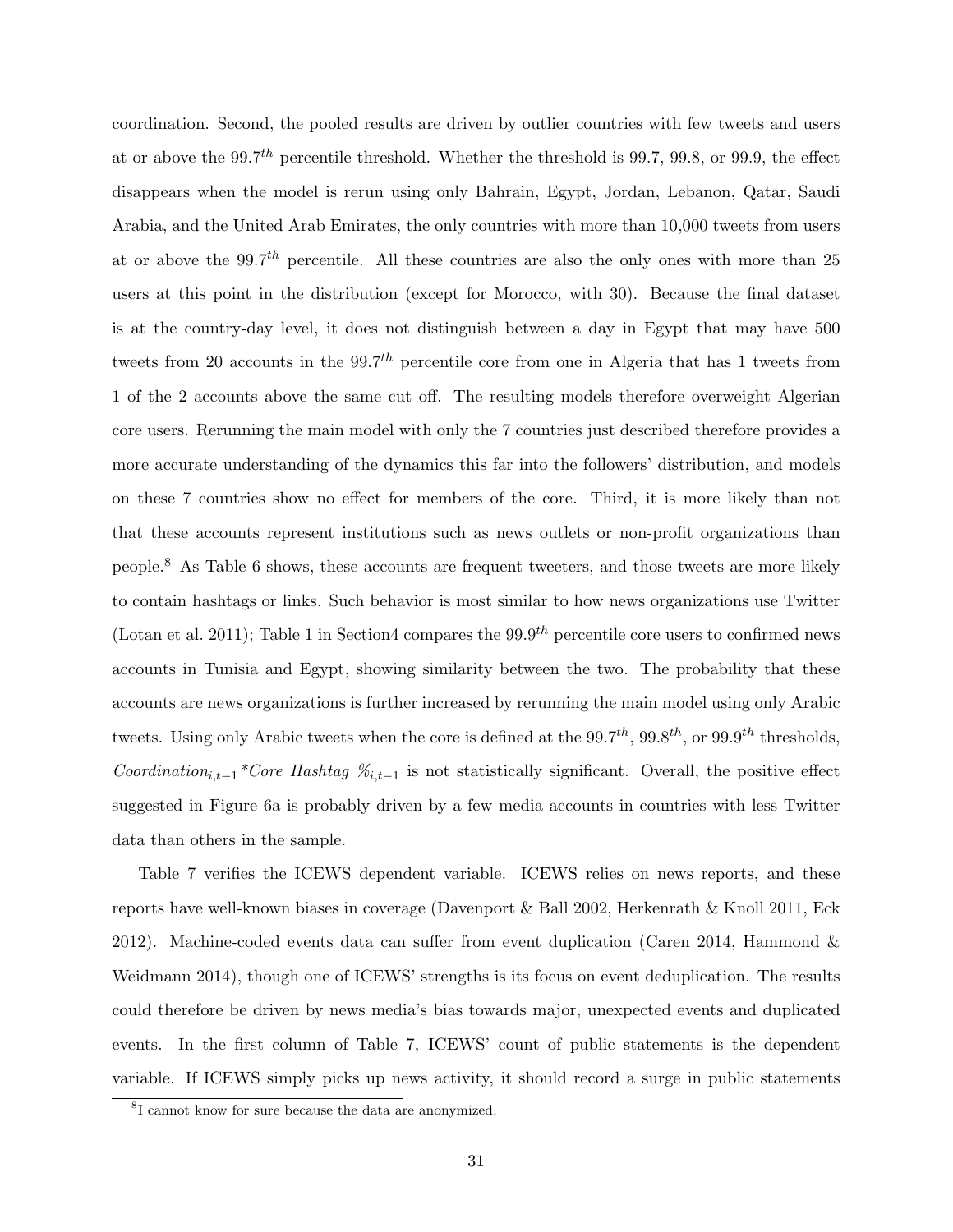| Country      | Group                         | Accounts       | Followers Avg. | Tweet Avg. | Mention $%$ | Retweet % | Hashtag $%$ | Link $%$ |
|--------------|-------------------------------|----------------|----------------|------------|-------------|-----------|-------------|----------|
| Algeria      | 99.7 <sup>th</sup> Percentile | $\overline{2}$ | 6786.50        | 1.50       | 0.33        | 0.00      | 0.33        | 1.00     |
| Bahrain      | $99.7th$ Percentile           | 61             | 15294.42       | 530.87     | 0.17        | 0.03      | 0.57        | 0.49     |
| Egypt        | $99.7th$ Percentile           | 238            | 17975.93       | 992.12     | 0.37        | 0.06      | 0.32        | 0.42     |
| Iraq         | $99.7th$ Percentile           | 14             | 23258.58       | 455.00     | 0.74        | 0.07      | 0.29        | 0.05     |
| Jordan       | $99.7th$ Percentile           | 26             | 9197.23        | 436.38     | 0.19        | 0.03      | $0.35\,$    | 0.73     |
| Kuwait       | 99.7 <sup>th</sup> Percentile | 10             | 25240.53       | 7.00       | 0.40        | 0.07      | 0.07        | $0.30\,$ |
| Lebanon      | 99.7 <sup>th</sup> Percentile | 52             | 7997.13        | 550.71     | 0.19        | 0.15      | 0.26        | 0.63     |
| Libya        | $99.7th$ Percentile           | 11             | 17287.99       | 276.36     | 0.39        | $0.05\,$  | 0.59        | 0.25     |
| Morocco      | 99.7 <sup>th</sup> Percentile | 30             | 19132.81       | 165.03     | 0.45        | 0.03      | 0.27        | 0.37     |
| Oman         | $99.7th$ Percentile           | $\sqrt{2}$     | 122889.50      | 1.50       | 0.67        | 0.00      | 0.00        | 0.33     |
| Qatar        | $99.7th$ Percentile           | 65             | 23668.00       | 428.31     | 0.42        | 0.06      | 0.29        | 0.33     |
| Saudi Arabia | 99.7 <sup>th</sup> Percentile | 266            | 13375.55       | 588.77     | 0.61        | 0.03      | 0.19        | 0.24     |
| Syria        | $99.7th$ Percentile           | 11             | 5484.73        | 630.27     | 0.14        | 0.02      | 0.39        | 0.74     |
| Tunisia      | $99.7th$ Percentile           | 19             | 10068.36       | 377.95     | 0.34        | 0.04      | 0.31        | 0.63     |
| UAE          | $99.7th$ Percentile           | 142            | 22961.05       | 261.39     | 0.33        | 0.05      | 0.32        | 0.36     |
| Yemen        | $99.7th$ Percentile           | $\overline{5}$ | 5132.13        | 371.60     | $0.05\,$    | 0.00      | 0.33        | 0.75     |

Table 6: Core Threshold Descriptive Statistics Across Countries

along with protest, and coordination will then correlate with public statements. Column 1 shows that coordination does not correlate with public statements, suggesting that  $Protest_{i,t}$  actually captures protest.<sup>9</sup>

The second column shows that the results do not appear to be driven by duplication. The dependent variable is *Protest Rate<sub>i,t</sub>*, the number of protests on a country-day divided by the number of ICEWS events at that time. If ICEWS duplicates, then the protest rate should not change across the sample and there will be no correlation between  $Coordinate_{i,t-1}$  and Protest Rate<sub>i,t.</sub> Coordination<sub>i,t−1</sub> is still significant and Coordination<sub>i,t−1</sub> \*Core Hashtag  $\mathcal{C}_{i,t-1}$ , in line with the main results.<sup>10</sup>

<sup>9</sup>Columns 1 and 2 use an ordinary-least squares estimator because the dependent variable is no longer a count. <sup>10</sup>The Supplementary Materials visualizes the protest rate and shows that it varies in tandem with real-world events.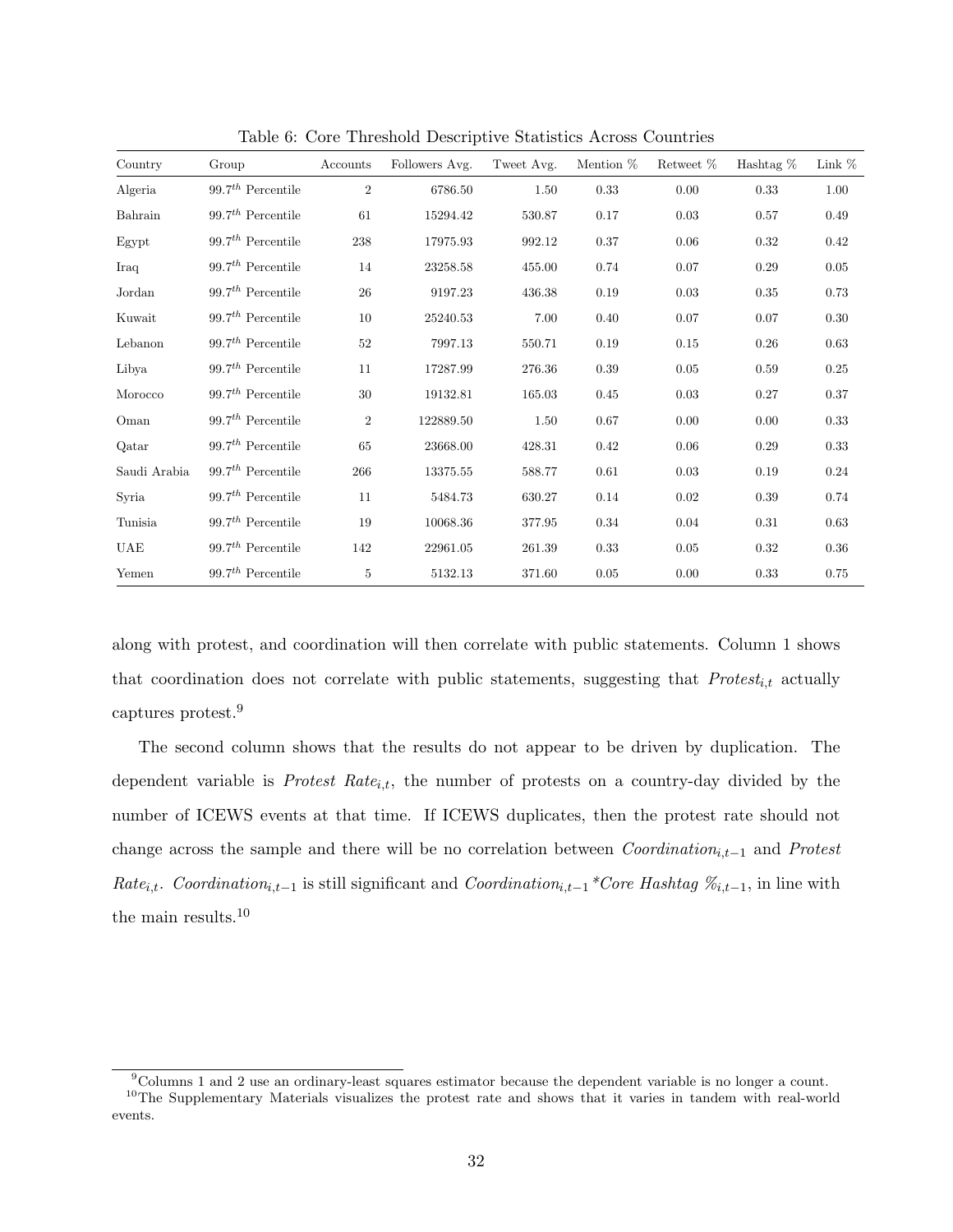|                                                          | Public Statements Rate <sub>i,t</sub> | Protest $Rate_{i,t}$ |              | $Protest_{i,t}$  |
|----------------------------------------------------------|---------------------------------------|----------------------|--------------|------------------|
|                                                          | All                                   | All                  | Drop 3 SD    | Drop Top Quarter |
|                                                          | (1)                                   | (2)                  | (3)          | (4)              |
| Coordination <sub>i,t-1</sub>                            | 0.047                                 | $0.100***$           | $2.052***$   | 1.498*           |
|                                                          | (0.039)                               | (0.036)              | (0.567)      | (0.794)          |
| Hashtag $\%_{i,t-1}$                                     | $-0.051***$                           | 0.058                | $1.127*$     | 0.408            |
|                                                          | (0.013)                               | (0.026)              | (0.582)      | (0.579)          |
| Retweet $\%_{i,t-1}$                                     | 0.002                                 | $-0.035$             | $-0.628$     | $-0.755$         |
|                                                          | (0.032)                               | (0.035)              | (0.749)      | (0.587)          |
| Link $\%_{i,t-1}$                                        | $0.029**$                             | $-0.035$             | $-0.069$     | 0.671            |
|                                                          | (0.013)                               | (0.025)              | (0.385)      | (0.464)          |
| Mention $\%_{i,t-1}$                                     | 0.003                                 | 0.003                | 0.242        | 0.726            |
|                                                          | (0.021)                               | (0.021)              | (0.600)      | (0.561)          |
| Public Statements Rate <sub>i,t-1</sub> $0.099***$       |                                       |                      |              |                  |
|                                                          | (0.013)                               |                      |              |                  |
| Repression Rate <sub>i.t-1</sub>                         |                                       | $0.047**$            |              |                  |
|                                                          |                                       | (0.020)              |              |                  |
| Repression <sub>i,t-1</sub>                              |                                       |                      | $0.036***$   | $0.056***$       |
|                                                          |                                       |                      | (0.016)      | (0.020)          |
| Protest $Rate_{i,t-1}$                                   |                                       | $0.356***$           |              |                  |
|                                                          |                                       | (0.035)              |              |                  |
| $Protest_{i,t-1}$                                        |                                       |                      | $0.122***$   | $0.063***$       |
|                                                          |                                       |                      | (0.011)      | (0.010)          |
| Core Hashtag $\%_{i,t-1}$                                | $-0.00002$                            | $0.029***$           | 0.301        | $-0.625$         |
|                                                          | (0.031)                               | (0.018)              | (0.271)      | (0.697)          |
| Core Retweet $\%_{i,t-1}$                                | 0.011                                 | $-0.001$             | 0.112        | $-0.122$         |
|                                                          | (0.007)                               | (0.014)              | (0.295)      | (0.117)          |
| Core Link $\%_{i,t-1}$                                   | 0.036                                 | $-0.001$             | $0.972**$    | $1.252**$        |
|                                                          | (0.023)                               | (0.014)              | (0.405)      | (0.622)          |
| Core Mention $\%_{i,t-1}$                                | $-0.004$                              | $-0.006$             | $-0.227$     | $-0.136$         |
|                                                          | (0.025)                               | (0.017)              | (0.282)      | (0.333)          |
| Coordination <sub>i,t-1</sub> *Core Hashtag $\%_{i,t-1}$ | $-0.021$                              | $-0.068$             | $-1.291$     | $1.119***$       |
|                                                          | (0.059)                               | (0.064)              | (0.973)      | (0.343)          |
| Intercept                                                | $0.069***$                            | $0.041**$            | $-2.062***$  | $-3.783***$      |
|                                                          | (0.021)                               | (0.016)              | (0.368)      | (0.497)          |
| Model                                                    | <b>OLS</b>                            | <b>OLS</b>           | Neg. Binom.  | Neg. Binom.      |
| Country FE                                               | Yes                                   | Yes                  | Yes          | Yes              |
| Ν                                                        | 6,620                                 | 6,620                | 6,471        | 2,916            |
| $\mathbb{R}^2$                                           | 0.091                                 | 0.221                |              |                  |
| Adjusted $\mathbb{R}^2$                                  | 0.088                                 | 0.218                |              |                  |
| Log Likelihood                                           |                                       |                      | $-7,244.759$ | $-1,765.218$     |

Table 7: Robust to Dependent Variable

 $^*{\rm p}$   $<$  .1;  $^{**}{\rm p}$   $<$  .05;  $^{***}{\rm p}$   $<$  .01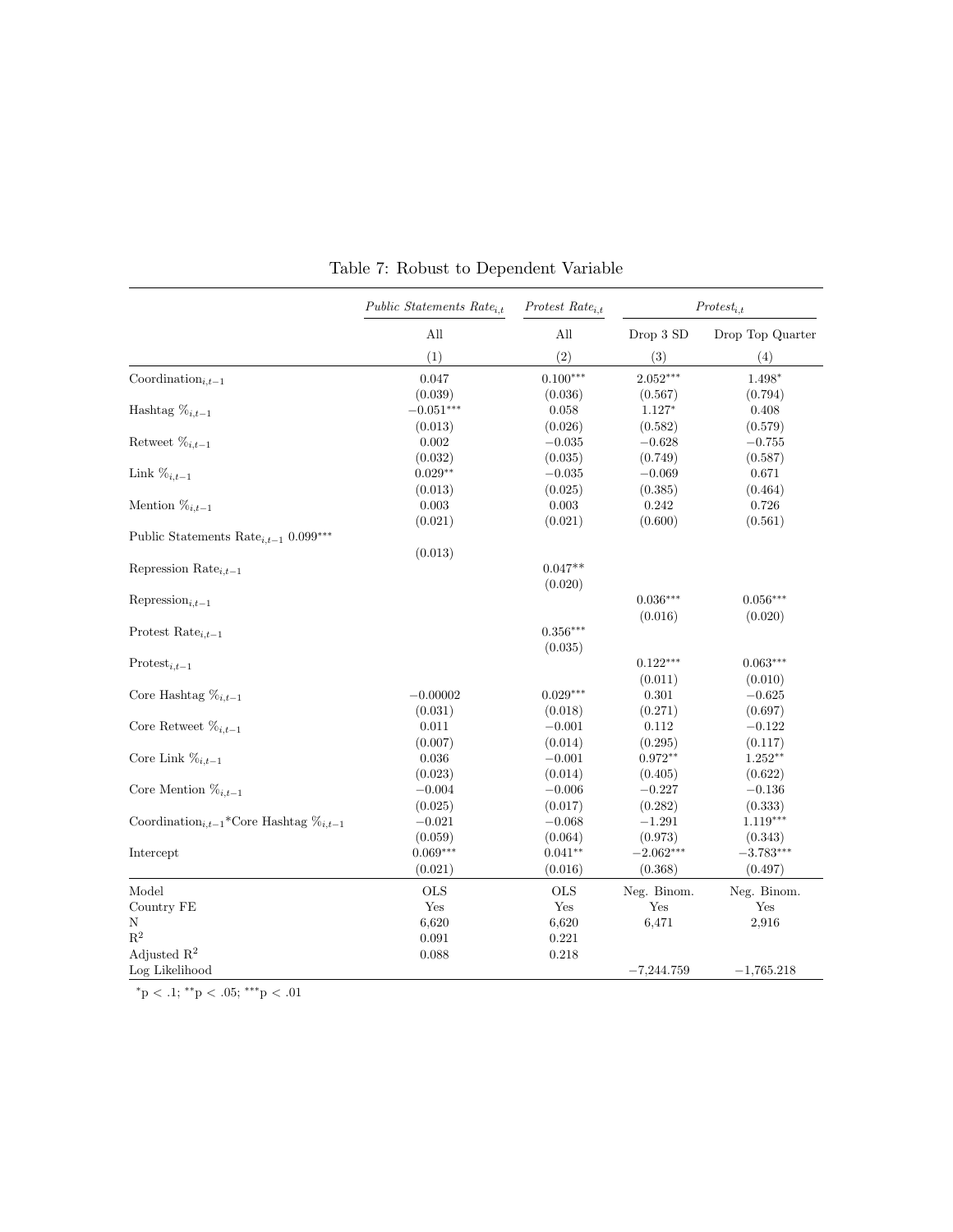Columns 3 and 4 in Table 7 present the final verification of ICEWS' protest count. Since newspapers overreport major events and ICEWS over reports newspapers, it is possible that the results are driven by the upper end of the protest distribution. Column 3 drops all protest-days that have protests 3 standard deviations above the country's average, and Column 4 drops all protestdays in the upper quartile of each country's protest distribution. In both cases, Coordination<sub>i,t−1</sub> is significant while elite coordination is not. The main finding of this paper, that coordination occurs along the periphery of a network, is not an artifact of using machine-coded data.<sup>11</sup>

In results shown in the Supplementary Materials, the main model is run while throwing out countries that may have overly influenced results. Removing the 5 countries with the highest levels of protests per capita, the results hold. Removing the 5 countries with the lowest levels of protests per capita, the results hold. Removing the 5 countries with the most tweets per capita, the results hold. Removing the 5 countries with the fewest tweets per capita, the results hold. These results suggest that the coordination patterns are widespread throughout the dataset and not dependent on a few countries.

Further verification of the dependent variable is shown in Figure 7, which shows that ICEWS' count of protests strongly correlates with hand-coded data. The Armed Conflict Location and Event Dataset (ACLED) is hand-coded contains data the number of riots and protests in Algeria, Egypt, Libya, Morocco, and Tunisia for 2010 and 2011 (Raleigh, Linke, Hegre & Karlsen 2010). ACLED provides greater event granularity than the Social Conflict in Africa Dataset, another hand-coded events dataset that contains protests (Hendrix, Hamner, Case, Linebarger, Stull & Williams 2012). The two measures have a Pearson's correlation coefficient of .468.

The Supplementary Materials use the ACLED measures as a dependent variable and shows that coordination may still occur without the core's coordination, though ACLED's little variation on the dependent variable means most results do not attain traditional levels of statistical significance. In results not presented, ICEWS is shown to correlate with GDELT (Leetaru & Schrodt 2013),

 $11$ Two new machine-coded projects, the University of Illinois' Social, Political, Economic Event Database (SPEED) and the Open Event Data Alliance's Phoenix project, look to improve on are exciting events data projects. SPEED combines machine-coded data with human verification to achieve human-level accuracy with machine-coded breadth (Nardulli, Althaus & Hayes N.d.). The Phoenix project, an open source system associated with Pennsylvania State University and Parus Analytical Systems, is a major evolution of the TABARI system. Phoenix's main advantage over ICEWS, which also uses a heavily modified version of TABARI, is that it releases new data daily, while ICEWS releases monthly on a one year delay. As of this writing, SPEED's public data only go through 2005, and Phoenix's data starts on June  $20^{th}$ , 2014. Phoenix's Github page is https://github.com/openeventdata.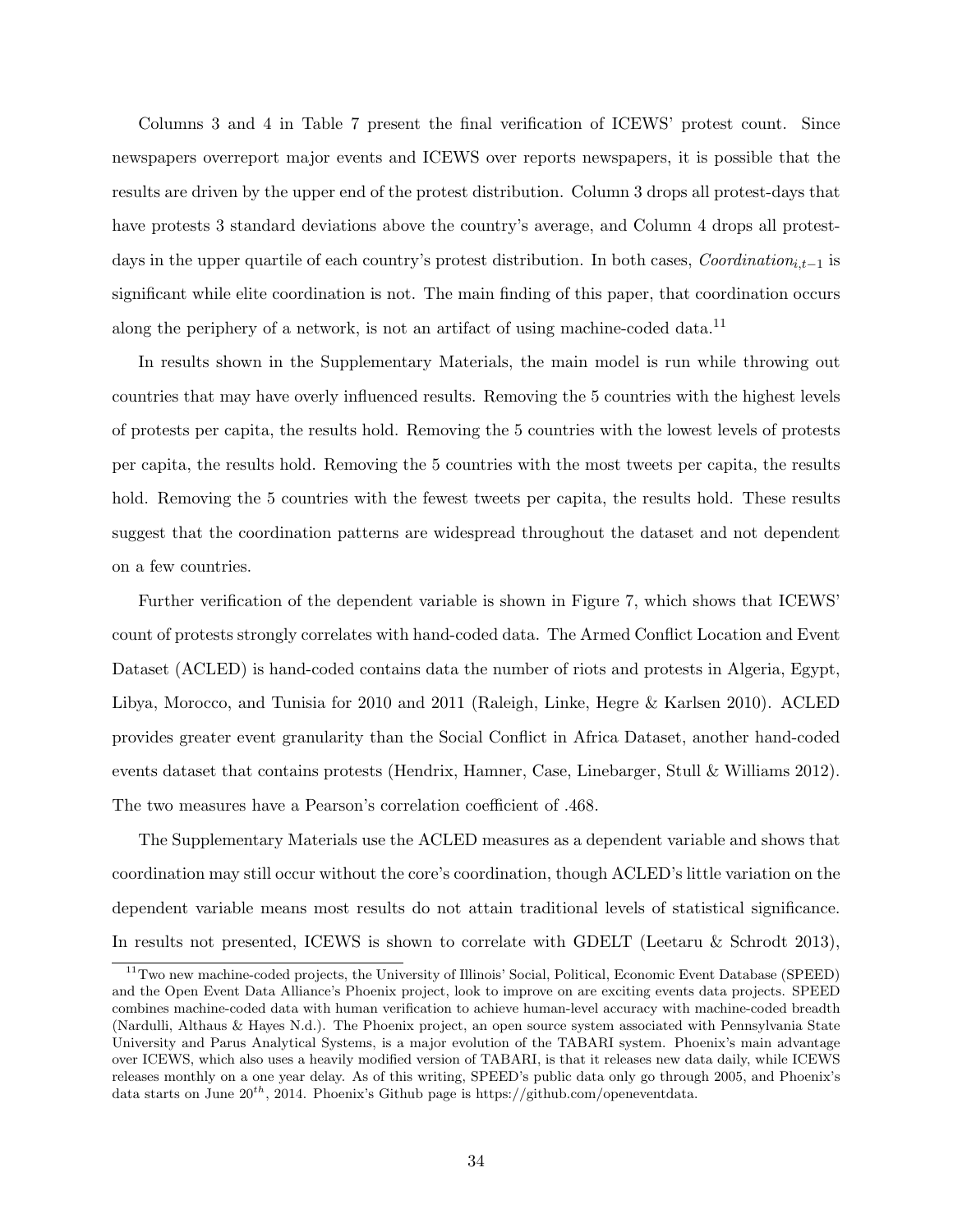

Figure 7: ICEWS Correlates with Handcoded Data

another machine-coded events dataset; their Pearson correlation coefficient is .785. All models presented here and in the Supplementary Materials were rerun using GDELT, and all results hold.

# 7 Exogenous Identification of the Core in Egypt

This section takes advantage of a sudden increase in the difficulty of accessing the internet in Egypt to identify core members of the Egyptian social network. Those who could access the internet during this period are more likely to be in the core than those who could not, so tracking their communicative behavior throughout the study should more precisely identify any role for the core.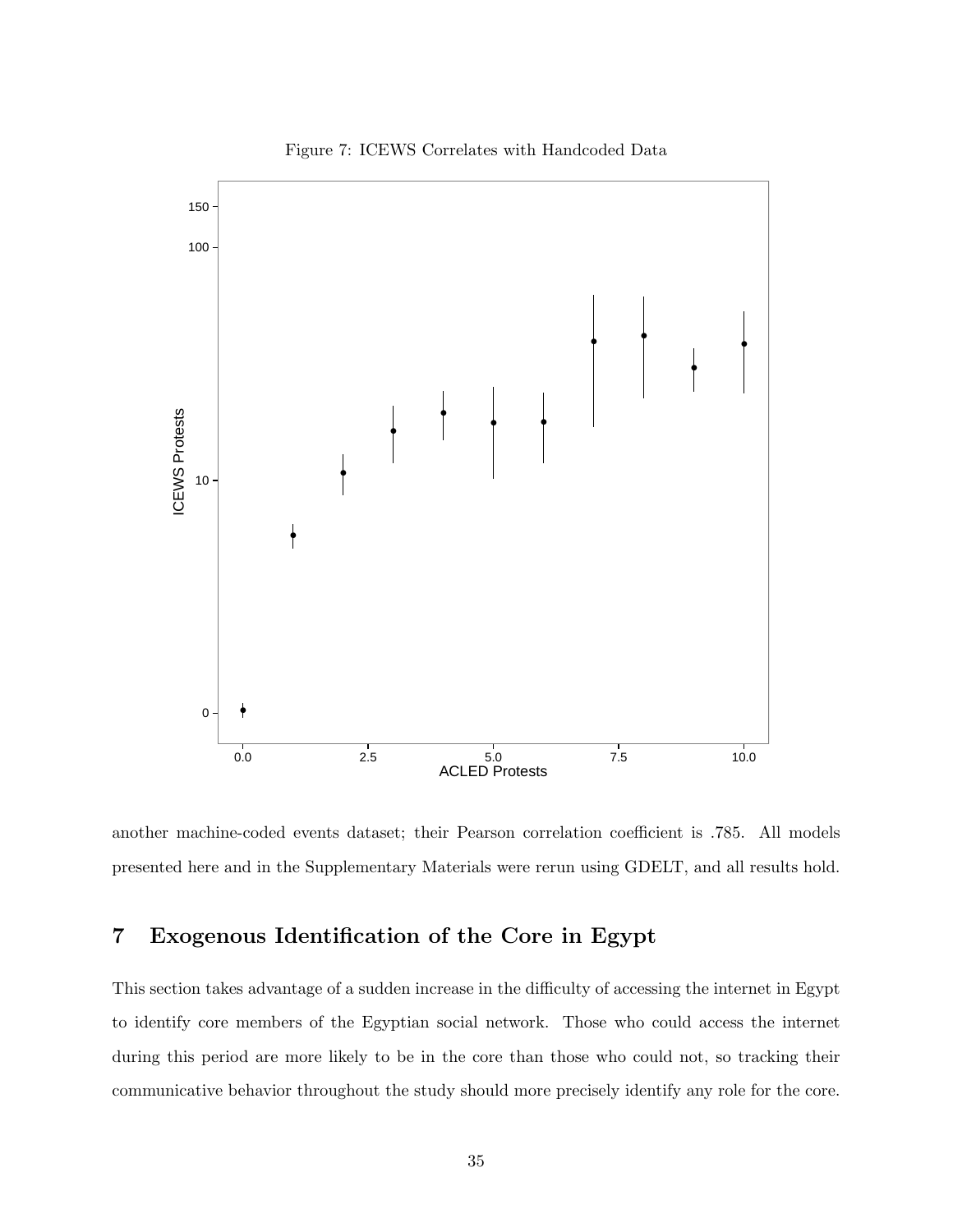Those in the core according to this identification strategy also do not lead to protest mobilization.

Egypt's January  $25^{th}$  protests surprised everyone - activists, bystanders, and state authorities with its large mobilization and brief occupation of Tahrir Square. The Mubarak regime had spent the previous days denying that the events in Tunisia would spread to their country, despite a spate of imitation immolations (Khalil 2011, pg. 127). Many Muslim Brotherhood leaders, despite not having sanctioned the protests, were summarily jailed, as the government assumed only it could mobilize such a crowd. With the next major protest called for January  $28^{th}$  after Friday prayers, the government suspended cell phone service and internet access just after midnight on January  $28^{th}$  (the morning of the  $28^{th}$ ). The government appears to have figured that people would not protest if they could not communicate with one another; the plan backfired, as Egyptians had no way to communicate except by going outdoors. Instead, the blackout led to more protests (Hassanpour 2014).

Contrary to conventional wisdom, digital communication was not completely severed. One internet service provider, Noor, functioned through the end of January  $31^{st}$ ; it provided connectivity for critical government functions, the Cairo stock exchange, and several international hotels (Glanz & Markoff 2011). Individuals who knew to go to hotels or who had friends with access to Noor could therefore use Twitter; even on the one day without any internet access, February  $1^{st}$ , one could use landlines, dial-up modems, and Google's 'Speak to Tweet' service to get online (Gunning & Baron 2013, pg. 286). The blackout therefore increased the cost of accessing the internet, limiting it to those with expertise or social connections with those who still had access.

Anyone observed tweeting from Egypt between January  $28^{th}$  through February  $1^{st}$  can therefore reasonably be classified as an belonging to the core of Egypt's network, regardless of their Lotan et. al coding or number of followers. This dataset observed 740 accounts that used Twitter from Egypt during the blackout, with a maximum of 338 tweeting on February  $1^{st}$ . In terms of Twitter behavior, they are most similar to Egyptian bloggers and activists or those in the  $99^{th}$  percentile of the follower distribution. These users, which I call the blackout core, have an average of 8046 followers, and are responsible for an average of 650 tweets and 12.05% of all tweets. How they use Twitter differs, however: they retweet less often (4.74% of their tweets are retweets) than bloggers and activists (8% and 7%) but about as often as those in the 99<sup>th</sup> percentile, and they mention other users very infrequently - at 21.66%, less frequently than any other group in the sample. They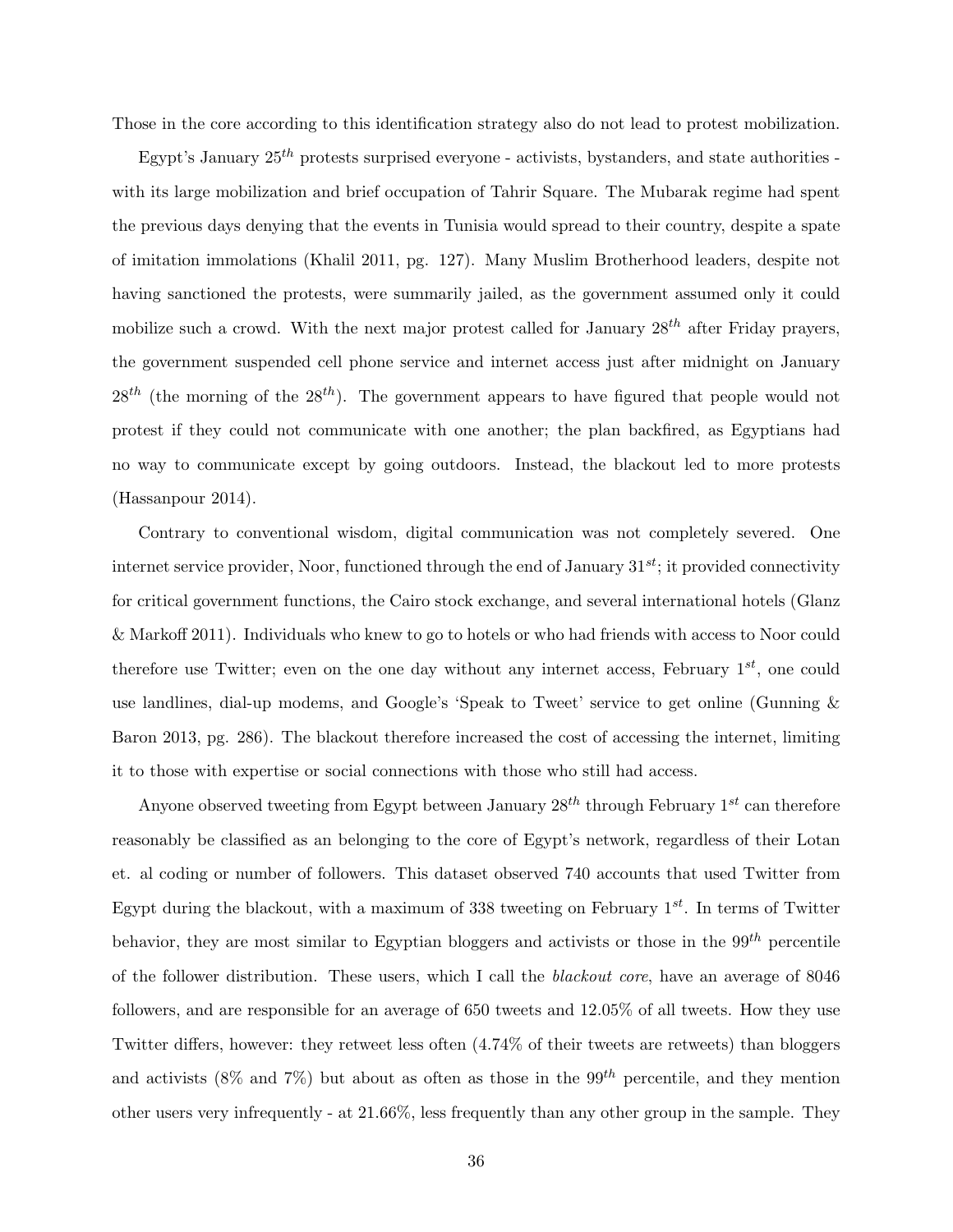use hashtags less frequently, in 21.66% of tweets, than bloggers, activists, or those in the  $99^{th}$ percentile. Yet 59.36% of their tweets contain a link, more than any other Egyptian group except Mainstream Media. That the blackout identification accords with the follower-based measure of influence used throughout the paper provides reassurance about the validity of those measures.

Figure 8 shows how the blackout accounts' coordination correlates with  $Coordinate_{i,t}$  and Core Coordination<sub>i,t</sub> and protest (size of each point). Blackout Core Coordination<sub>t</sub> was calculated the same way as *Core Coordination*<sub>i,t</sub> except that having tweeted during the blackout, not number of followers, is the grouping variable. For both measures, shown respectively in Figure 8a and Figure 8b, there is strong correlation in the early part of new measure and the other two coordination variables. The day with the lowest level of lagged blackout coordination is January  $28^{th}$ , the first day of the blackout; this result makes sense since January  $27^{th}$  was a more representative sample of Egyptian Twitter users than later days would be. Just as with Figure 4, they key is to pay attention to the distribution of the size of the points: days with many protests occur across a range of *Blackout Coordination*, values.



Figure 8: Blackout Influentials and Protest

Replicating the main models from Section 4 confirms that peripheral coordination drives protest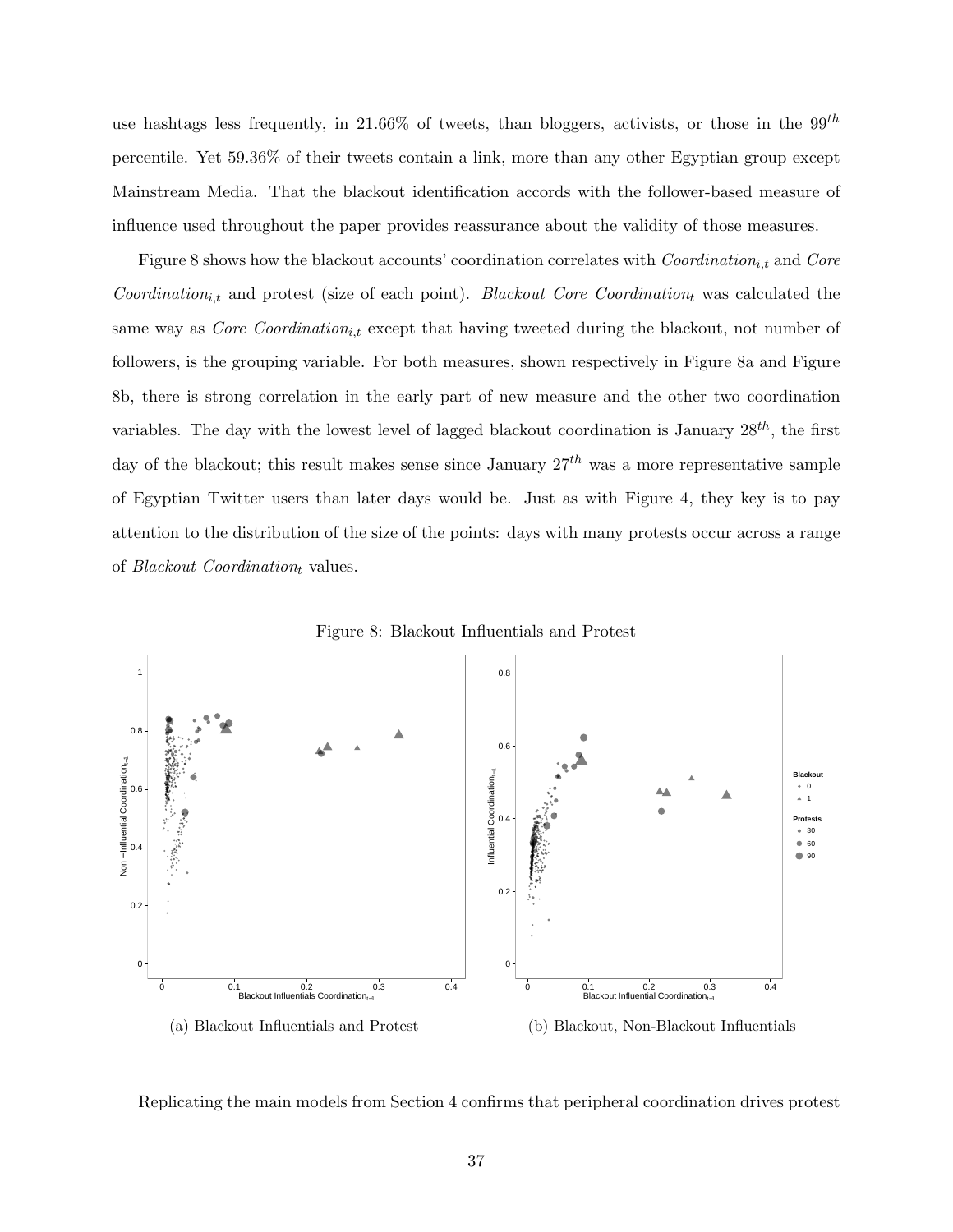mobilization. Table 8 shows these results: Blackout Coordination<sub>i,t−1</sub> is not significant in any model. The only stable result from the models is  $Blackout$  Mention<sub>i,t−1</sub>, which is positive and significant. Though they infrequently mention other accounts, in comparison to the other categories used to delineate the core, they are more likely to do so during protest events.

|                                   |              |                | $Protest_t$  |              |              |
|-----------------------------------|--------------|----------------|--------------|--------------|--------------|
|                                   | (1)          | (2)            | (3)          | (4)          | (5)          |
| Coordination $_{t-1}$             | 0.592        | $4.420***$     | $4.677***$   | $4.283***$   | $4.904***$   |
|                                   | (0.447)      | (0.952)        | (1.037)      | (1.036)      | (1.176)      |
| Hashtag $\%_{t-1}$                |              | $-11.399***$   |              |              | $-10.446***$ |
|                                   |              | (2.550)        |              |              | (2.944)      |
| Retweet $\%_{t-1}$                |              | 14.286*        |              |              | 13.877       |
|                                   |              | (7.767)        |              |              | (10.516)     |
| Link $\%_{t-1}$                   |              | $-2.863$       |              |              | 2.556        |
|                                   |              | (2.606)        |              |              | (3.033)      |
| Mention $\%_{t-1}$                |              | $-7.604**$     |              |              | $-8.928***$  |
|                                   |              | (3.086)        |              |              | (3.363)      |
| $Protest_{t-1}$                   | $0.049***$   | $0.034***$     | $0.043***$   | $0.046***$   | $0.043***$   |
|                                   | (0.007)      | (0.007)        | (0.007)      | (0.007)      | (0.008)      |
| $Representationt-1$               | 0.012        | 0.014          | 0.011        | 0.017        | 0.008        |
|                                   | (0.018)      | (0.018)        | (0.018)      | (0.018)      | (0.017)      |
| Blackout Coordination $_{t-1}$    |              |                | $-63.086***$ | $-59.331***$ | $-44.432**$  |
|                                   |              |                | (17.901)     | (22.485)     | (22.651)     |
| Blackout Hashtag $\%_{t-1}$       |              |                | $45.164***$  | 22.291       | 19.221       |
|                                   |              |                | (13.042)     | (18.716)     | (19.351)     |
| Blackout Retweet $\%_{t-1}$       |              |                |              | $50.241**$   | 28.044       |
|                                   |              |                |              | (22.693)     | (26.984)     |
| Blackout Link $\mathcal{V}_{t-1}$ |              |                |              | $-3.888$     | $-19.470***$ |
|                                   |              |                |              | (4.163)      | (5.792)      |
| Blackout Mention $\%_{t-1}$       |              |                |              | 18.620**     | $31.304***$  |
|                                   |              |                |              | (7.738)      | (8.516)      |
| Constant                          | $0.776***$   | $4.493*$       | $-1.942***$  | $-1.721**$   | $3.390\,$    |
|                                   | (0.263)      | (2.299)        | (0.692)      | (0.698)      | (2.488)      |
| Country FE                        | No           | N <sub>o</sub> | No           | $\rm No$     | No           |
| N                                 | 425          | 415            | 415          | 415          | 415          |
| Log Likelihood                    | $-1,130.493$ | $-1,080.934$   | $-1,088.982$ | $-1,080.382$ | $-1,070.603$ |

Table 8: Blackout Accounts do not Provide Coordination

 $*$ <sup>r</sup>p < .1;  $*$ <sup>\*</sup> $p$  < .05;  $*$ <sup>\*\*</sup> $p$  < .01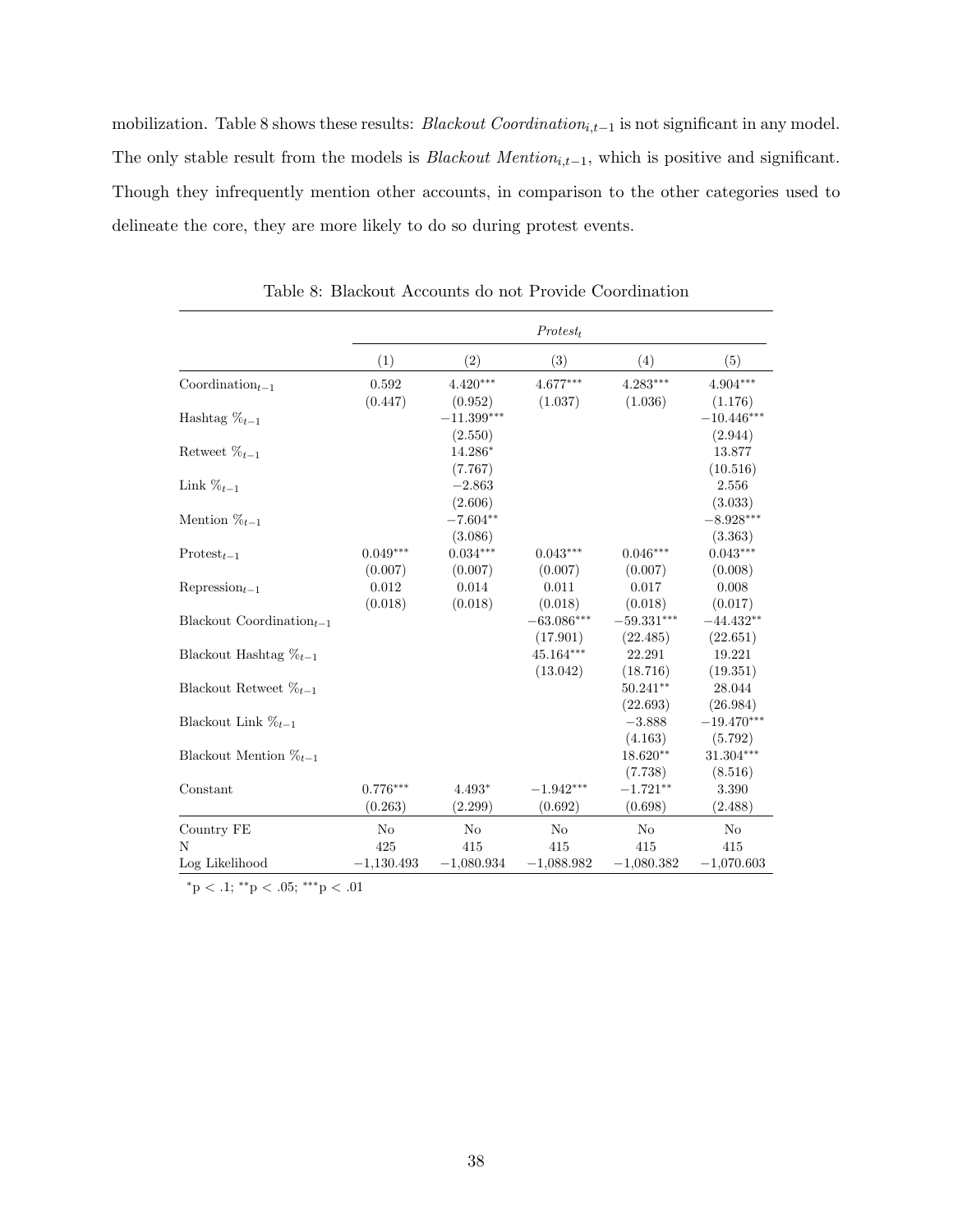### 8 Discussion

This paper shows that coordination occurs through those with few social connections, and this coordination leads to protest mobilization. These peripheral network individuals outweigh those in the core because protests diffuse through a complex contagion process, a process which, in the context of protests, requires distributed coordination to spread. These results join a growing body of quantitative work at the intersection of information and communication technology and state repression. Jan Pierskalla and Florian Hollenbach find that, in Africa, cell phone coverage increases the probability of violent conflict (Pierskalla & Hollenbach 2013). Jacob Shapiro and Nils Weidmann find the opposite effect in Iraq; using time-variant data on new cell phone coverage, they find that the provision of cellular coverage decreases insurgent violence (Shapiro & Weidmann 2011). Gary King, Jennifer Pan, and Molly Roberts measure censorship on Chinese blogs; they find that Chinese censors target posts which could generate collective action but are more permissive of writings critical of the Communist Party (King, Pan & Roberts 2013).

Despite the reliance on social media data, this paper does not address whether they, or telecommunications more broadly, affect protest. On one hand, social media may increase subsequent protest if it causes more individuals to learn about the state's actions and those individuals protest when they would not have without the knowledge-providing role of social media. Yet the knowledgeproviding role could have counterbalancing effects: as more people learn the resolve of the state against protesters, fewer individuals may protest than otherwise would have. Appropriately answering this question requires data with very precise location information, preferably with temporal variation of social media presence. These data exist and have been used to test violence in Africa (Pierskalla & Hollenbach 2013) and Iraq (Shapiro & Weidmann 2011, Shapiro & Siegel 2015), but the results are contradictory.

No work has been able to show if social media cause protest, as it is very difficult to know which countries or regions of countries do or do not have a social media platform and then compare those areas to similar places without social media. Because of the difficulty of isolating social media's affect, this paper has chosen not to ask that question. The point of using social media data is to better understand the observed world. Social media data, especially that which is publicly available, resolves the temporal resolution problem facing previous work, but connecting those data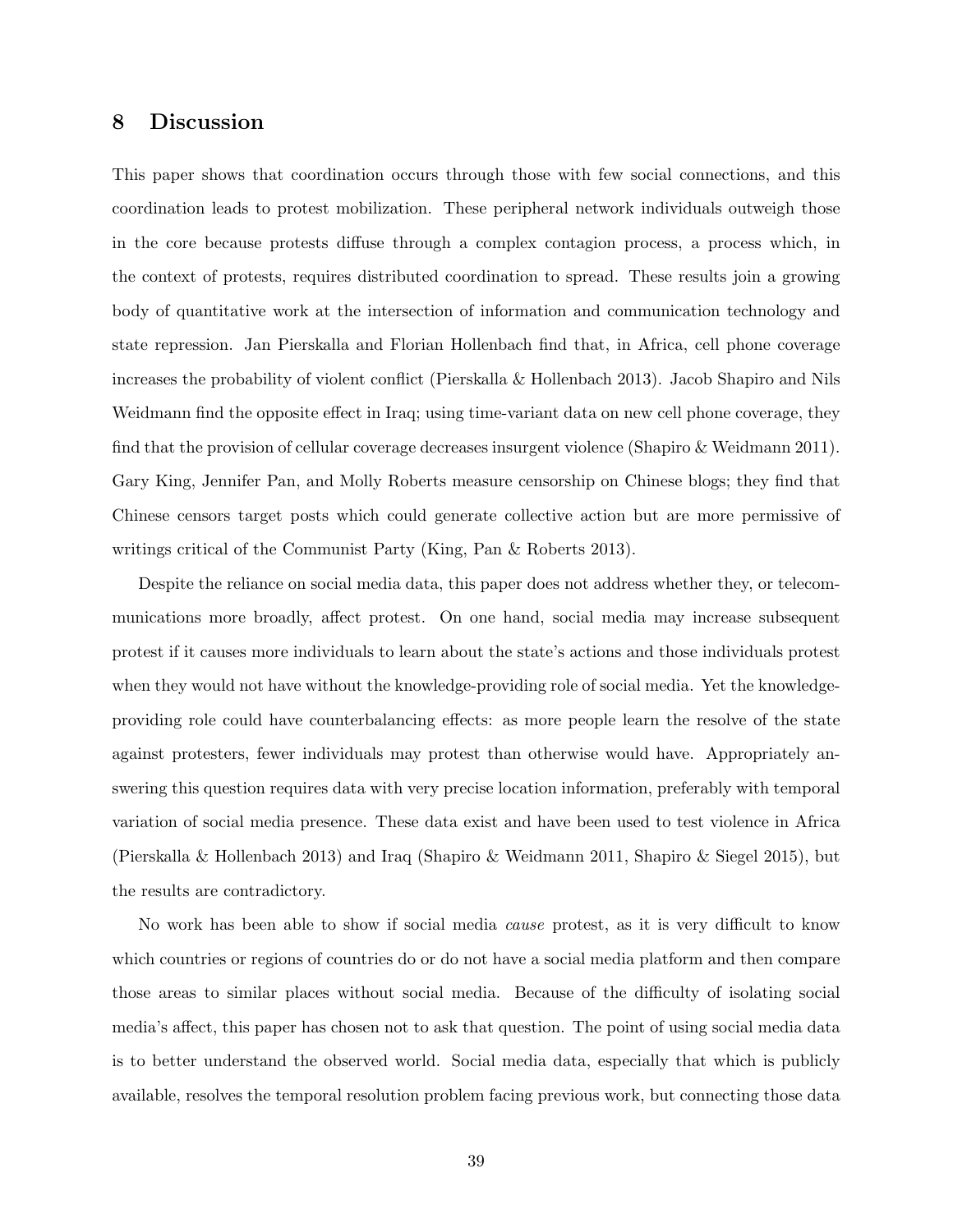with detailed spatial data is still a challenge. Because of limits in the data for protests and the paucity of tweets from these 16 countries with GPS coordinates, for example, analysis here was restricted to the country level.

Finally, this paper demonstrates the contributions user-generated data, commonly called "big data", can make to the social sciences (Grimmer 2015, Monroe, Pan, Roberts, Sen & Sinclair 2015, Shah, Cappella & Neuman 2015). Researchers have begun to understand how these data can provide new insights into political phenomena such as voting (Bond, Fariss, Jones, Kramer, Marlow, Settle & Fowler 2012) or ideological sorting (Barbera 2015). These data primarily come from online social networks such as Facebook or Twitter, though anonymized call records, YouTube, or discussion boards (Nielsen 2012) are often used.

Properly used, social media data should become another tool for researchers, but it is most likely to generate knowledge when used as a window into already existing processes (Bennett & Segerberg 2013). It is not clear that social media create new behaviors or fundamentally change social relations. Its main effect is to lower the cost of communication, and lowering the cost of communication also lowers the cost of data gathering. But lower costs do not clearly favor one group of actors over another: the printing press created Martin Luther's 95 Theses and Russia's Pravda, and states have learned how to use the internet and social media to repress (Hoffman 2015, Rod & Weidmann 2015). Using social media data to understand social behavior is therefore the main benefit of "big data". If social scientists have been stuck looking for keys under a streetlight, they now have access to stadium lights. Even stadium lights leave much of the world in the shadows.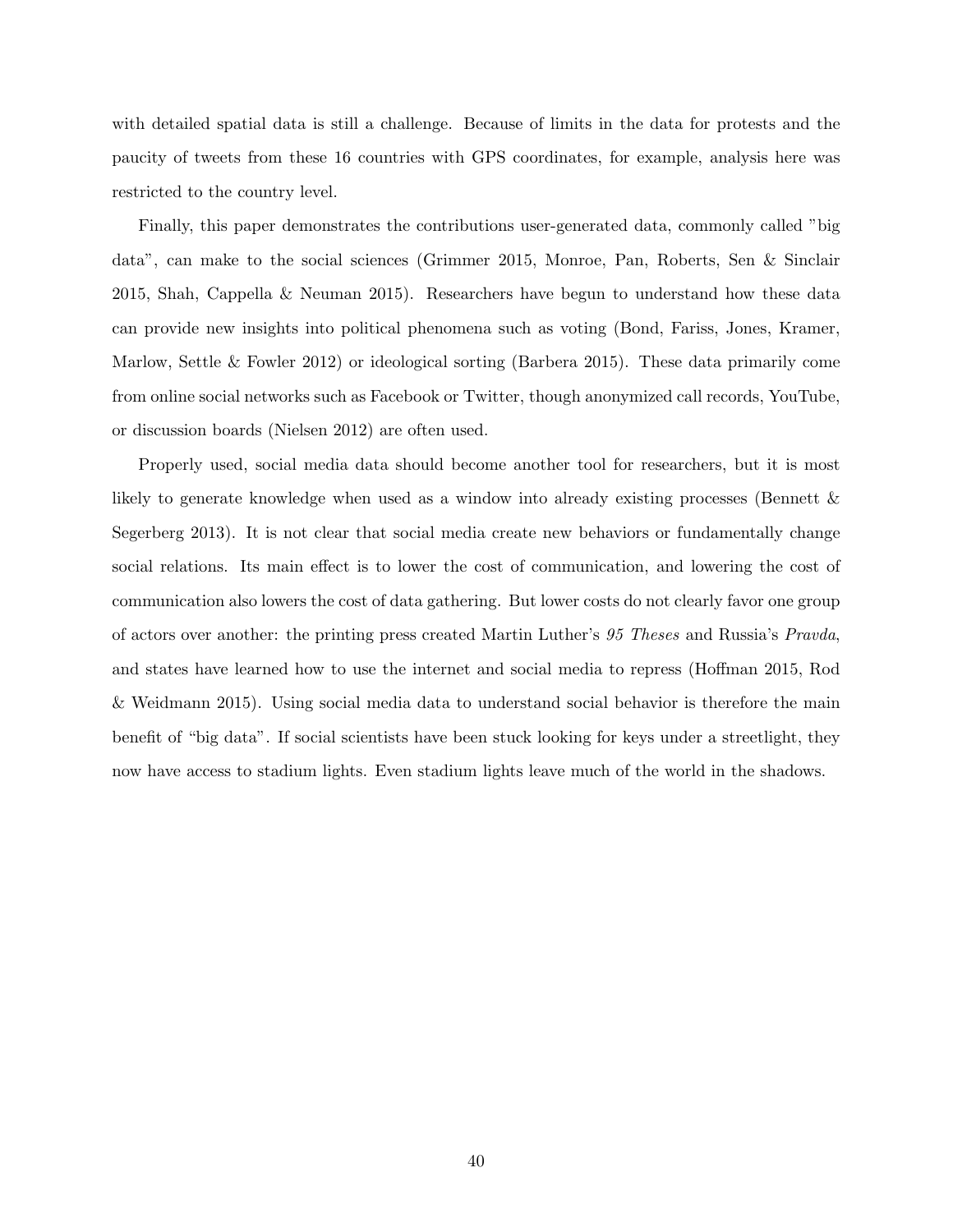# References

- Al-Zubaidi, Layla & Matthew Cassel, eds. 2013. Diaries of an Unfinished Revolution: Voices from Tunis to Damascus. Penguin Books.
- Barbera, Pablo. 2015. "Birds of the Same Feather Tweet Together: Bayesian Ideal Point Estimation Using Twitter Data." Political Analysis 23(August 2013):76–91.
- Bennett, W. Lance & Alexandra Segerberg. 2013. The Logic of Connective Action. Number June 2013 Cambridge: Cambridge University Press.
- Bond, Robert M., Christopher J. Fariss, Jason J. Jones, Adam D.I. Kramer, Cameron Marlow, Jaime E. Settle & James H Fowler. 2012. "A 61-million-person experiment in social influence and political mobilization." Nature 489(7415):295–8.
- Boschee, Elizabeth, Jennifer Lautenschlager, Sean O'Brien, Steve Shellman, James Starz & Michael Ward. 2015. "ICEWS Coded Event Data.". URL: http://dx.doi.org/10.7910/DVN/28075
- Boyd, Dannah, Scott Golder & Gilad Lotan. 2010. Tweet, Tweet, Retweet: Conversational Aspects of Retweeting on Twitter. In 43rd Hawaii International Conference on System Sciences. Ieee pp. 1–10.
- Breuer, Anita. 2012. The Role of social media in mobilizing political protest: Evidence from the Tunisian Revolution. Technical report German Development Institute Bonn: .
- Bruns, Axel & Jean E Burgess. 2011. The Use of Twitter Hashtags in the Formation of Ad Hoc Publics. In 6th European Consortium for Political Research Conferenc. Number August Reykjavik: pp. 1–10.
- Burns, Alex & Ben Eltham. 2009. Twitter Free Iran: An Evaluation of Twitter's Role in Public Diplomacy and Information Operations in Iran's 2009 Election Crisis. In Communications Policy & Research Forum 2009. Number February 2008 Sydney: pp. 298–310.
- Cambanis, Thanassis. 2015. Once Upon a Revolution: An Egyptian Story. New York: Simon and Schuster.
- Caren, Neal. 2014. "It is time to get rid of the E in GDELT.". URL: http://badhessian.org/2014/05/it-is-time-to-get-rid-of-the-e-in-gdelt/
- Centola, Damon. 2010. "The Spread of Behavior in an Online Social Network Experiment." Science 329(September):1194–1198.
- Centola, Damon & Michael Macy. 2007. "Complex Contagion and the Weakness of Long Ties." American Journal of Sociology 113(3):702–734.
- Citino, Robert. 2004. "Beyond Fire and Movement: Command, Control and Information in the German Blitzkrieg." Journal of Strategic Studies 27(2):324–344.
- Dalton, Russell J., Steven Greene, Paul Allen Beck & Robert Huckfeldt. 2002. "The Social Calculus of Voting: Interpersonal, Media, and Organizational Influences on Presidential Choices." The American Political Science Review 96(1):57–73.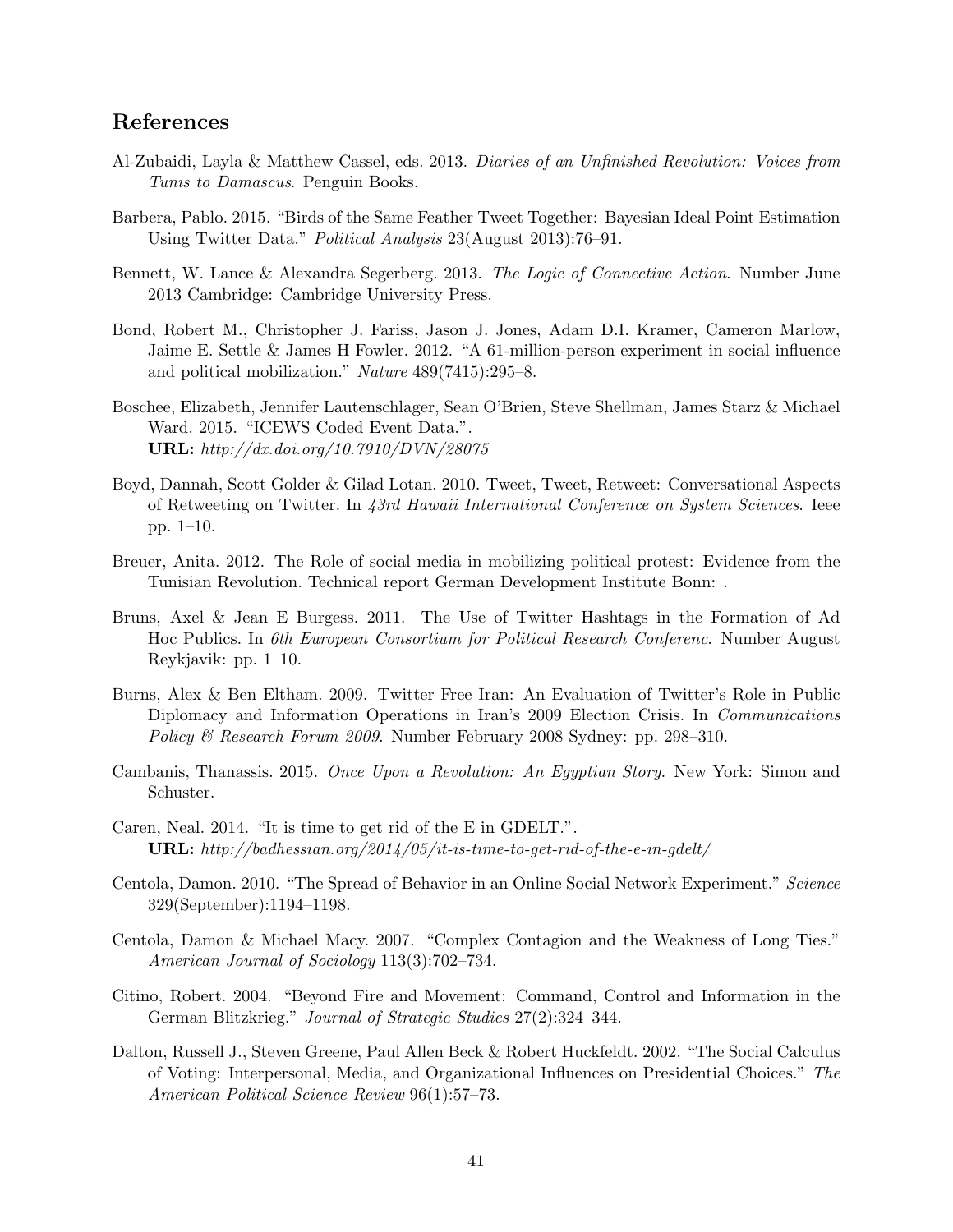- Davenport, Christian & Patrick Ball. 2002. "Views to a Kill: Exploring the Implications of Source Selection in the Case of Guatemalan State Terror, 1977-1995." Journal of Conflict Resolution 46(3):427–450.
- De Mesquita, Ethan Bueno. 2010. "Regime Change and Revolutionary Entrepreneurs." American Political Science Review 104(03):446–466.
- Downs, Anthony. 1957. An Economic Theory of Democracy. New York City: Harper and Row.
- Duggan, Maeve & Aaron Smith. 2013. Social Media Update 2013. Technical Report January Pew Research Center.
- Earl, Jennifer, Heather McKee Hurwitz, Analicia Mejia Mesinas, Margaret Tolan & Ashley Arlotti. 2013. "This Protest Will Be Tweeted: Twitter and protest policing during the Pittsburgh G20." Information, Communication  $\mathcal C$  Society 16(4):459-478.
- Eck, Kristine. 2012. "In data we trust? A comparison of UCDP GED and ACLED conflict events datasets." Cooperation and Conflict 47(1):124–141.
- Edmond, Chris. 2013. "Information Manipulation, Coordination, and Regime Change." Review of Economic Studies 80(4):1422–1458.
- Ferrara, F. 2003. "Why Regimes Create Disorder: Hobbes's Dilemma During a Rangoon Summer." Journal of Conflict Resolution 47(3):302–325.
- Finkel, Steven E., Edward N. Muller & Karl-Dieter Opp. 1989. "Personal Influence, Collective Rationality, and Mass Political Action." American Political Science Review 83(3):885–903.
- Gerbaudo, Paolo. 2012. Tweets and the Streets: Social Media and Contemporary Activism. London: Pluto Press.
- Gerber, Alan, Dean Karlan & Daniel Bergan. 2006. "Does The Media Matter? A Field Experiment Measuring the Effect of Newspapers on Voting Behavior and Political Opinions.".
- Gerber, Alan S., Donald P. Green & Christopher W. Larimer. 2008. "Social Pressure and Voter Turnout: Evidence from a Large-Scale Field Experiment." American Political Science Review 102(01):33–48.
- Glanz, James & John Markoff. 2011. "Egypt Leaders Found 'Off' Switch for Internet.". URL: http://www.nytimes.com/2011/02/16/technology/16internet.html?\_r=1&hp=&pagewanted=all
- Goldstone, Jack A. 1994. "Is Revolution Individually Rational?: Groups and Individuals in Revolutionary Collective Action." Rationality and Society 6(1):139–166.
- Goldstone, Jack A. 2001. "Toward a Fourth Generation of Revolutionary Theory." Annual Review of Political Science 4:139–187.
- González-Bailón, Sandra, Javier Borge-Holthoefer, Alejandro Rivero & Yamir Moreno. 2011. "The Dynamics of Protest Recruitment through an Online Network." Scientific Reports 1:197.
- Granovetter, Mark. 1973. "The Strength of Weak Ties." American Journal of Sociology 78:1360– 1380.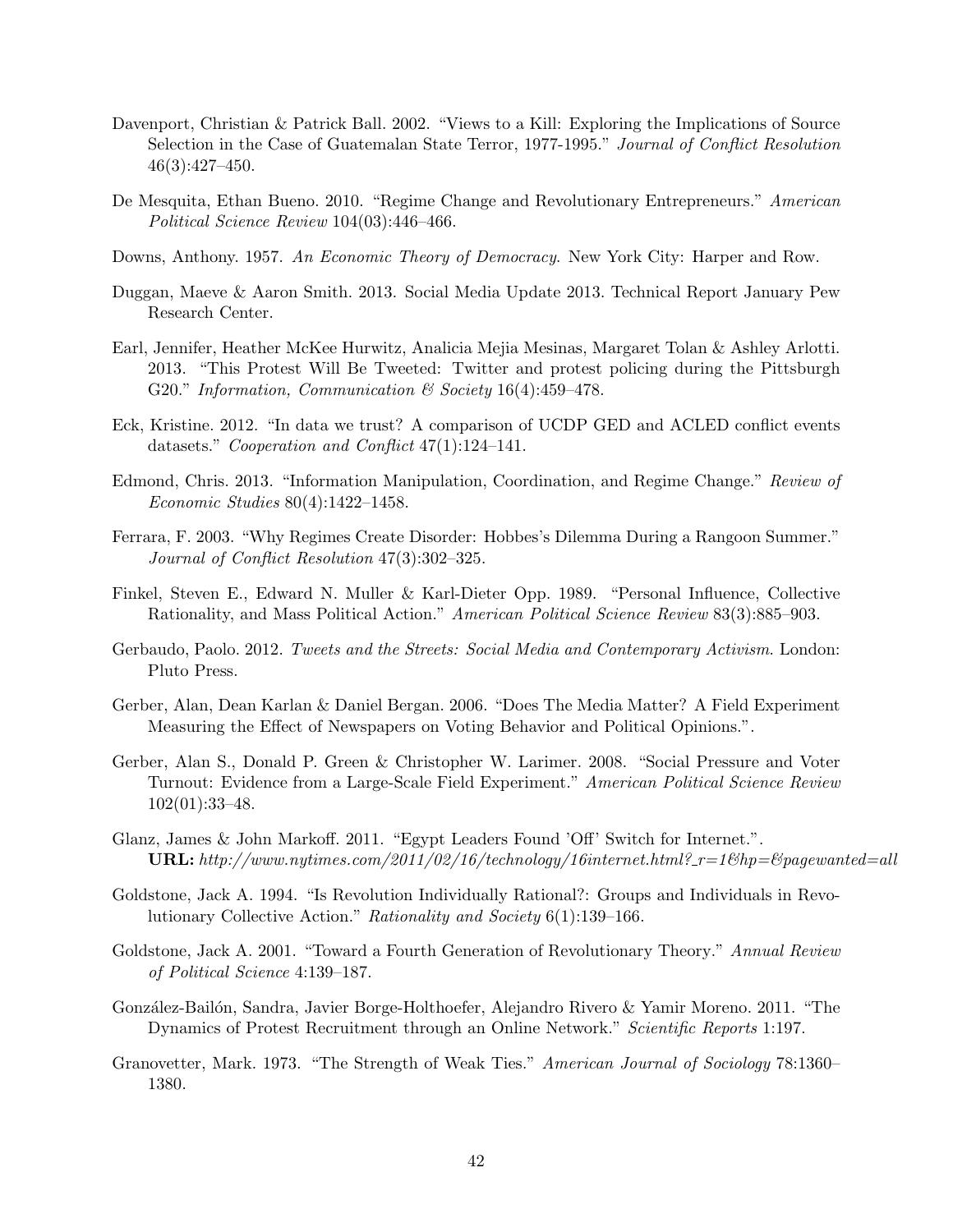- Granovetter, Mark. 1978. "Threshold Models of Collective Behavior." American Journal of Sociology 83(6):1420–1443.
- Grimmer, Justin. 2015. "We Are All Social Scientists Now: How Big Data, Machine Learning, and Causal Inference Work Together." PS: Political Science & Politics 48(01):80–83.
- Grimmer, Justin & Brandom M. Stewart. 2013. "Text as Data: The Promise and Pitfalls of Automatic Content Analysis Methods for Political Texts." Political Analysis 21(3):267–297.
- Gunning, Jeroen & Ilan Zvi Baron. 2013. Why Occupy a Square: People, Protests and Movements in the Egyptian Revolution. London: Hurst Publishers.
- Hamdy, Naila & Ehab H. Gomaa. 2012. "Framing the Egyptian Uprising in Arabic Language Newspapers and Social Media." Journal of Communication 62(2):195–211.
- Hammond, J. & N. B. Weidmann. 2014. "Using machine-coded event data for the micro-level study of political violence." Research & Politics  $1(2):1-8$ .
- Hassanpour, Navid. 2014. "Media Disruption and Revolutionary Unrest: Evidence From Mubarak's Quasi-Experiment." Political Communication 31(1):1–24.
- Hendrix, Cullen, Jesse Hamner, Christina Case, Chris Linebarger, Emily Stull & Jennifer Williams. 2012. "Social Conflict in Africa: A New Database." International Interactions 38(4):503–511.
- Herkenrath, M. & A. Knoll. 2011. "Protest events in international press coverage: An empirical critique of cross-national conflict databases." International Journal of Comparative Sociology 52(3):163–180.
- Hoffman, Mike. 2015. "US Air Force Targets and Destroys ISIS HQ Building Using Social Media.".
- Idle, Nadia & Alex Nunns, eds. 2011. Tweets from Tahrir. New York City: OR Books.
- Javeline, Debra. 2003. "The Role of Blame in Collective Action: Evidence from Russia." American Political Science Review 97(01):107.
- Kerr, Simeon. 2015. "Bahrain main Shia opposition leader jailed for 4 years.".
- Khalil, Ashraf. 2011. Liberation Square: Inside the Egyptian Revolution and the Rebirth of a Nation. New York City: St. Martin's Press.
- Kim, Hyojoung & Peter S Bearman. 1997. "The Structure and Dynamics of Movement Participation." American Sociological Review 62(1):70–93.
- King, Gary, Jennifer Pan & Margaret E. Roberts. 2013. "How Censorship in China Allows Government Criticism but Silences Collective Expression." American Political Science Review 107(02):326–343.
- Klandermans, Bert & Dirk Oegema. 1987. "Potentials, Networks, Motivations, and Barriers: Steps Towards Participation in Social Movements." American Sociological Review 52(4):519–531.
- Kuran, Timur. 1989. "Sparks and Prairie Fires: A Theory of Unanticipated Political Revolution." Public Choice 61(1):41–74.
- Kwak, Haewoon, Changhyun Lee, Hosung Park & Sue Moon. 2010. What is Twitter, a Social Network or a News Media? In International World Wide Conference. pp. 591–600.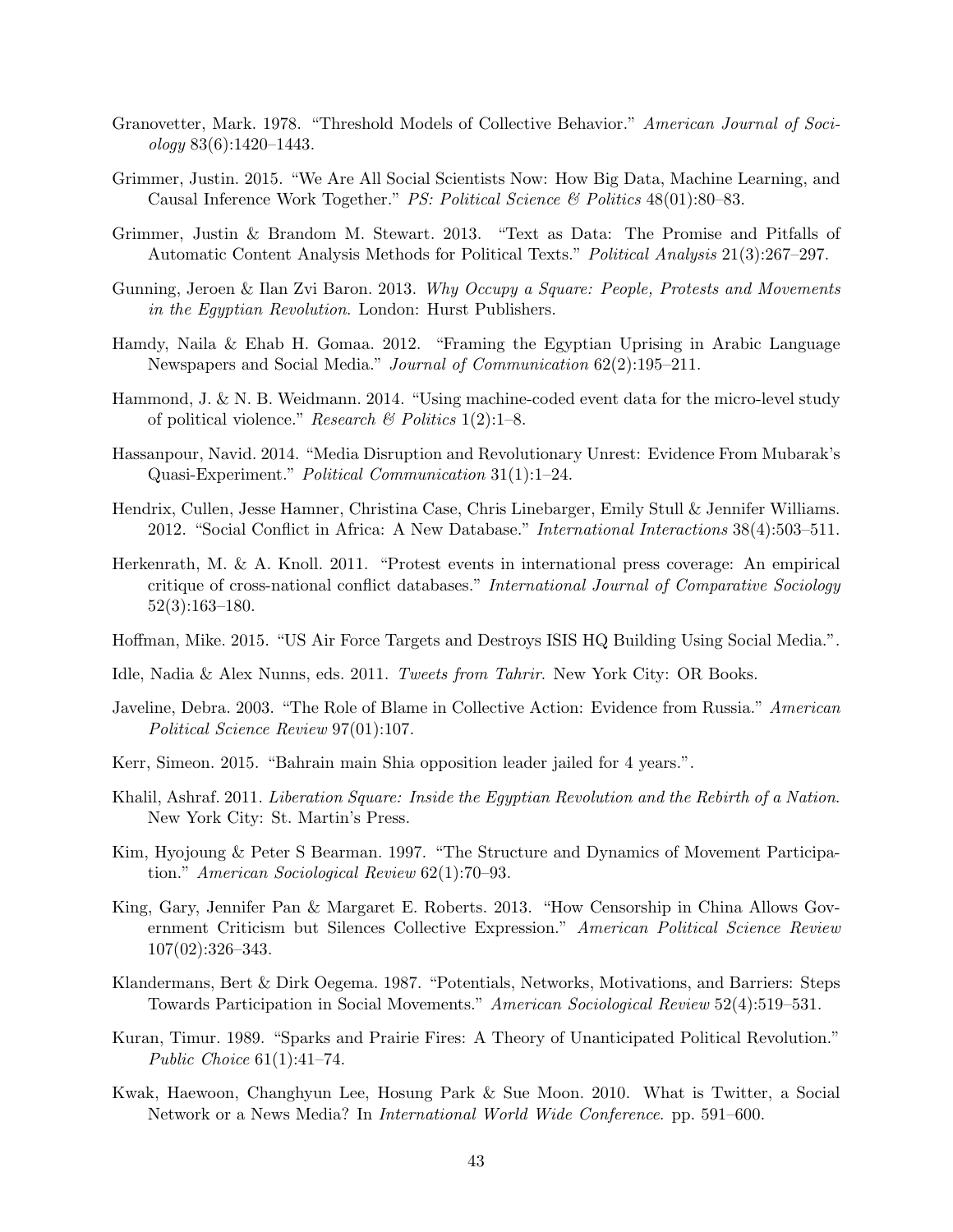- Leetaru, Kalev & Philip Schrodt. 2013. "GDELT: Global Data on Events, Language, and Tone, 1979-2012.".
- Lehmann, Janette, Bruno Gonçalves, José J. Ramasco & Ciro Cattuto. 2012. "Dynamical Classes of Collective Attention in Twitter." Proceedings of the 21st International Conference on World Wide Web - WWW '12 pp. 251–260.
- Lichbach, Mark I. 1998. "Contending Theories of Contentious Politics and the Structure-Action Problem of Social Order." Annual Review of Political Science 1:401–424.
- Liere, Diederik Van. 2010. How Far Does a Tweet Travel? Information Brokers in the Twitterverse. In Modeling Social Media. Toronto: pp. 1–4.
- Lohmann, Susanne. 1994. "The Dynamics of Informational Cascades: The Monday Demonstrations in Leipzig, East Germany, 1989-91." World Politics 47(1):42–101.
- Lotan, Gilad, Mike Ananny, Devin Gaffney, Danah Boyd, Ian Pearce & Erhardt Graeff. 2011. "The Revolutions Were Tweeted: Information Flows During the 2011 Tunisian and Egyptian Revolutions Web." International Journal of Communications 5:1375–1406.
- Mackey, Robert. 2015. "Egyptian Police Attack Marchers Carrying Flowers to Tahrir Square, Killing Protester.". URL: http://www.nytimes.com/2015/01/25/world/middleeast/egypt-woman-is-killed-inpeaceful-cairo-protest.html
- McAdam, Doug. 1986. "Recruitment to High-Risk Activism : The Case of Freedom Summer." American Journal of Sociology 92(1):64–90.
- McPherson, Miller, Lynn Smith-lovin & James M. Cook. 2001. "Birds of a Feather: Homophily in Social Networks." Annual Review of Sociology 27(2001):415–444.
- Mocanu, Delia, Andrea Baronchelli, Nicola Perra, Alessandro Vespignani, Bruno Goncalves & Qian Zhang. 2013. "The Twitter of Babel: Mapping World Languages through Microblogging Platforms." PLOS One 8(4):e61981.
- Monroe, Burt L., Jennifer Pan, Margaret E. Roberts, Maya Sen & Betsy Sinclair. 2015. "No! Formal Theory, Causal Inference, and Big Data Are Not Contradictory Trends in Political Science." PS: Political Science & Politics 48(01):71-74.
- Moore, Will H. 1995. "Rational Rebels: Overcoming the Free-Rider Problem." Political Research Quarterly 48(2):417–454.
- Nardulli, Peter F., Scott L. Althaus & Matthew Hayes. N.d. "A Progressive Supervised-learning Approach to Generating Rich Civil Strife Data." Social Methodology. Forthcoming.
- Newman, M.E.J. 2003. "The structure and Function of Complex Networks." SIAM Review  $45(2):167-256.$
- Nielsen, Richard. 2012. "Jihadi Radicalization of Muslim Clerics.".
- Opp, K.-D. 2012. "Collective identity, rationality and collective political action." Rationality and Society 24(1):73–105.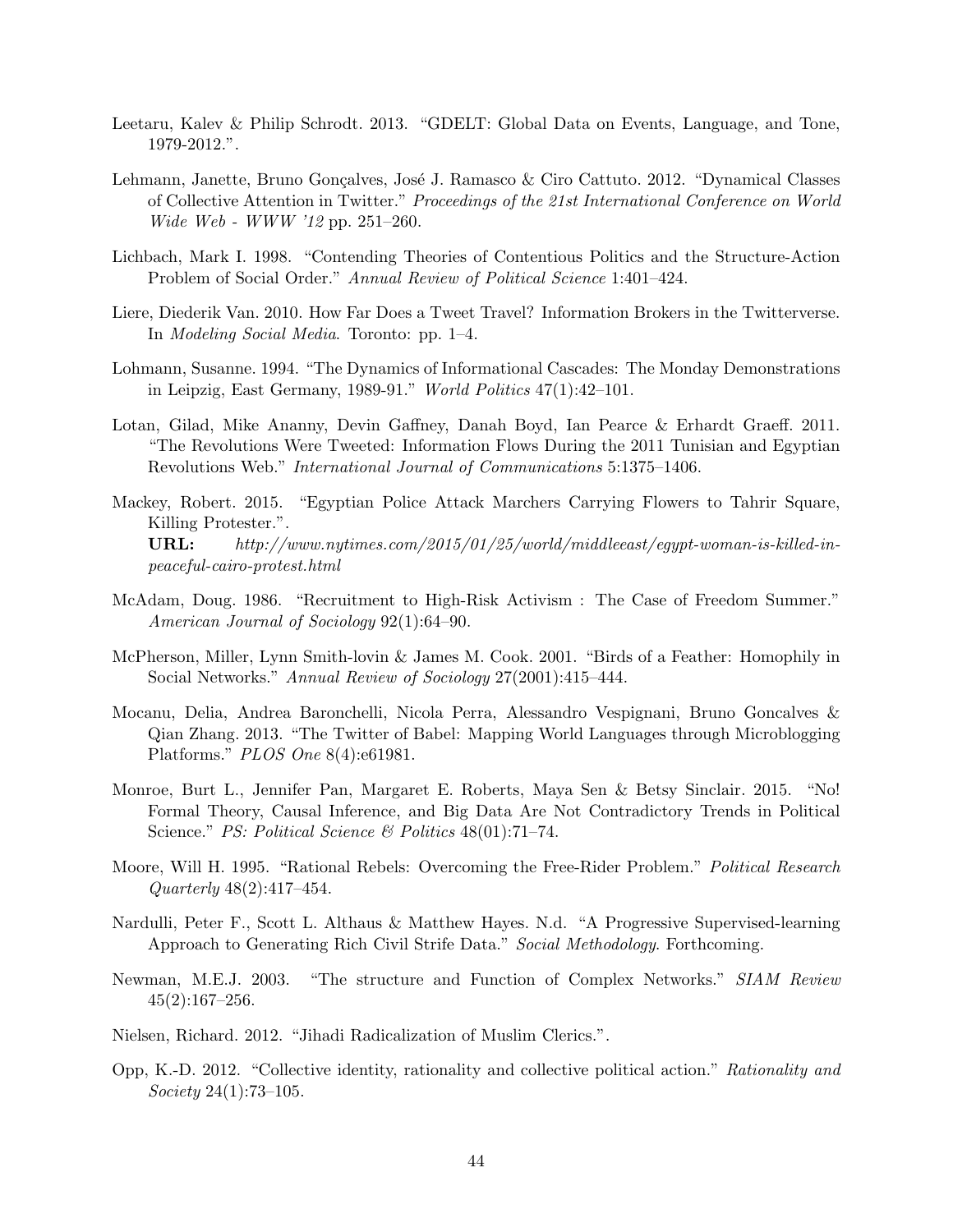- Opp, Karl-Dieter & Christiane Gern. 1993. "Dissident Groups, Personal Networks, and Spontaneous Cooperation: The East German Revolution of 1989." American Sociological Review 58(5):659– 680.
- Pei, Sen, Lev Muchnik, José S Andrade, Zhiming Zheng & Hernán a Makse. 2014. "Searching for superspreaders of information in real-world social media." Scientific reports 4(c):5547.
- Pierskalla, Jan H. & Florian M. Hollenbach. 2013. "Technology and Collective Action: The Effect of Cell Phone Coverage on Political Violence in Africa." American Political Science Review 107(02):207–224.
- Press, Daryl G. 2001. "The Myth of Air Power in the Persian Gulf War and the Future of Warfare." International Security 26(2):5–44.
- Quattrone, George a. & Amos Tversky. 1988. "Contrasting Rational and Psychological Analyses of Political Choice." The American Political Science Review 82(3):719.
- Rahimi, Babak. 2011. "The Agonistic Social Media: Cyberspace in the Formation of Dissent and Consolidation of State Power in Postelection Iran." The Communication Review 14(3):158–178.
- Raleigh, Clionadh, Andrew Linke, Havard Hegre & Joakim Karlsen. 2010. "Introducing ACLED: An Armed Conflict Location and Event Dataset: Special Data Feature." Journal of Peace Research 47(5):651–660.
- Riker, William H. & Peter C. Ordeshook. 1968. "A Theory of the Calculus of Voting." The American Political Science Review 62(1):25–42.
- Robnett, Belinda. 1997. How Long? How Long?: African-American Women in the Struggle for Civil Rights. New York City: Oxford University Press.
- Rod, Espen Geelmuyden & Nils B. Weidmann. 2015. "Empowering activists or autocrats? The Internet in authoritarian regimes." Journal of Peace Research 52(3):338–351.
- Romero, Daniel M, Brendan Meeder & Jon Kleinberg. 2011. Differences in the Mechanics of Information Diffusion Across Topics: Idioms, Political Hashtags, and Complex Contagion on Twitter. In International World Wide Web Conference. pp. 695–704.
- Schelling, Thomas C. 1978. Micromotives and Macrobehavior. New York City: W.W. Norton & Company.
- Schussman, Alan & Sarah Anne Soule. 2005. "Process and Protest: Accounting for Individual Protest Participation." Social Forces 84(2):1083-1108.
- Shachar, Ron & Barry Nalebuff. 1999. "Follow the Leader: Theory and Evidence on Political Participation." The American Economic Review 89(3):525–547.
- Shah, Dhavan V., Joseph N. Cappella & W. Russell Neuman. 2015. "Big Data, Digital Media, and Computational Social Science: Possibilities and Perils." The ANNALS of the American Academy of Political and Social Science 659(1):6–13.
- Shapiro, Jacob N & David A Siegel. 2015. "Coordination and security: How mobile communications affect insurgency." Journal of Peace Research pp. 1–11.